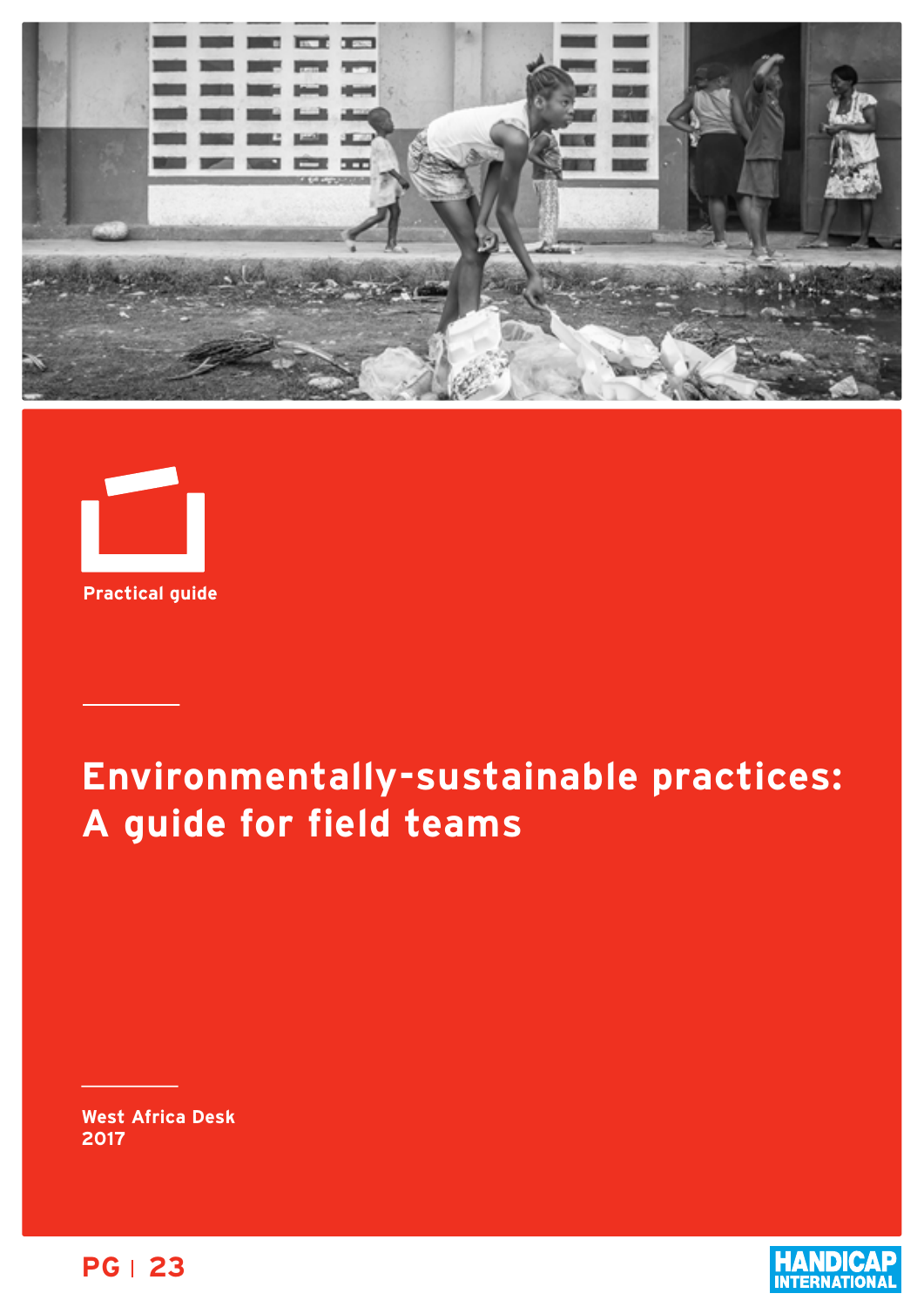### **Author**

Grégoire RIVIERE

### **Peer review committee**

Philippe ALLARD Emmanuel BERTOLUS Michael CARRIER Boris DENNE Emmanuel DEVAUX Stéphanie DEYGAS Grégory DOUCET Pierre GALLIEN Maxence GIRAUD Stephanie LEGOFF Véronique WALBAUM

### **Edition and page layout**

Handicap International Operations and Technical Resources Divisions Innovation and Knowledge Management Unit Stéphanie DEYGAS

### **Translation**

Susannah Bayley

### **Photo credit (cover page)**

© Benoit Almeras/Handicap International (Caption: Since Hurricane Matthew, many families are living in perilous conditions: piles of rubbish, stagnant water, little or no access to adequate hygiene facilities, Haiti, 2016)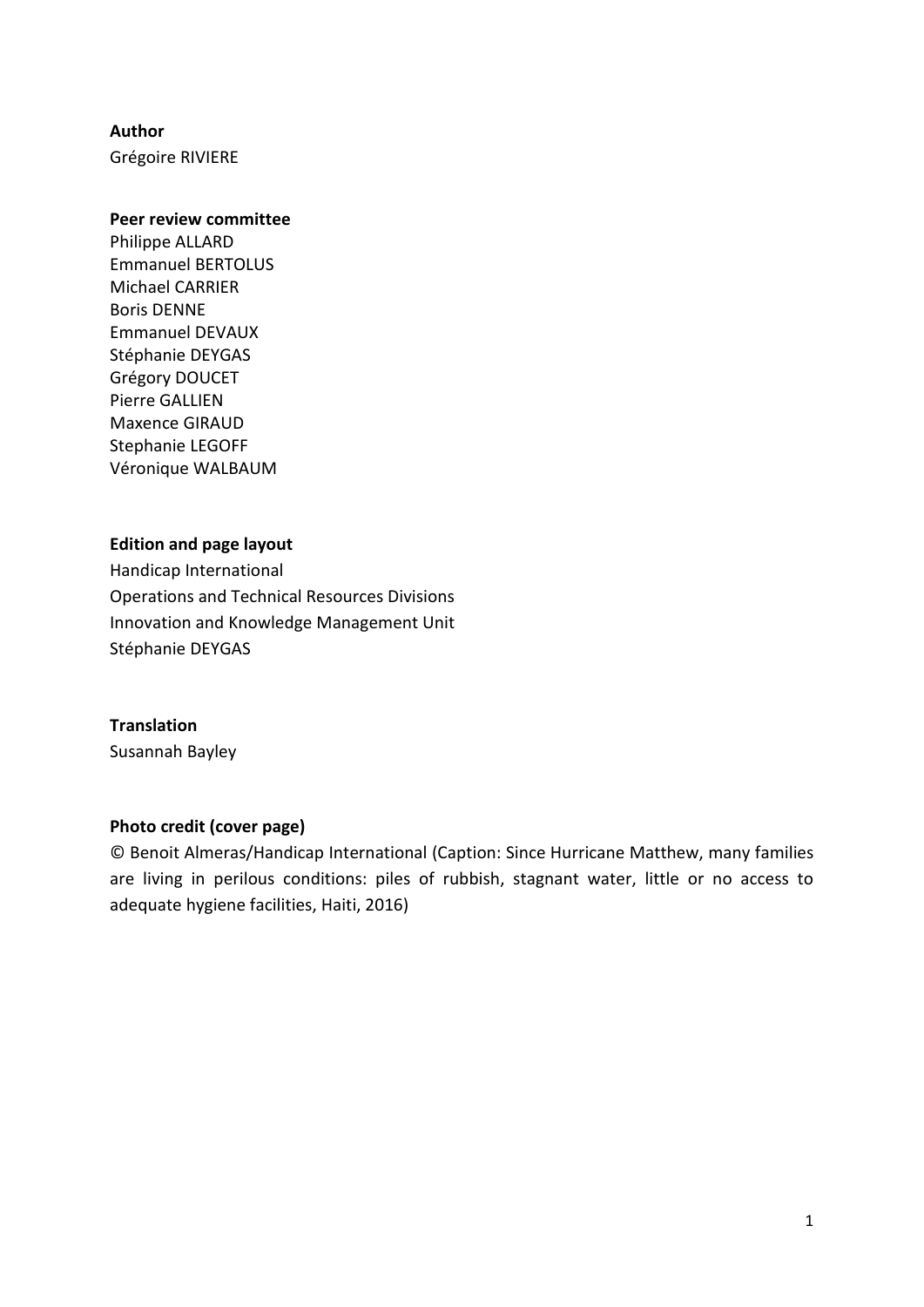# **Contents**

| Appointing an environment adviser and putting together a green team 10 |  |
|------------------------------------------------------------------------|--|
|                                                                        |  |
|                                                                        |  |
|                                                                        |  |
|                                                                        |  |
|                                                                        |  |
|                                                                        |  |
|                                                                        |  |
|                                                                        |  |
|                                                                        |  |
|                                                                        |  |
|                                                                        |  |
|                                                                        |  |
|                                                                        |  |
|                                                                        |  |
|                                                                        |  |
|                                                                        |  |
|                                                                        |  |
|                                                                        |  |
|                                                                        |  |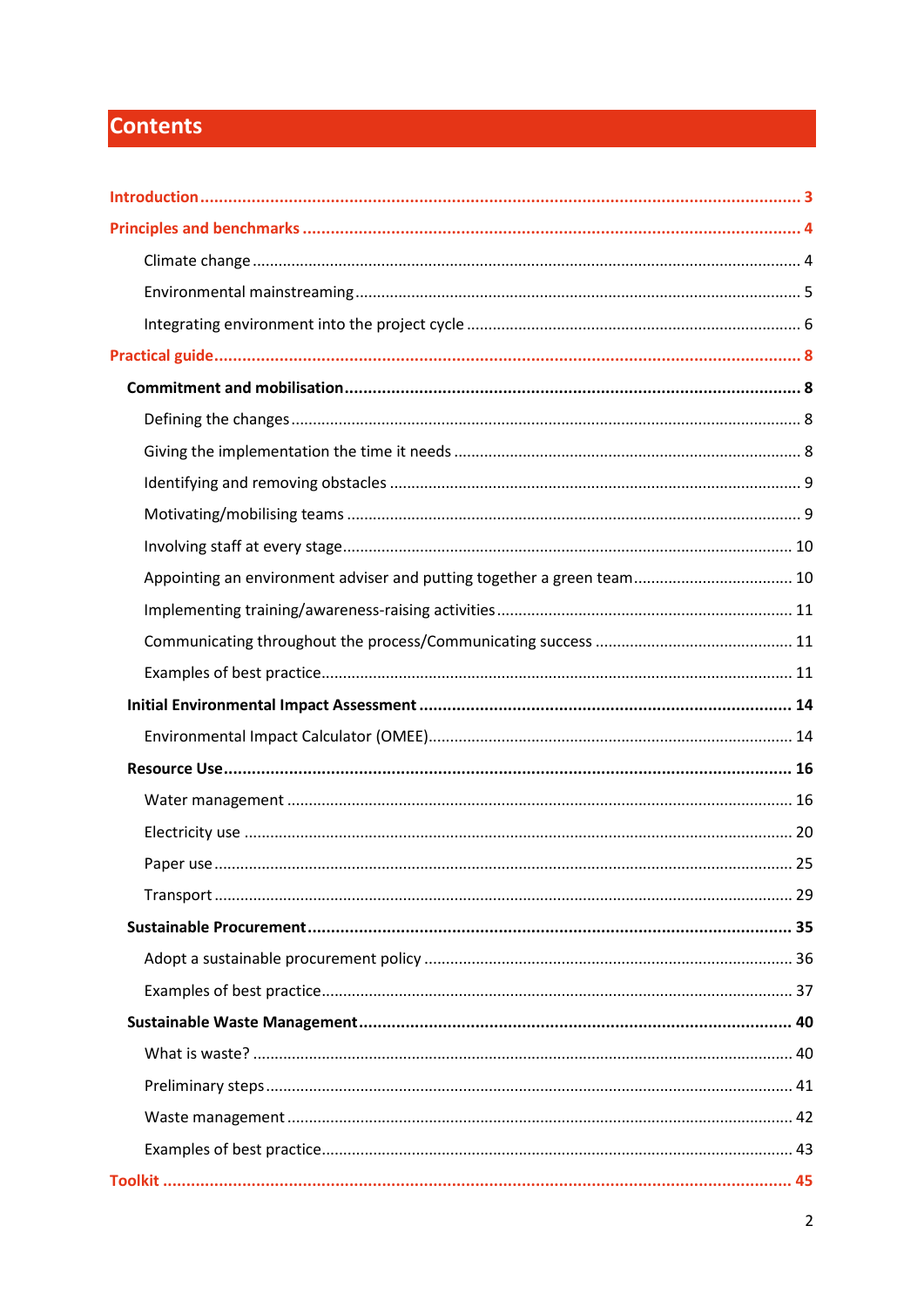## <span id="page-3-0"></span>**Introduction**

### **Why this practical guide?**

The aim of this guide is to present a number of environmentally-sustainable practices that can be implemented by Handicap International programmes/missions to reduce the environmental impact of their activities:

- Limit and reduce the environmental impact of programmes/missions;
- Contribute to a more sustainable environment, fully respect the "do no harm" principle;
- Continue environmental mainstreaming work and initiatives already underway at Handicap International.

### **Who is this practical guide for?**

The guide is for the attention of all Handicap International programmes/missions, across all geographical regions, sectors of activity and programme contexts.

### **How is this practical guide organised?**

The guide is divided into three parts:

- The **"Principles and benchmarks"** section presents the background and context, both within Handicap International and externally, that have given rise to its publication;
- The **"Practical guide"** section presents a number of best practices and is organised into five themes:
	- **1.** Commitment and mobilisation
	- **2.** Initial impact assessment
	- **3.** Resource use
	- **4.** Sustainable procurement
	- **5.** Sustainable waste management
- Lastly, the **"Toolkit"** section presents tools and support materials that can be helpful in the environmental improvement process.

### **How to use this practical guide?**

Based on this guide, each programme/mission is invited to establish its own context-based objectives. The guide does not present an exhaustive list of best practices. It is a tool to help programmes/missions focus on environmental protection and climate change mitigation and in that capacity, welcomes input from the field and shared local experiences. It will be updated regularly.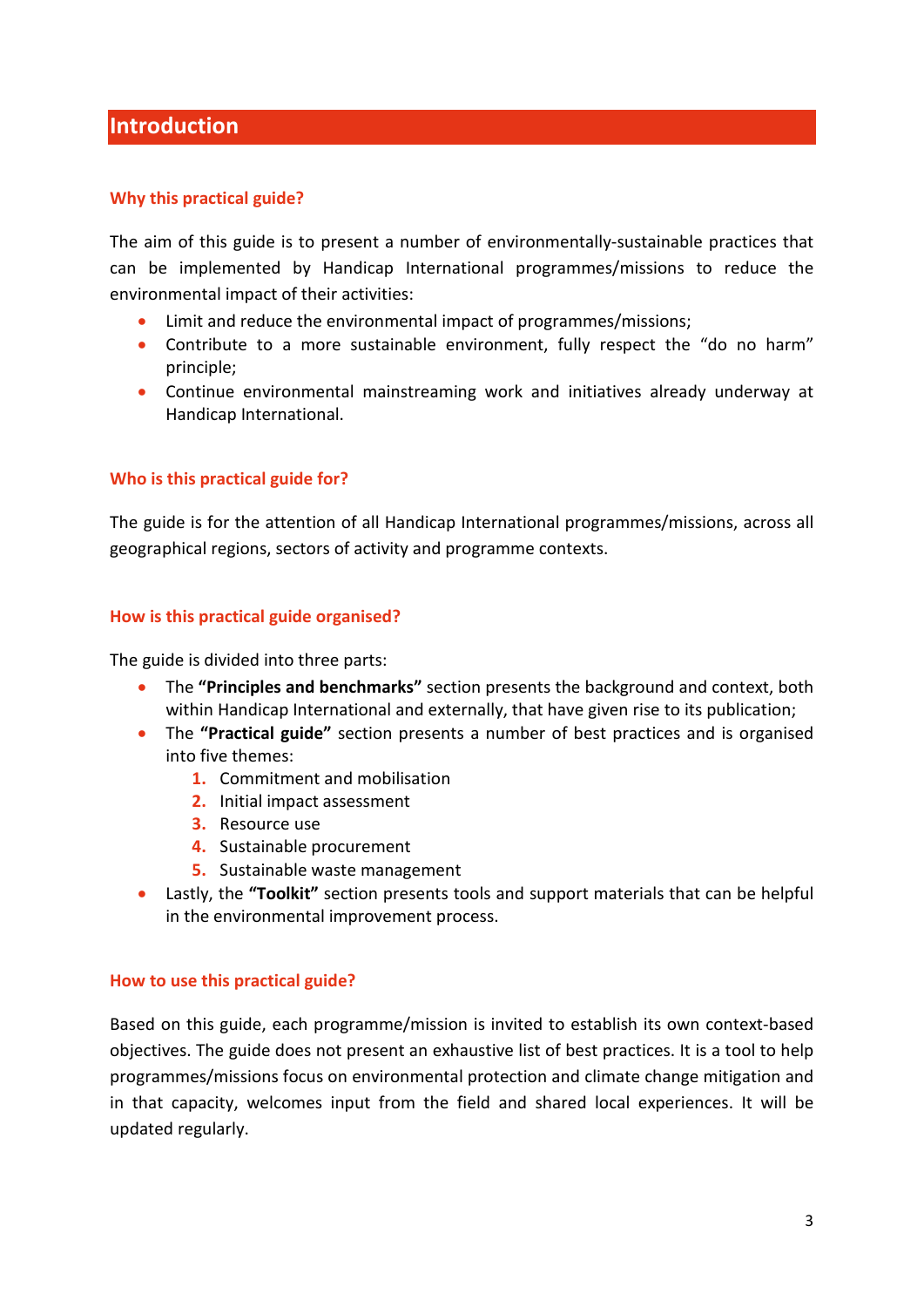# <span id="page-4-0"></span>**Principles and benchmarks**

### <span id="page-4-1"></span>**Climate change**

The **United Nations Framework Convention on Climate Change** defines climate change as "a change of climate which is attributed directly or indirectly to human activity that alters the composition of the global atmosphere and which is in addition to natural climate variability observed over comparable time periods"<sup>[1](#page-4-2)</sup>.

The effects of climate change are already being observed in many regions of the world, and are irreversible in the long term. They present a major risk to poverty reduction and threaten to undo several decades of development work. According to the Intergovernmental Panel on Climate Change (IPCC), human activities are altering our climate system. Over the past century, the earth's surface temperatures have risen and various associated impacts on physical and biological systems are increasingly being observed. Climate change will bring about gradual changes, such as rising sea levels, shifts in climatic zones and changes in precipitation patterns. Climate change is also likely to increase the frequency and magnitude of extreme weather events such as droughts, floods, and storms.

While climate change is a global phenomenon, **its negative impacts are felt more severely by poor people and poor countries**. The most marginalised populations are particularly vulnerable because of their high dependence on natural resources and their limited capacity to cope with the consequences. Climate change is therefore superimposed on existing vulnerabilities. It further reduces access to drinking water, negatively affects the health of the poor and poses a real threat to food security in many countries in Asia, Africa and Latin America. In some areas where livelihood choices are very limited, decreasing crop yields threaten to cause periods of chronic malnutrition. The El Niño phenomenon is one example of how the climate variations experienced today are already having devastating effects on vulnerable countries and populations (depletion of fishing zones, droughts, floods, storms, etc.).

People with disabilities are also directly affected by the effects of climate change in several respects. Firstly, they are particularly vulnerable in a natural disaster. People with disabilities often lack the technical and financial resources to put climate change adaptation strategies into effect. In many cases, they also find it difficult to travel long distances which is a major factor when so many people are being displaced by climate change. Natural disasters also increase the risks of disabling situations occurring. Furthermore, climate change is partly responsible for the rise and a new geographical distribution of disabling disease. Lastly, population flows from rural to urban areas (compounded by climate change) are contributing to very rapid urbanisation, which often sees many people living in extremely

 $\overline{a}$ 

<span id="page-4-2"></span> $1$  United Nations Framework Convention on Climate Change; Article 1

[http://unfccc.int/files/essential\\_background/background\\_publications\\_htmlpdf/application/pdf/conveng.pdf](http://unfccc.int/files/essential_background/background_publications_htmlpdf/application/pdf/conveng.pdf)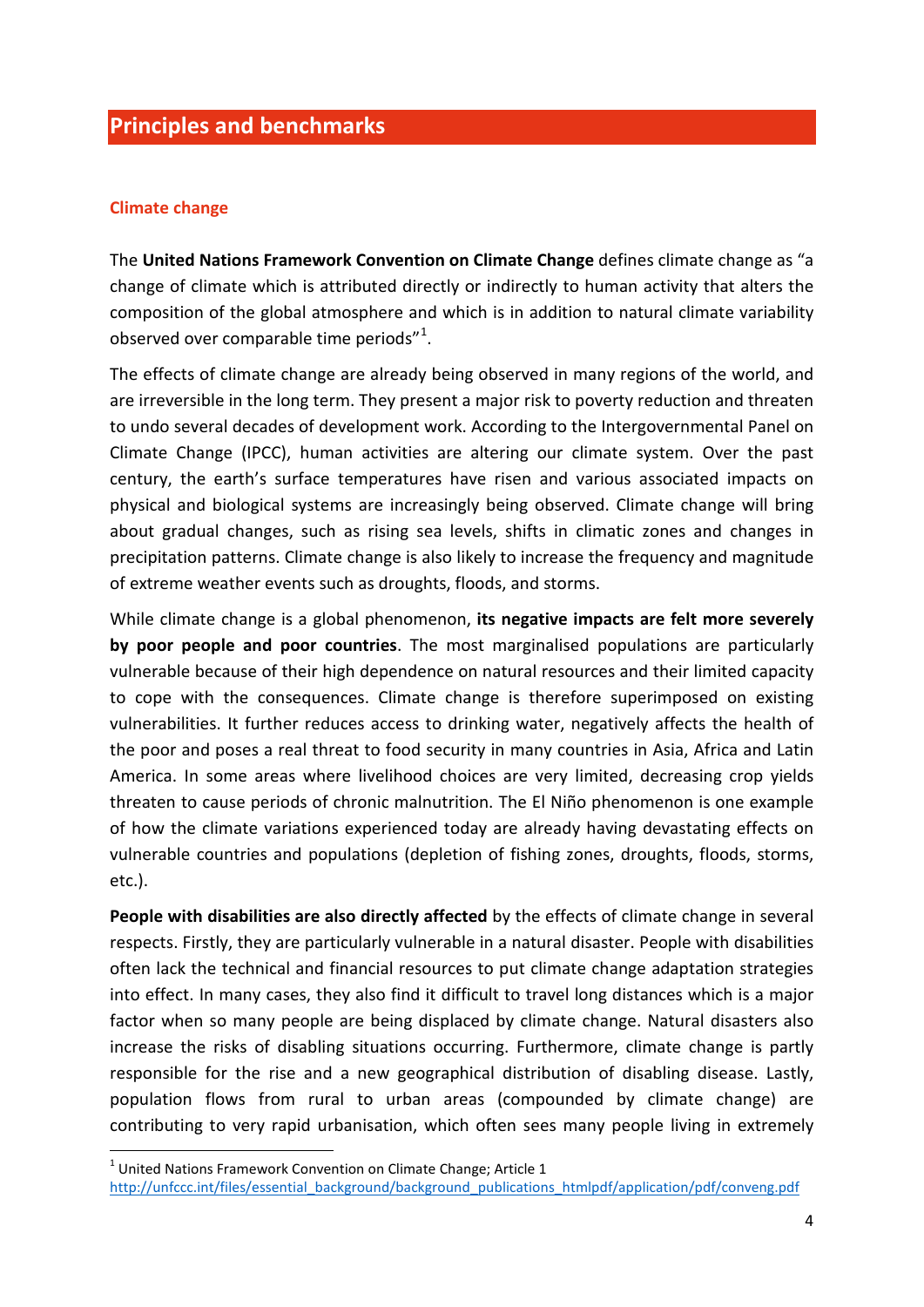precarious conditions. The link between such living conditions and disability is an established one. Other causes of disability are exacerbated by the effects of climate change: malnutrition, traffic accidents, pollution, hypertension, emotional difficulties, "low intensity" conflicts, etc.

**Given the observations outlined above, various stakeholders should be taking steps to** implement **climate change mitigation and adaptation measures.** This includes the entire international community, but also international development and emergency organisations like Handicap International. Sustainable development is today an essential challenge, and one that Handicap International must rise to.

The organisation therefore has a responsibility to consider the consequences of its actions in order to limit the negative impact these may have on the environment and on the livelihoods of its beneficiaries.

### <span id="page-5-0"></span>**Environmental mainstreaming**

 $\overline{a}$ 

As an international civil society organisation, Handicap International is witness to a changing world and an actor of social change and as such, the organisation has already acknowledged the importance of climate change in its most recent Federal Strategy. Handicap International is aware of the devastating consequences of climate change in certain regions of the world, and by implementing inclusive disaster risk reduction programmes, the organisation is working to facilitate adaptation. This work will reduce the numbers of victims and limit the impacts of violent weather events, particularly for the most vulnerable populations, including people with a disability. But Handicap International can go further. By mainstreaming practices to reduce the organisation's carbon footprint, it can also contribute to mitigating the effects of climate change. Environmental mainstreaming is today a concrete application of the "think global, act local" principle.

When Handicap International takes into account the environmental impact of its actions, the organisation is fully respecting the humanitarian principle it has committed to: "*do no harm"*. The organisation has a responsibility to take its environmental impact into account to prevent its actions having negative consequences and to anticipate any medium to longterm consequences, thereby improving the quality of the aid delivered.

The most effective way to reduce the impact of climate change on the living conditions of the most vulnerable is to integrate risk reduction and adaptation measures into programme planning<sup>[2](#page-5-1)</sup>. This is essential to achieving the Millennium Development Goals (MDGs) and particularly the first, fundamental goal which is to reduce extreme poverty by half. It is also essential for the organisation to contribute to objective 13 of the Sustainable Development Goals (SDGs): "Take urgent action to combat climate change and its impacts".

<span id="page-5-1"></span><sup>&</sup>lt;sup>2</sup> See the Technical Resources Division's "Inclusive disaster risk reduction: Building resilience for all" policy paper.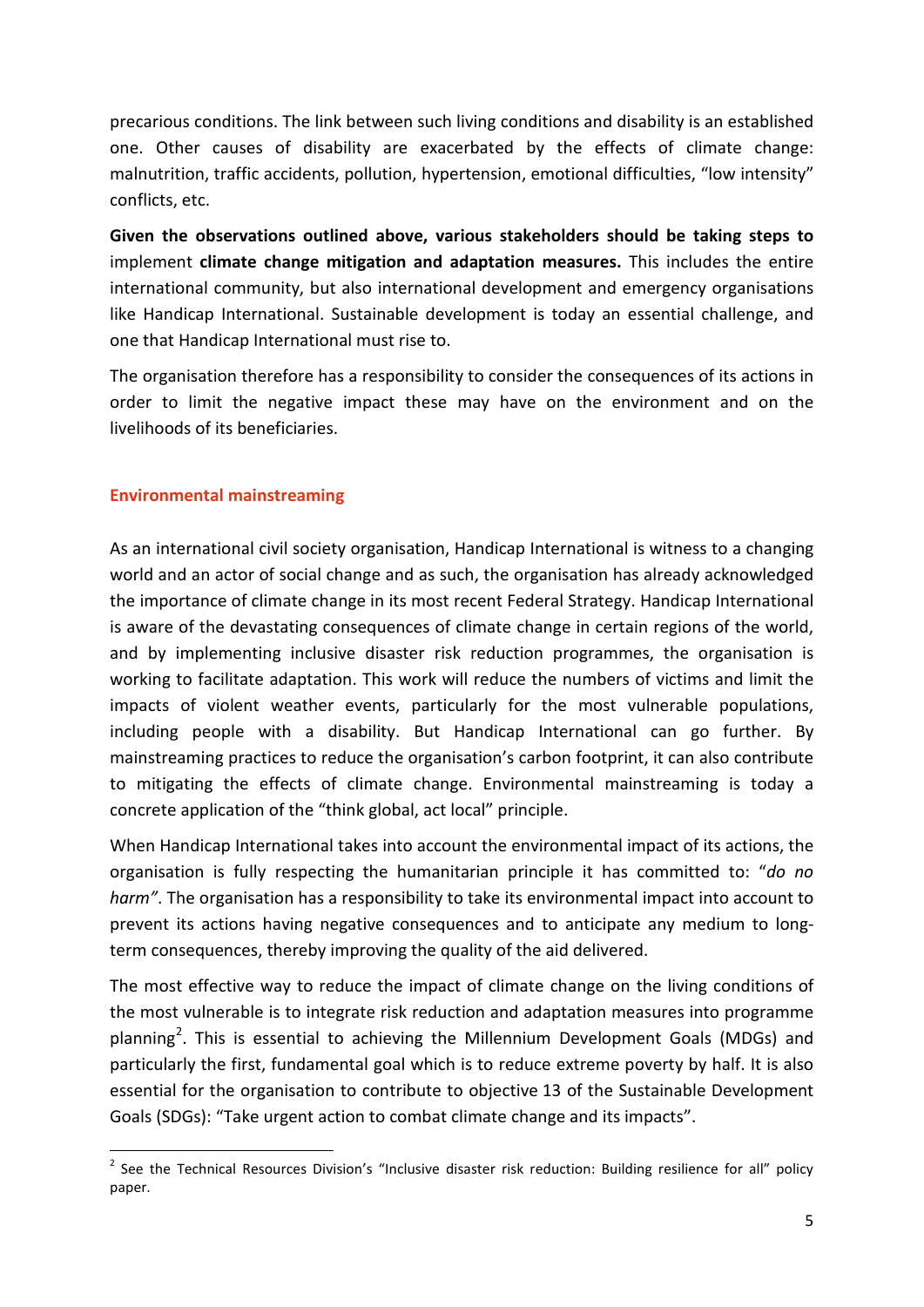Climate change adaptation must go hand in hand with mitigation, in other words actions to limit the concentrations of greenhouse gases (GHGs) in the atmosphere.

In the 2016-2025 Federal Strategy, Handicap International reiterates that "the acceleration of climate change is affecting the most vulnerable populations first and foremost, and is challenging our capacity to cope with the consequences".

As well as the obligations that fall to Handicap International in its capacity as a humanitarian and development actor, it is important to consider the expectations of the organisation's supporters: protecting the environment and limiting the effects of climate change are now among the common values that constitute public opinion. Institutional donors today also expect NGOs to adopt responsible behaviours with regards to environmental protection and are applying increasingly demanding environmental conditions to their support.

### <span id="page-6-0"></span>**Integrating environment into the project cycle**

While the next part of the practical guide presents a number of environmentally-sustainable practices to reduce and limit the environmental impacts of Handicap International programmes and missions, it is also important to take the environment into account at the project level. To do this, environmental issues must be integrated into the project cycle. This requires:

- Continuous reflection: asking key questions at each stage of the project cycle (needs assessment, planning, launch, implementation, closing, monitoring and evaluation).
- A cross-cutting approach that targets every sector of activity (operations, logistics, communication, technical support, etc.).
- An approach that aims to implement best practices, rather than costly technologies.

The diagram below presents key considerations for the effective integration of environmental issues into each stage of the Handicap International project cycle.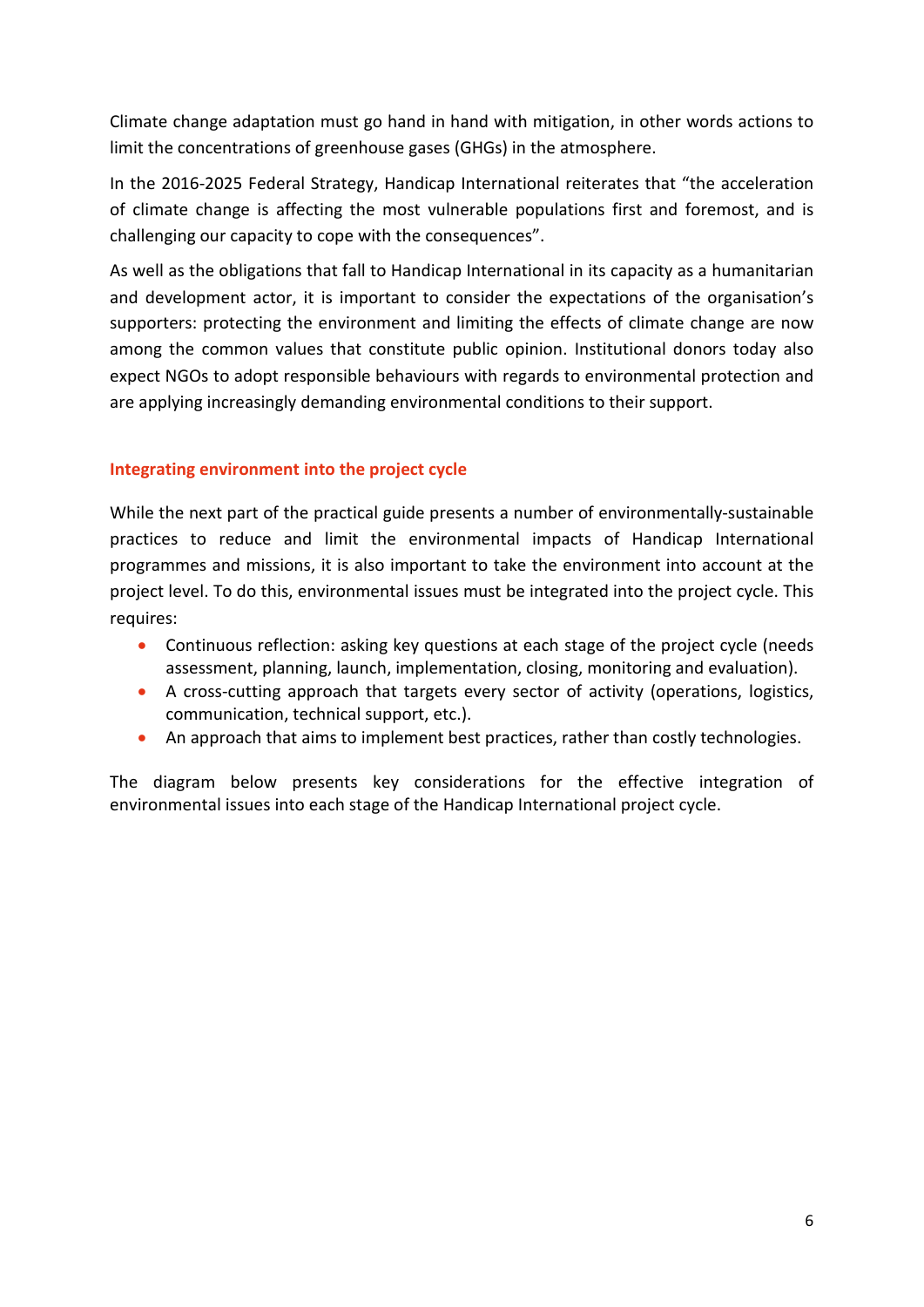

Lastly, integrating environment into a project ensures that the criteria and key words from the Handicap International Project Quality Framework<sup>[3](#page-7-0)</sup> are respected. For example, the "change" criteria (Effects, Impact, Mitigation), sustainability or the key phrase, "do no harm".

 $\overline{a}$ 

<span id="page-7-0"></span><sup>&</sup>lt;sup>3</sup> [http://www.hiproweb.org/uploads/tx\\_hidrtdocs/PosterQualityFrameworkHI.pdf](http://www.hiproweb.org/uploads/tx_hidrtdocs/PosterQualityFrameworkHI.pdf)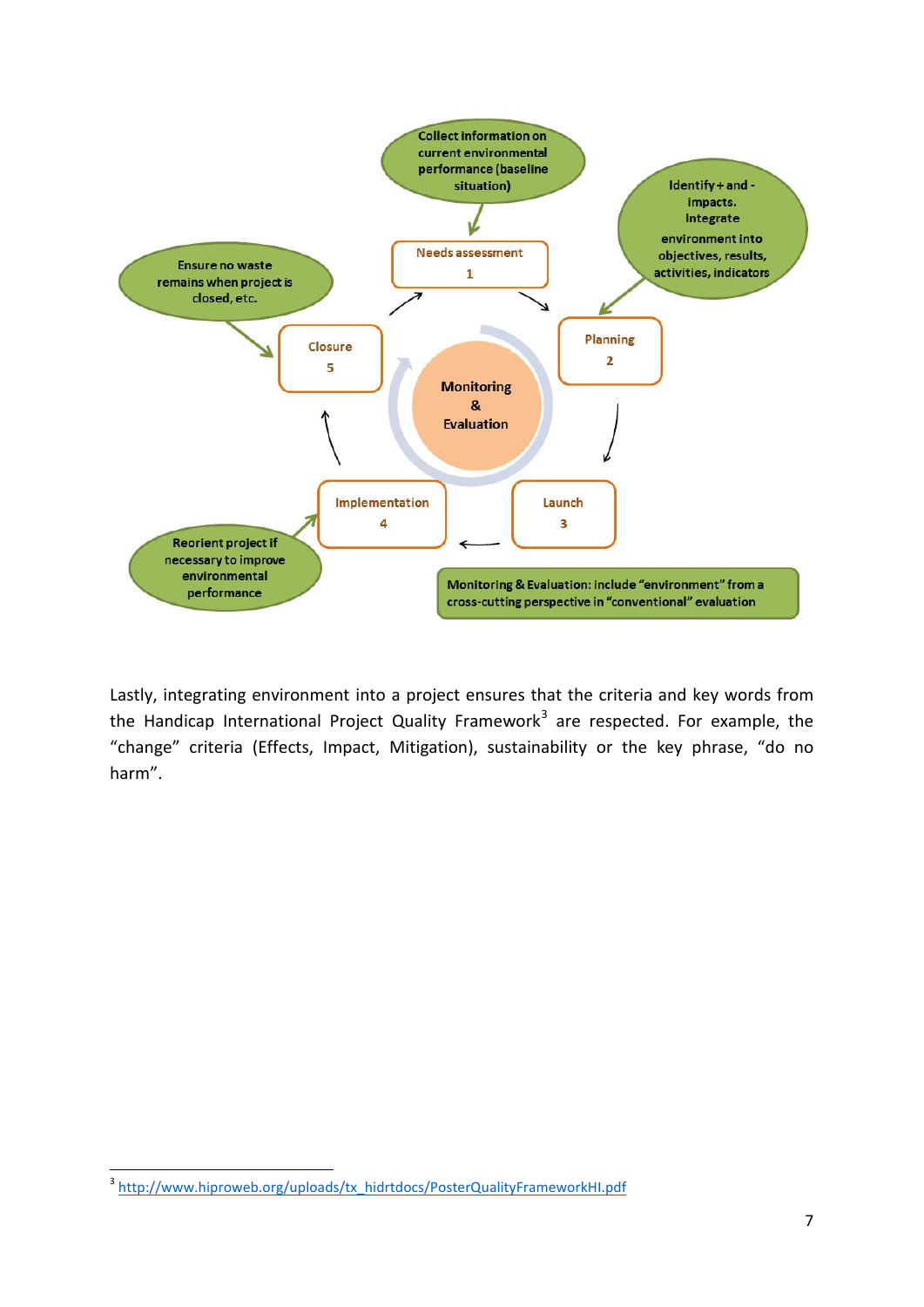# <span id="page-8-0"></span>**Practical guide**

### <span id="page-8-1"></span>**Commitment and mobilisation**

Taking the environmental impact of programme/mission activities into account means defining new practices. This can be as simple as modifying a few simple gestures or a more thorough reorganisation of work practices.

For environmental improvement to be effective and efficient, its implementation must be accompanied by a reflection on change management. This is necessary to avert risks, remove potential obstacles and give sense to the actions of individuals in order that they contribute to the project.

The way environmental improvement will be integrated into each programme/mission will vary according to its size, the context, the way it is organised and a number of other characteristics.

### <span id="page-8-2"></span>**Defining the changes**

Implementing environmental improvement requires making changes to current practices. For this reason, it must be adapted to the procedures in place in the programme/mission. It is important to engage a period of strategic reflection (conduct an initial assessment; identify the environmental issues raised by the programme/mission; identify existing tools and methodologies, etc.) in order to identify the scope of the action required and set out exactly what will need to change in the mission/programme's organisation, processes, skills required, management, tools and support from staff.

There are a number of different methods for accompanying change, and notably the AIATAC method, a Handicap International resource that structures change within an organisation. The method is most often used to help organisations become more inclusive, but it can also be useful in environmental improvement.

The method involves a number of steps. Firstly, an assessment is conducted to evaluate the current situation. Information, awareness-raising, training and advocacy follow to establish a vision and action plan and overcome obstacles. Lastly, coaching helps to implement the change and establish it firmly within the organisation. It is also necessary, however, to focus on understanding the concepts of change and resistance to change to fully grasp what will be required of the programmes/missions.

### <span id="page-8-3"></span>**Giving the implementation the time it needs**

Change is often difficult to implement within an organisation. Given the inherent difficulties associated with changing individual behaviours, implementing environmental improvement will inevitably take time. It is important for those that support the initiative to remain patient and motivated. A good way to do this is to identify, from the outset, a number of visible actions that can be achieved fairly quickly. This demonstrates that progress is being made and promotes the benefits, helping to mobilise the most reticent staff.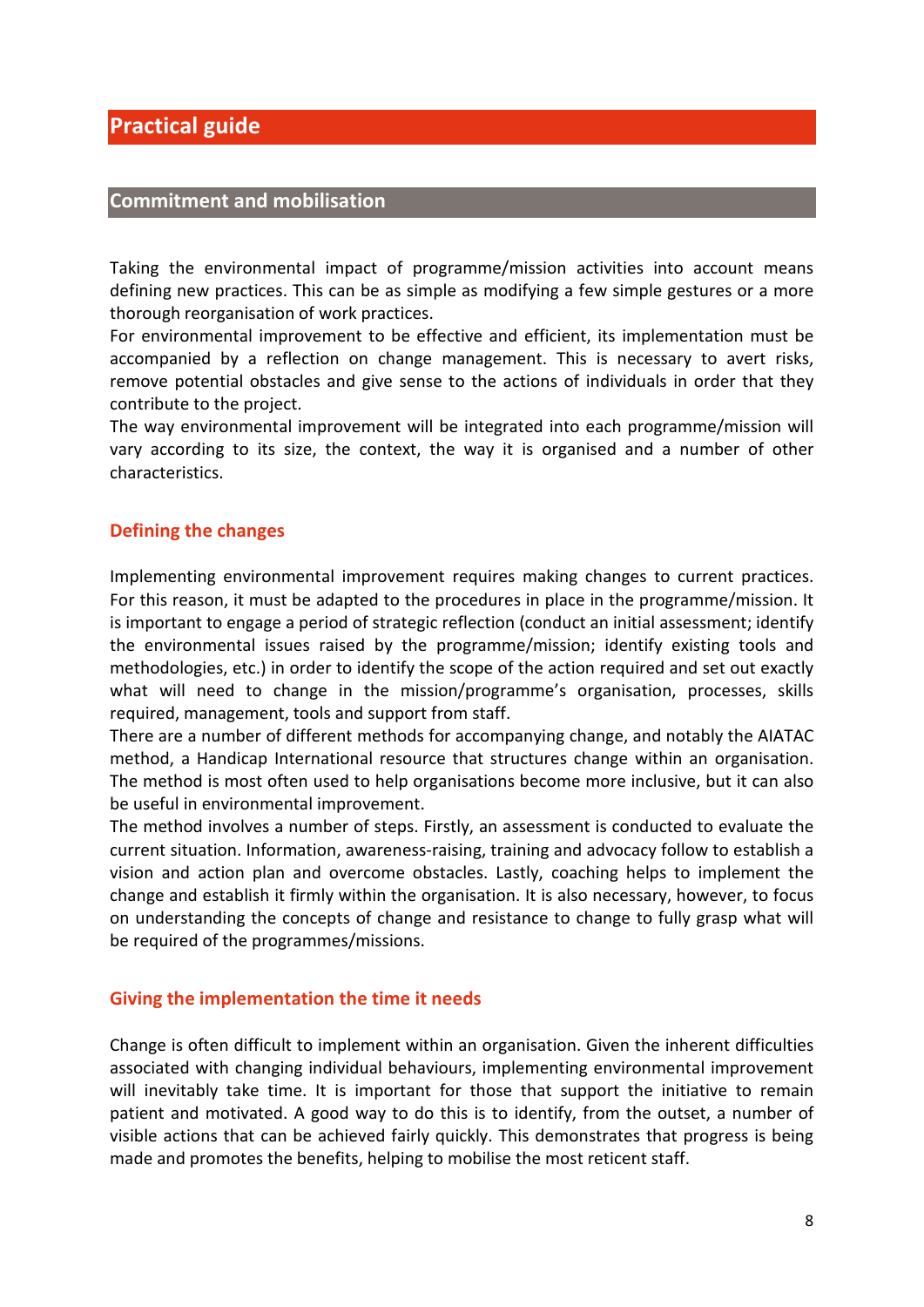### <span id="page-9-0"></span>**Identifying and removing obstacles**

Attempts to change current practices are often met with various forms of resistance (making light of the problem, opposing the solution, criticising the methods employed, etc.) The implementation of environmentally-sustainable practices can be confronted by a host of more or less serious obstacles of different kinds. It can cast doubt on current practices and be accompanied by fear or concerns over the organisational or technical aspects of the process. It is important to identify these obstacles before taking action, and to offer concrete solutions to the problems highlighted to have the best chance of winning acceptance.

<span id="page-9-1"></span>

| <b>Possible obstacles</b>                                                      |                                                                                |
|--------------------------------------------------------------------------------|--------------------------------------------------------------------------------|
|                                                                                | Lack of vision with respect to the strategy and objectives                     |
|                                                                                | Diffused responsibility; the need to clarify the roles and responsibilities of |
|                                                                                | each individual (expected contribution)                                        |
|                                                                                | Lack of time                                                                   |
|                                                                                | Lack of motivation                                                             |
|                                                                                | Ignorance, feeling of powerlessness, of incompetency                           |
| Changes to familiar routines; the feeling of losing control<br><b>Internal</b> |                                                                                |
| obstacles                                                                      | Insufficient representation in the programme/mission's priorities              |
|                                                                                | Implementation difficulties (conflicting priorities, lack of tools, unclear    |
|                                                                                | framework)                                                                     |
|                                                                                | Lack of knowledge or skills in environmental issues                            |
|                                                                                | Insufficient sharing of experience on best practice                            |
|                                                                                | Incompatible national legislation and policies                                 |
| <b>External</b>                                                                | Little/no environmental awareness among suppliers, incompatible local          |
| obstacles                                                                      | markets                                                                        |
|                                                                                | Non-existence of waste collection and recycling industries                     |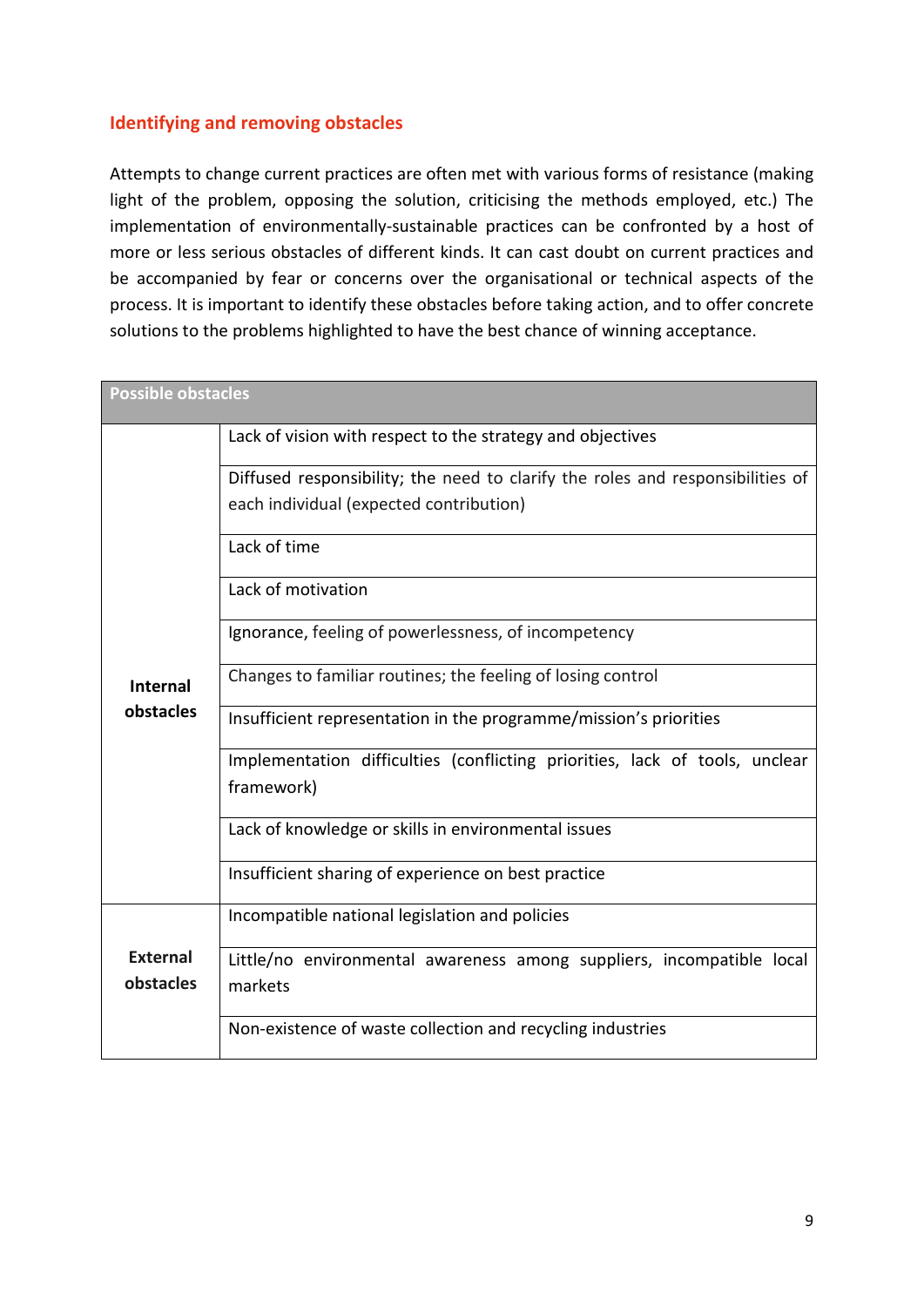### **Motivating/mobilising teams**

Winning the support of each and every individual is vital, because many of the quick-win solutions to improving environmental performance are the result of changes to staff behaviour and daily routines. Staff acceptance and buy-in is therefore indispensable. To fully engage people, it is important to highlight actions that produce results, to ask for their input and to include them as much as possible. Inclusion is vital to improving efficiency and environmental performance as the staff will drive change, not only through their behaviour but also through the skills and ideas they can bring to the process. Lastly, it is important to win support at the management level to be able to implement change more quickly.

### <span id="page-10-0"></span>**Involving staff at every stage**

It is essential to involve the staff from every service of a programme/mission at every stage of the environmental improvement process. It encourages staff implication, develops a high level of support and gives legitimacy to the process. Involving the different teams is also a way to ensure that the process is pertinent and feasible. Involving all the staff in the process also dispels the idea that environmental performance is only important to a few people within the organisation.

### <span id="page-10-1"></span>**Appointing an environment adviser and putting together a green team**

If the activities implemented are to be sustained, it is important to appoint or identify a team member or group of individuals as environment adviser(s) who will spearhead the initiative.

The environment adviser can launch the first steps in the environmental improvement process: the initial needs assessment, action plan, training programme, etc. He/she should involve as many people as possible in the process, and create momentum to bring all the teams on board. He/she should ensure that any reticent staff members take part in environment-themed group working sessions. This will gradually open them up to the process.

Creating a green team is an effective way to promote the development of environmentallysustainable practices. A green team is a group of employees that work to implement environmentally-responsible practices and ensure they are followed. The team can take different forms, carry out a multitude of activities and either be responsible for executing every step of the environmental improvement process (needs assessment, planning, implementation, etc.) or concentrate on certain steps only. It can also have a role in communication and promotion, in innovating or devising new environmentally-responsible practices, in identifying new needs to be addressed and in research. The green team can be an official entity with meetings, agendas and objectives, or it can be made up of volunteers who coordinate environmental improvement alongside their official functions. Creating a green team is a way to mobilise and raise awareness among staff in order to create a more dynamic approach to integrating environment in programmes/missions.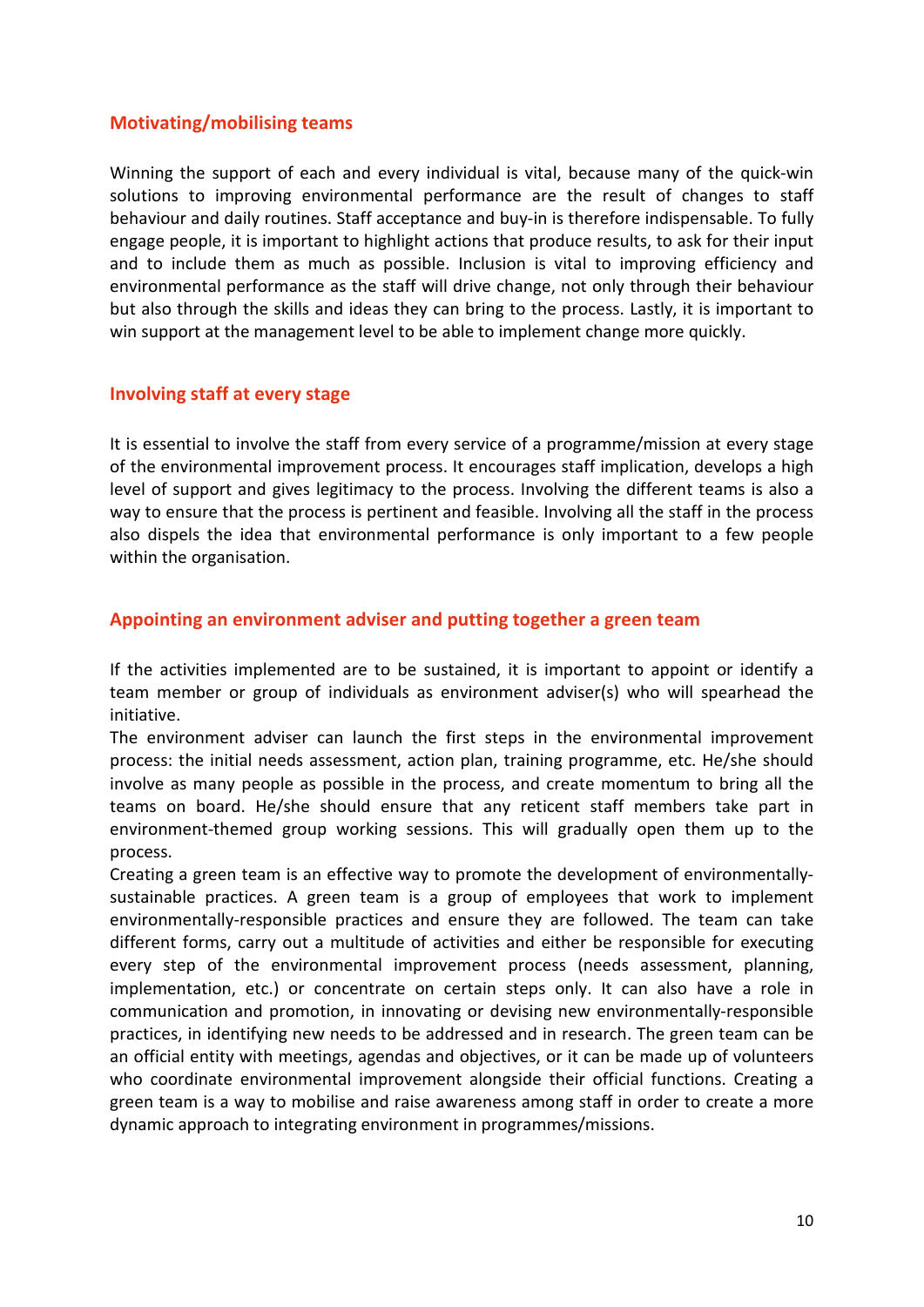### <span id="page-11-0"></span>**Implementing training/awareness-raising activities**

For environmental improvement to be effective and sustainable, staff must have knowledge of environmental issues. It is therefore important to assess knowledge levels, and then to implement the necessary training and awareness-raising activities. Staff will have more knowledge on the issues, and the programme/mission will be able to work more effectively towards reducing its environmental impact. Training staff also helps to improve the programme/mission's impact analysis, and to involve every service in the initiative. Raising awareness and training teams when implementing environmental improvement and communicating the different objectives and stages of the process gives each individual a clear, shared vision of the changes to be implemented, and of the way they will be implemented in the particular programme/mission.

### <span id="page-11-1"></span>**Communicating throughout the process/Communicating success**

It is important to communicate throughout the environmental improvement process so that staff feel involved and can measure progress.

Environmental improvement must be accompanied by a review of, and capitalisation on, the results achieved in order to sustain motivation, firmly establish changes and encourage continuous improvement.

### <span id="page-11-2"></span>**Examples of best practice**

**Inform/Raise awareness**

Conduct an internal survey to measure staff knowledge and awareness

Demonstrate the limitations of the current situation

Explain the new challenges

Run awareness-raising campaigns (posters, leaflets, etc.)

Raise awareness through group sessions, theme days or periodical meetings

Put together an exhibition with displays, videos, presentations, questionnaires, etc.

Organise film screenings, debates, etc.

Bring in outside experts to talk to staff (local NGOs, ministry or decentralised government organisations)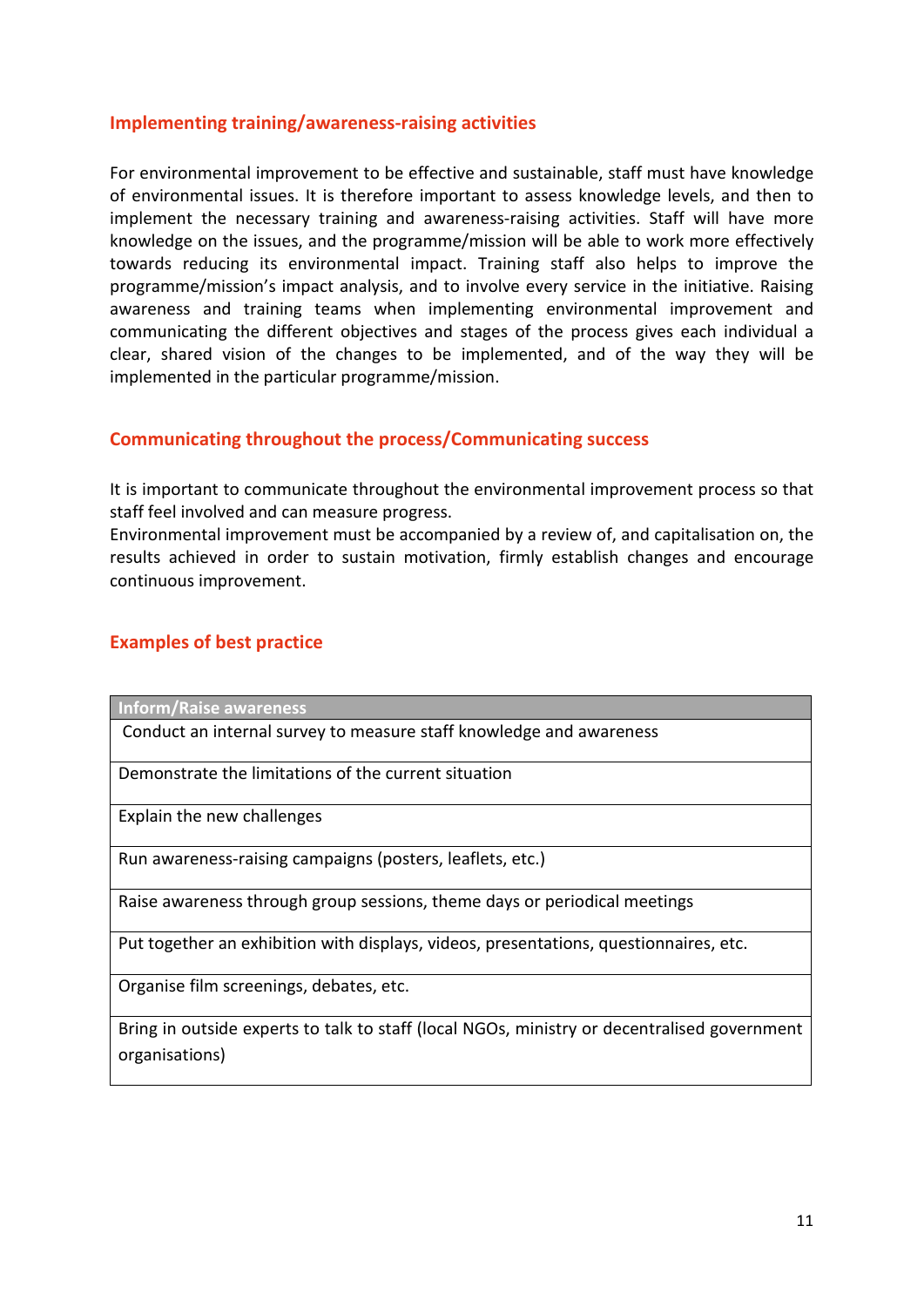**Train**

Resources available on HI LEARN'GO[: http://hilearngo.handicap-international.org/](http://hilearngo.handicap-international.org/)

Various MOOC (massive open on-line course), e.g. that proposed by CARE "Climate change: Impacts and solutions for vulnerable populations": [http://lp.360learning.com/thinkovery-care-mooc-changement-climatique/en/#](http://lp.360learning.com/thinkovery-care-mooc-changement-climatique/en/)

URD - Trainer's Guide "Integrating the Environment into Humanitarian Action and Early Recovery": <http://www.urd.org/Environment-training-toolkit>

**Federate**

Involve employees in working groups, particularly employees with an interest in and the capacity to drive environmental improvement

Meet with staff and talk to them at work. Discuss ideas to improve efficiency and environmental performance

Develop questionnaires to evaluate the staff's knowledge on environmental issues and to involve them, asking for their ideas and suggestions

Share experiences

**Communicate**

Set out the programme/mission's strategy, commitments (or objectives), and the scope/members of staff concerned

Disseminate an internal newsletter (paper or electronic), memos, posters, etc.

Update strategy documents and induction packs

Give all new employees written information on the programme/mission's environmental strategy

Detail what will change and what will not

Present the figures, the tools, the resources and the means available

A few examples of performance that are easy to measure and communicate:

- Monitor electricity consumption and track evolution in a monitoring chart
- Display weekly or monthly increases or decreases in number of photocopies next to the photocopier
- Display increases or decreases in use of plastic cups next to the coffee machine
- Note the drop in the number of times Handicap International cars are washed, and transform it into litres or  $m^3$ : "this month, Handicap International has saved X litres of water"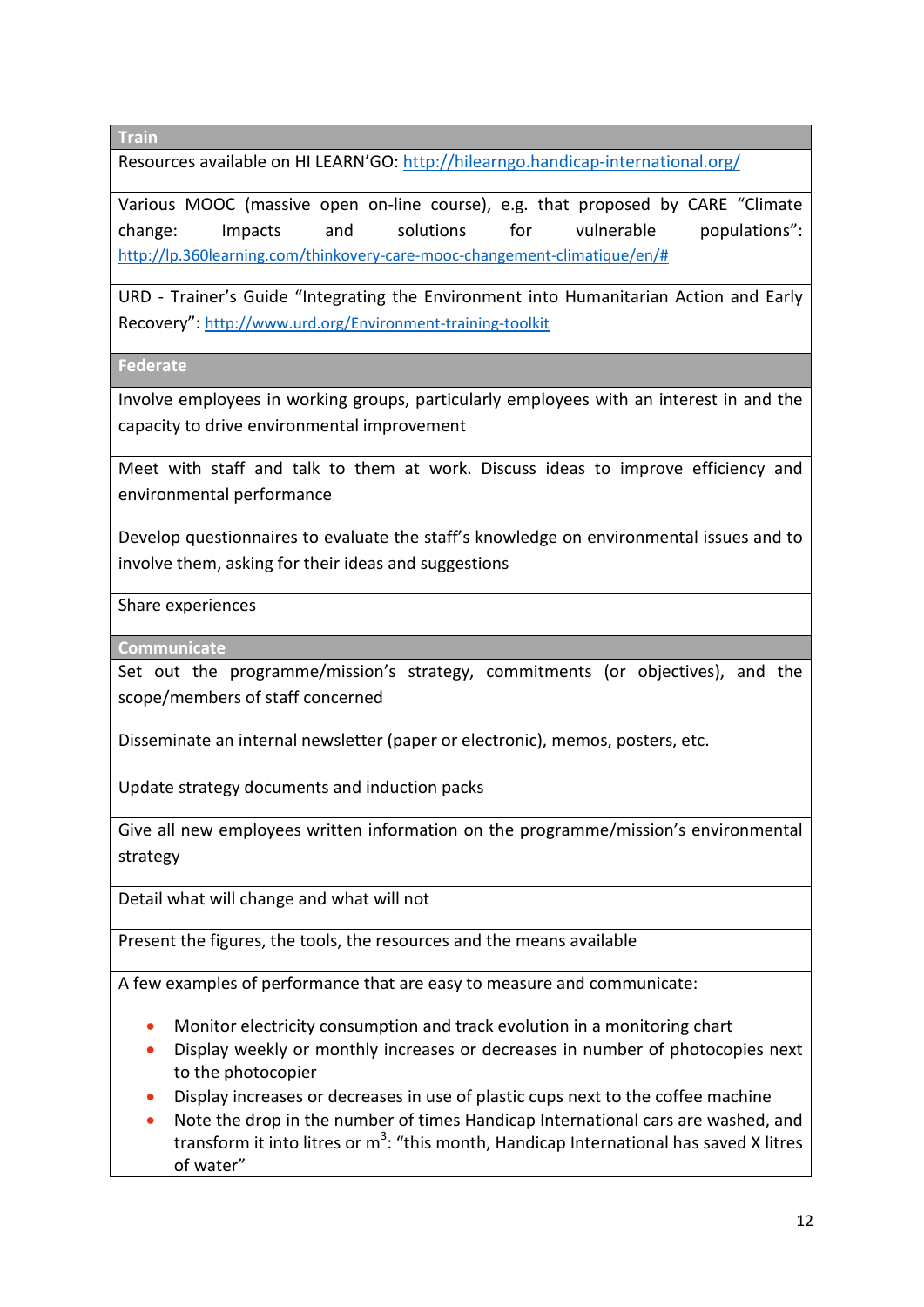• Communicate on the number of suppliers that demonstrate good environmental performance: "this year, we are working with X sustainable suppliers compared with Y last year"

Encourage experience sharing and dialogue between the different programmes/missions via an exchange platform

**Maintain the programme/mission's focus and engagement**

Publish articles on the actions implemented

Create one or several communication channels entirely dedicated to the environment (notice boards, email bulletins, Intranet site etc.)

Use the internal organisation (meetings at all levels) to integrate dialogue on environmental improvement

Create an "environment" section on the programme/mission's Intranet

Welcome suggestions to improve environmental performance, for example by putting in place an "ideas box"

Organise competitions, breakfast information sessions, etc.

Create tools: values charter, code of conduct, environmental performance benchmarks

Create a presentation document that presents the stakeholders, their roles, the resources available and the roles and responsibilities of each

**Communicate results**

Identify all the environmentally-sustainable practices and measures implemented

Highlight all the positive results achieved: electricity and water savings, reduced and optimised vehicle use, paper purchase savings thanks to double-sided photocopies, etc.

The following tools can be used for this communication:

- Information campaigns: posters, internal mailing, flyers, round tables, etc.
- Competitions that reward best environmentally-sustainable practices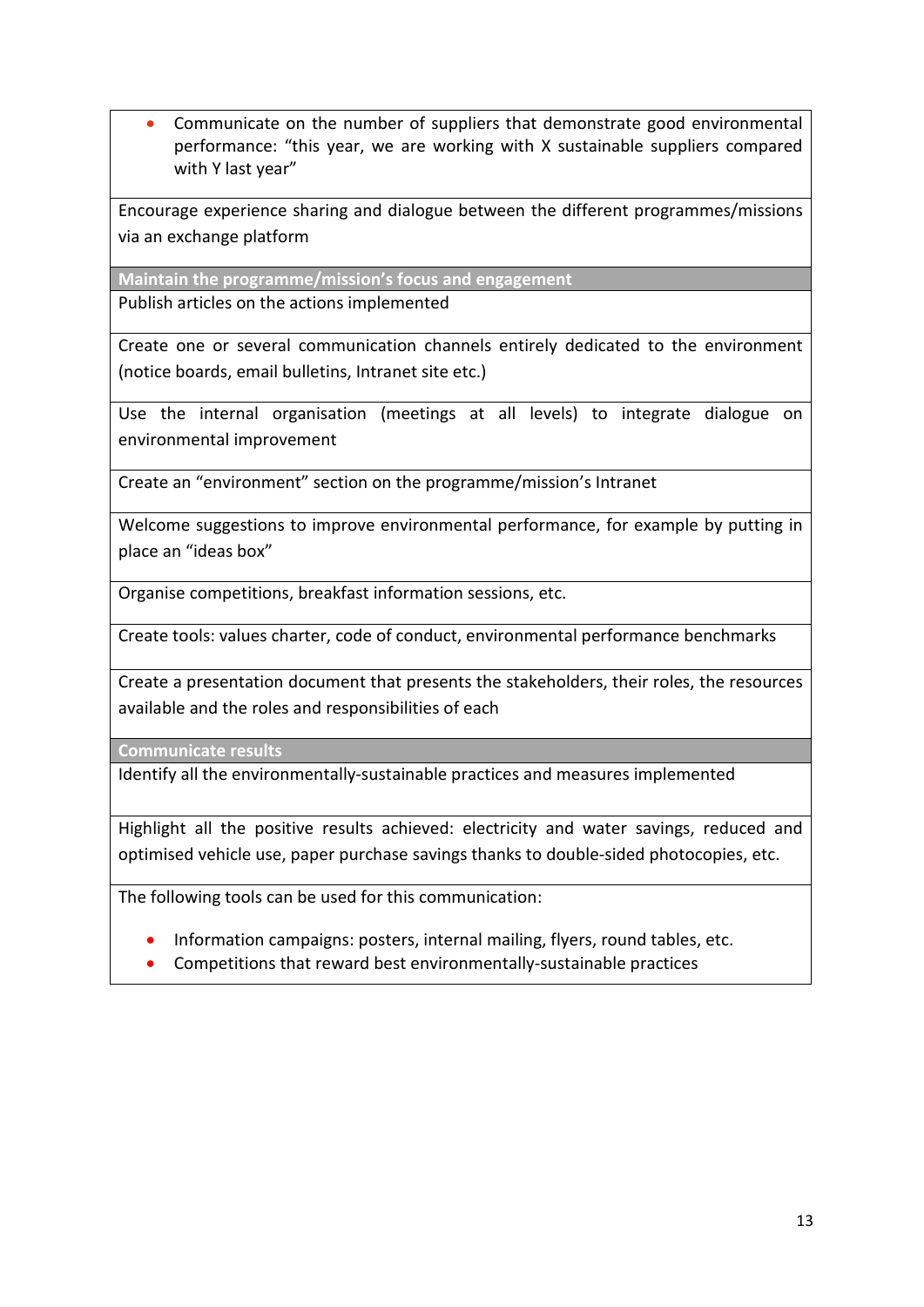### <span id="page-14-0"></span>**Initial Environmental Impact Assessment**

The first step in reducing a programme/mission's environmental impact is to measure current energy use and waste production, and assess the environmental performance of service providers and suppliers (garages, office supplies, etc.). A starting point is therefore established, from which objectives can be set for improvement and progress measured.

The initial assessment stage helps to obtain an overall view, to have an idea of the needs and to prioritise future activities.

A number of tools to conduct an environmental assessment are available on line. Certain non-profit organisations, like the GERES for example, also provide a  $CO<sub>2</sub>$  emissions calculator for humanitarian programmes/missions.

There is an in-house environmental impact calculator (OMEE in French) on [SkillWeb](http://www.hiproweb.org/en/home/sectors-of-activity/disaster-risk-management/docs/liste.html?tx_hidrtdocs_pi1%5BuidDoc%5D=1560&cHash=ffbd5e87a2) (password requested).

### <span id="page-14-1"></span>**Environmental Impact Calculator (OMEE)**

The environmental impact calculator, created by Handicap International in 2015, can be used to assess the environmental impact of different activities, thereby allowing teams to identify ways to improve environmental performance. The tool has been tested on two programmes under the West Africa Desk (Mali, Western Cape), which have included the results of the assessment in their multi-annual operational framework. Once the key data had been collected, an action plan was drawn up and short, medium and long-term objectives set.

The calculator provides an initial assessment of the environmental impact of Handicap International's presence. This assessment then serves as a baseline, which is required to be able to go on and define a policy, objectives, targets and activities.

The calculator is broken down into several sections which quantify the use of electricity, water, gas and paper. It also looks at transport. The "Resource use overview" tab monitors the programme/mission's performance in terms of resource efficiency. The French "Bilan Carbone<sup>®</sup>" methodology developed by the French Agency for Environment and Energy Management (ADEME in French) is used to quantify the data collected. The methodology calculates the level of greenhouse gas (GHG) emissions generated by all the physical processes required by a programme/mission.

Data collected can be used in management and decision-making, to better manage flows and implement quantifiable objectives.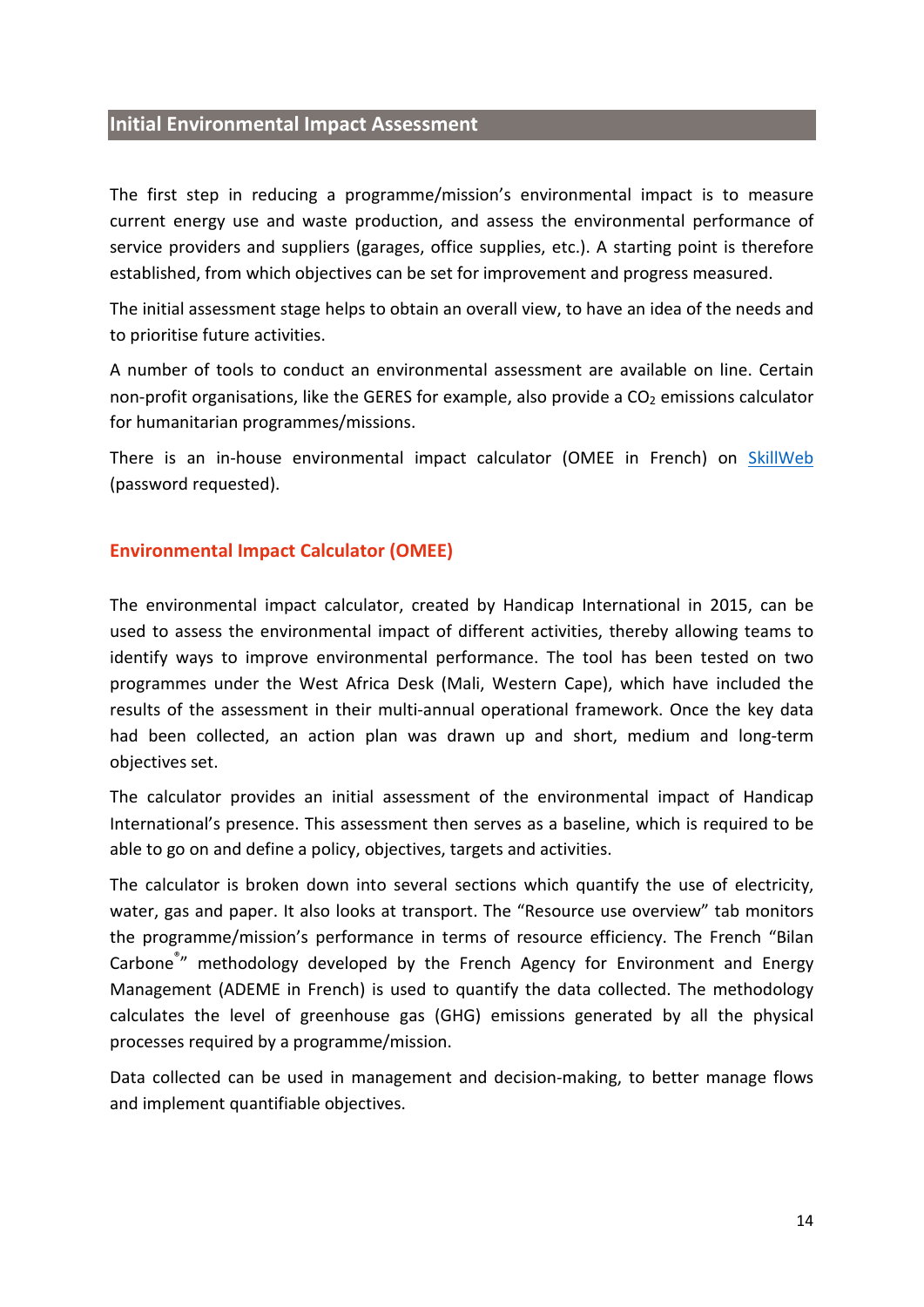The assessment provides a baseline which can be used to launch an action plan to reduce GHG emissions and waste. The results obtained reveal the short-term and long-term opportunities to lower a programme/mission's environmental impact.

The OMEE environmental impact analysis is quantitative. As a result, the initial assessment can be completed by a more qualitative study, for example a series of interviews targeting the activities with the greatest environmental impact. Circulating these questionnaires to staff will also give an idea of the level of knowledge among the staff and each person's motivation, as well as the resources available for the best possible implementation of future activities.

Once the environmental impact has been established using these tools, practical measures can be defined according to the needs and shortfalls identified. The main sources of GHG emissions and waste production that can be tackled are:

- Water use:
- Electricity use;
- Paper use;
- Fuel use:
- Procurement;
- Waste management.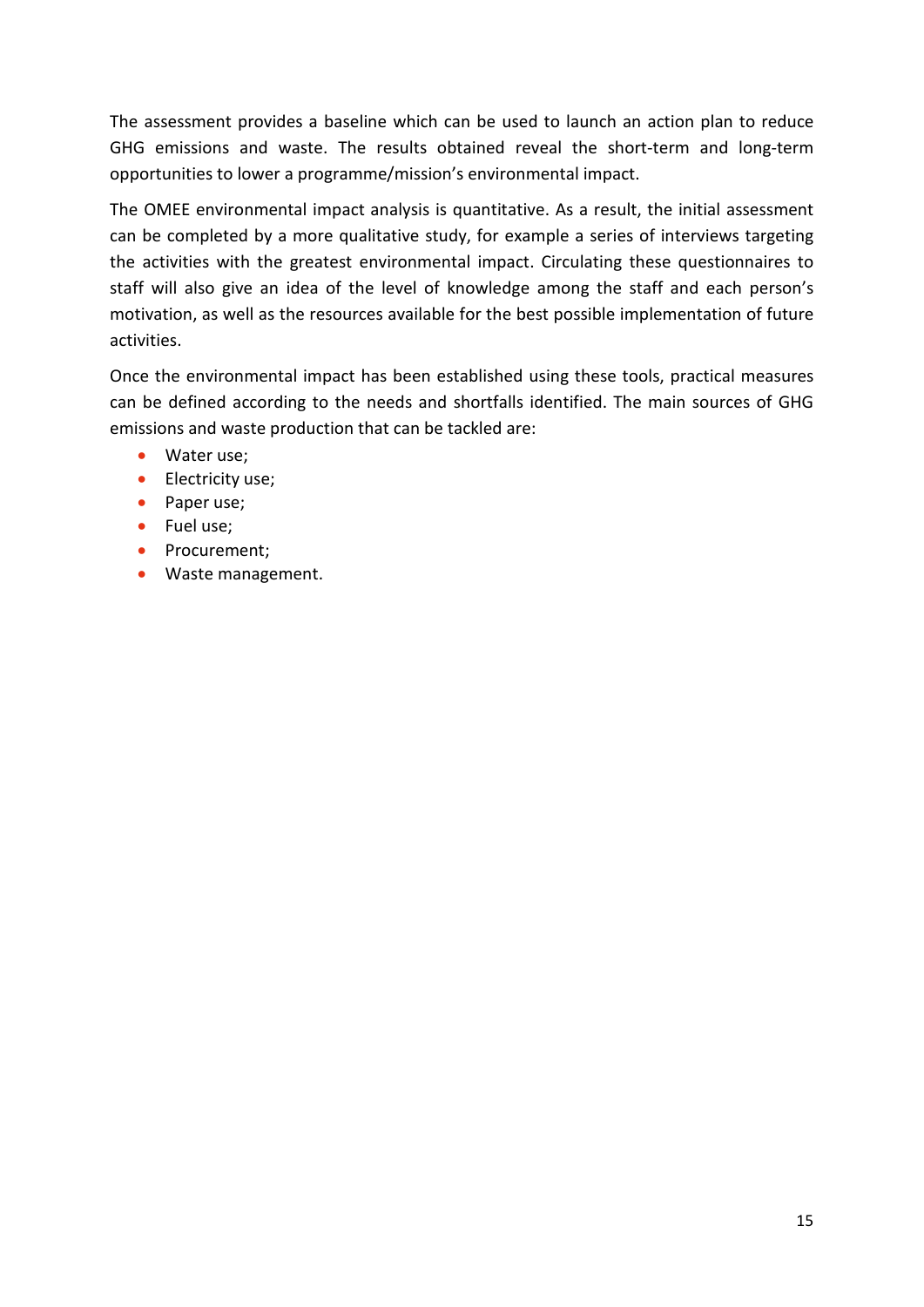### <span id="page-16-0"></span>**Resource Use**

### <span id="page-16-1"></span>**Water management**

### **Water use**

Fresh water represents just under 3% of all the water on the planet, and only 1% is available for human use. It is today a rare, threatened and finite resource. With population growth (and therefore greater needs in water) and pollution, there is increasingly worrying pressure on fresh water resources. In its 2015 annual water development report, the United Nations recalls that it is vital that we quickly and "radically" change the way we use and share water. Experts from the World Water Assessment Programme are warning that at today's rhythm, "the world is expected to face a global water deficit of 40%" by 2030.

Today, 748 million people across the world do not have access to drinking water. In urban areas which are expanding rapidly, the number of people without access to water rose from 111 million to 149 million between 1990 and 2012. Sub-Saharan [Africa](http://www.lemonde.fr/afrique/) is particularly badly affected by the shortage. Women and children are the worst affected as they are responsible for collecting water. In rural areas, they still spend between two and four hours a day on average collecting water. Overall, 36% of the African population does not have an accessible water point.

Ensuring a sufficient supply of good quality water is one of the major challenges of the 21st century, because human activity is having irreversible consequences on the water cycle and on ecosystems. The main sources of water pollution are domestic effluents (badly managed sanitation, household cleaning and laundry products, etc.), agricultural effluents (pesticides, fertilisers, etc.) or other toxic effluents (chemical waste, insecticides, pharmaceutical products, etc.).

Preserving water quality is therefore vitally important. There are two ways to protect water resources: by limiting wasteful use and by limiting the use of products that impact on water quality or impede its treatment. Good water management is vital to satisfy the needs of all.

### **The importance of the initial assessment**

A programme/mission uses a large quantity of water in its everyday activities. The different uses and any potential threats to quality and quantity must therefore be analysed to promote the best and most sustainable way to manage it. It is important to begin by asking a number of questions and measuring and monitoring water use.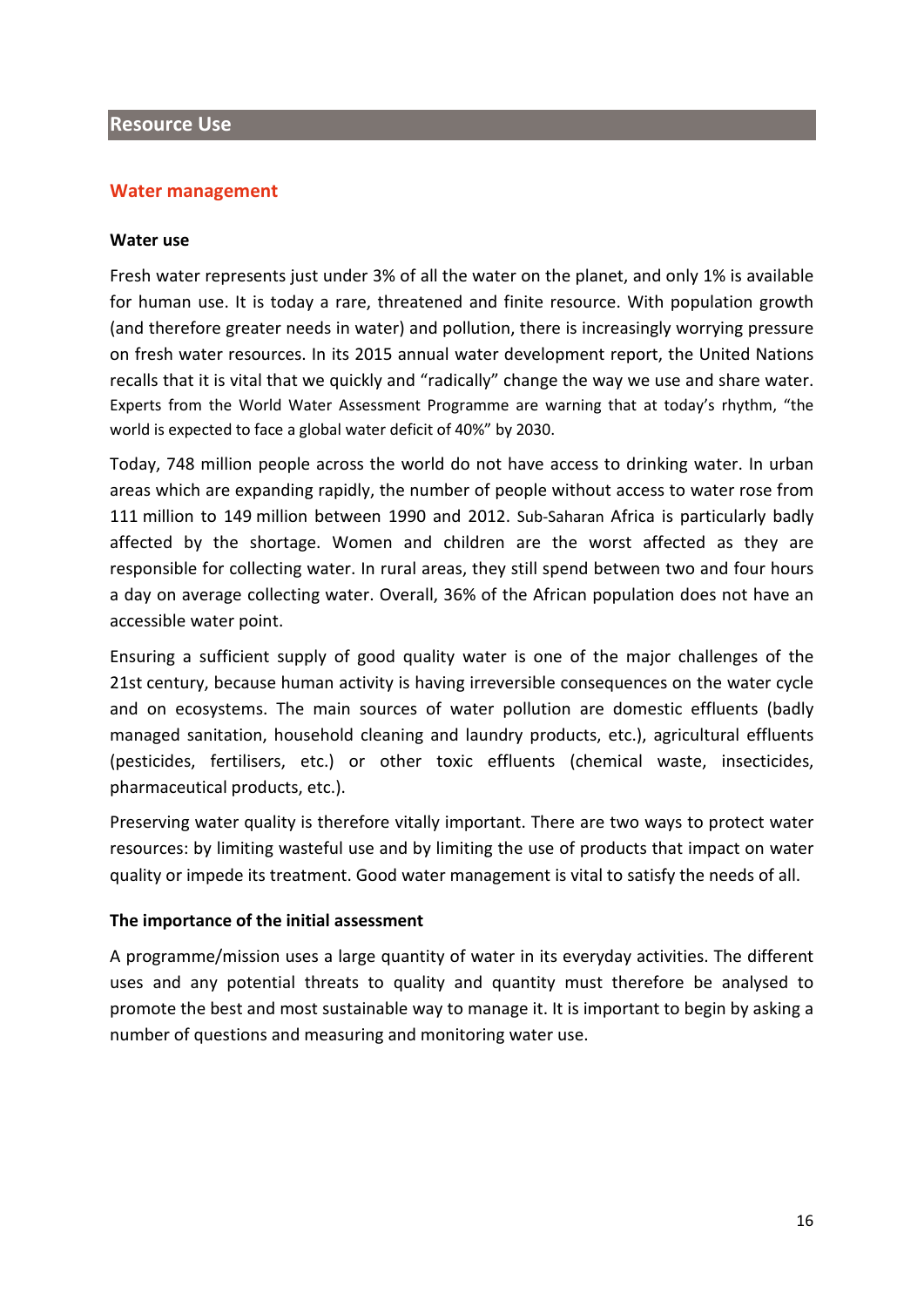**Memo**

### **Some important questions to ask regarding water use**

- Do you know how much water you consume on an annual basis?
- Do you have water meters where the most water is used (toilet blocks, etc.)?
- Have you carried out an assessment of your water network (water efficiency, leaks etc.)?
- Do you have an up-to-date diagram of your water network?
- Do you encourage staff to save water?

### **Example of questions to ask regarding wastewater discharges**

- Do you know which detergents are used to clean the offices and their impact on the environment?
- Are cleaning staff aware of the consequences of using certain detergents?
- Are staff aware of the rules on discharging unauthorised solid waste or contaminated wastewater into water systems (bleach, paint, solvents, acids and bases, etc.)?
- Are rainwater and wastewater separated?

The assessment will provide information on water use at the site and on the condition of the internal distribution network, while also identifying staff behaviours in their daily use of water. It will also identify potentially harmful discharges that could be prevented.

It is relatively easy to reduce water use with limited investment and by introducing a few simple measures. Often, these measures are not technical. Common sense and a few organisational changes can save water at no additional cost.

### **Examples of best practice**

### **Measure and monitor water use**

Measure water use taking regular meter readings to give a true picture of the situation (affluent and effluent). The easiest way is to start by collecting data (water bills, meter readings, etc.)

Make a list of the different meters in place and install new ones if necessary to be able to act quickly if water is being wasted

An effective way to monitor water use is to use simple indicators, for example numbers of  $m<sup>3</sup>$  of water used per employee or per building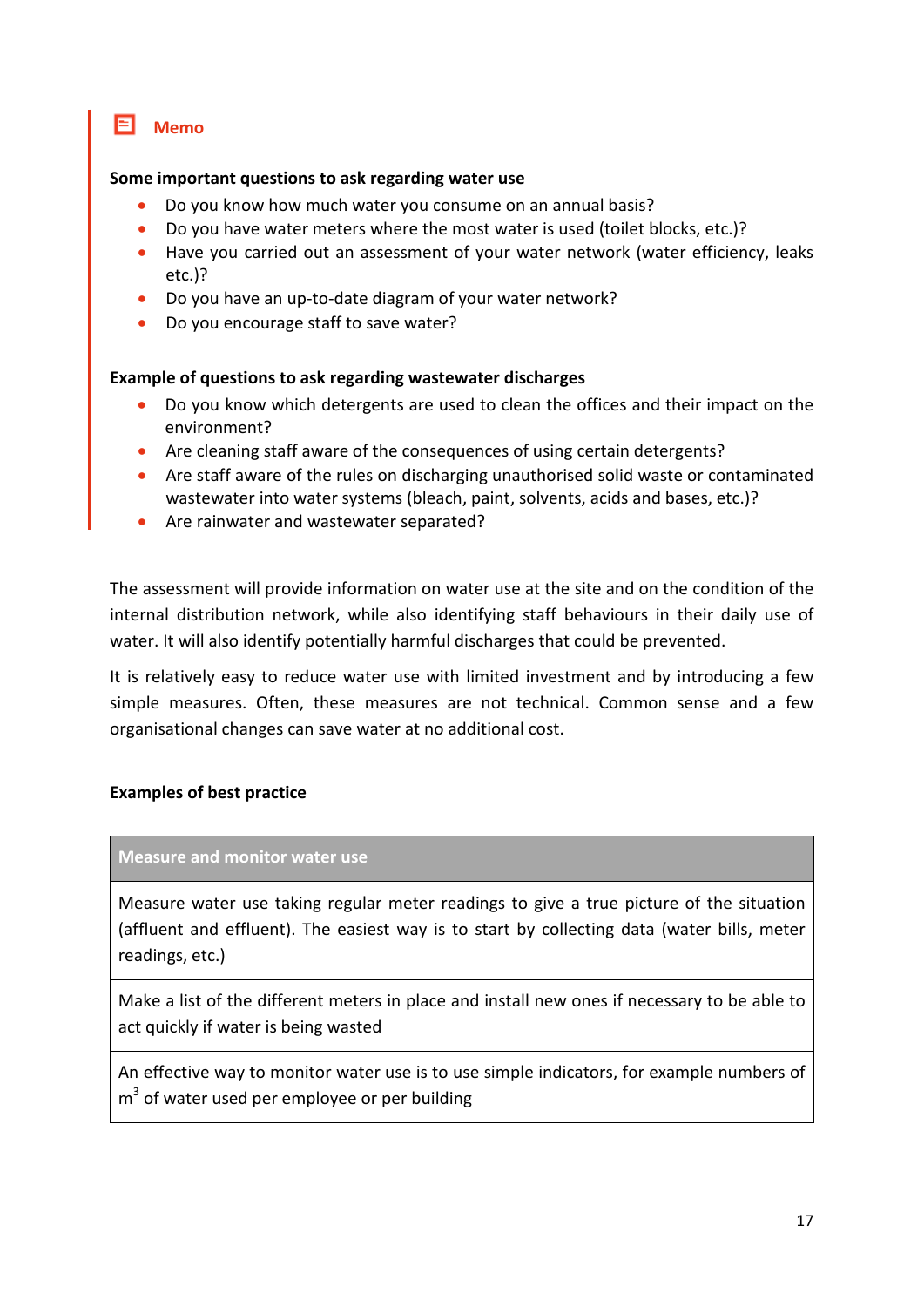**Conserve water**

Maintain equipment regularly (joints, taps, flushing systems, showers, etc.); a preventative maintenance plan is the best tool for limiting water wastage

Do not leave taps dripping and report any leaks to technical services

Check that taps are properly turned off

Monitor water networks and conduct regular campaigns to identify leaks

To check for leaks, read the water meter at the end of a working day and again, just before the building is used again (the next morning for example). The readings should be almost identical; if there is a significant difference, there is a leak!

Leaks run 24 hours a day 7 days a week. A single worn valve in a toilet bowl wastes up to 200 litres of water per day. That is 73,300 litres per year

The volume of water used each time a toilet is flushed can be limited by installing a dual flush system, or by placing a brick or full water bottle in the tank to reduce the volume

Install electronic sensor taps (for showers and sinks) or taps with a low flow nozzle

Install spray taps or tap aerators to reduce flow to 3 litres/minute

Install thermostatic mixer valves rather than separate hot and cold heads: they maintain water at the desired temperature and generate savings of between 20% and 30% on hot water, while also improving comfort

Use less water for washing floors: clean first without water and/or scrub floors before washing

Favour smooth surfaces which are easier to clean

Use less water for washing vehicles and if possible, use rainwater

Keep use of water jets to a strict minimum, and if possible, install a medium-pressure nozzle

Regulate water flow: the mains water supply is usually operated at 3bar and sanitary fixtures are designed to operate at this pressure

If the pressure is above 3bar, install a pressure-reducing valve on the incoming mains

The average flow of water from a tap is 12 litres per minute. Only 15 minutes a day at this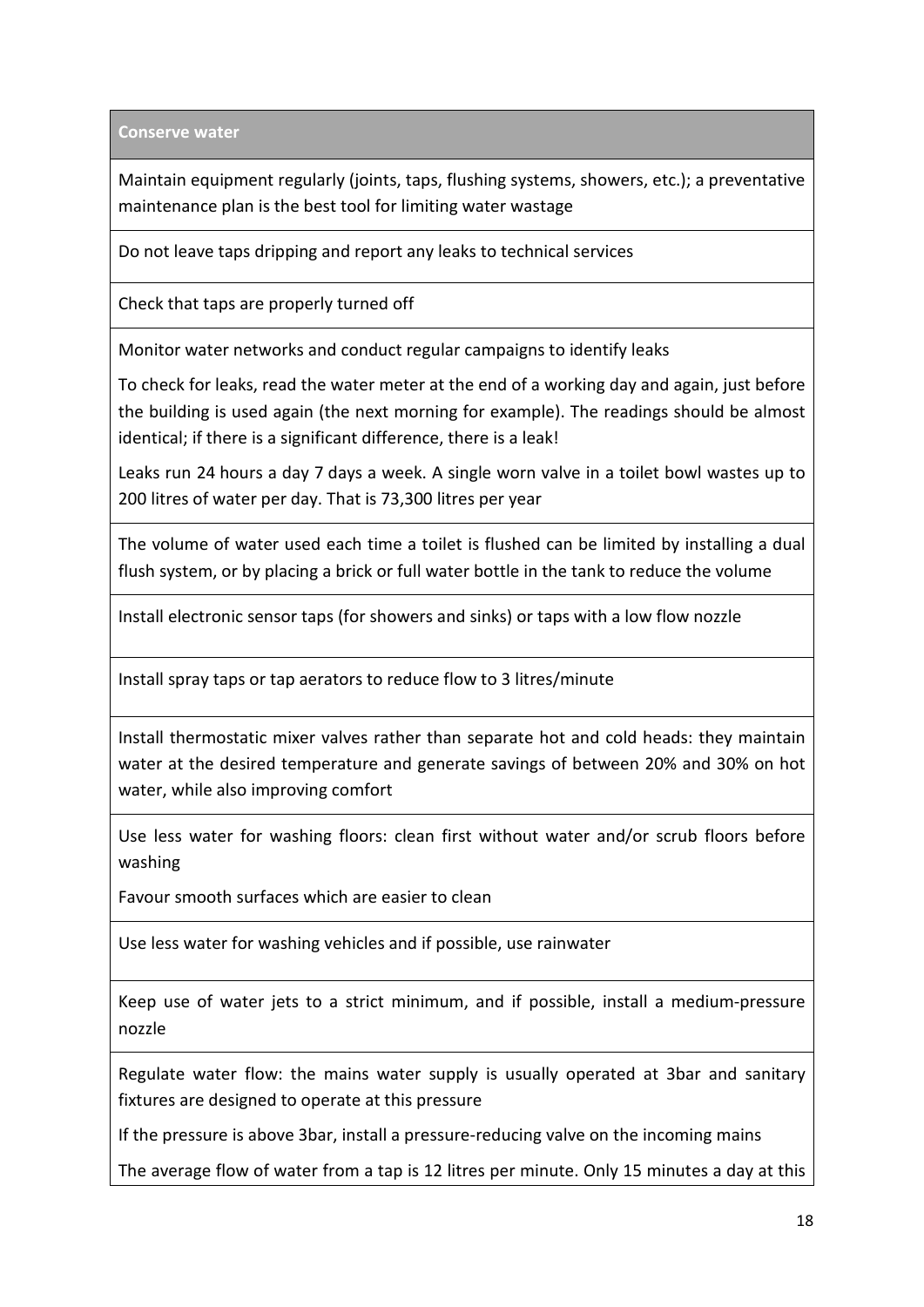flow are required to waste the daily amount of water required by an individual to shower, drink, cook and wash up

Where possible, optimise the distribution and use of hot water by keeping the distance between the production and use of hot water to a minimum and insulating pipes (thickness: 20mm or more)

**Preserve water quality**

Replace certain cleaning products with more biodegradable ones (particularly phosphorusbased detergents)

Do not dispose of harmful products, paints, etc. down sinks or toilets

Use ecological cleaning products to limit the use of harmful products

Monitor water quality

Collect harmful liquid waste and send it for special treatment

**Recycle water**

Review water use and study the possibilities for recovering water (closed circuit water or rainwater harvesting)

Install rainwater harvesting systems on gutters for watering gardens and recycle as grey water (toilets, vehicle washing, floor washing)

Install rainwater collection tanks or barrels and supply toilets for example, via a dedicated plumbing circuit. Do not forget to protect water collection systems to prevent mosquitoes breeding.

If possible, only treat water that will be used for cooking and drinking

**Involve staff and promote good behaviours**

Communicate and raise awareness among staff on the importance of conserving water. Make them aware of the daily water saving practices they can adopt with practical advice. Distribute leaflets, display reminders in strategic locations (toilets, near taps, etc.)

It is also important to raise awareness among staff on how to use less water, and on the procedures for reporting a problem to technical services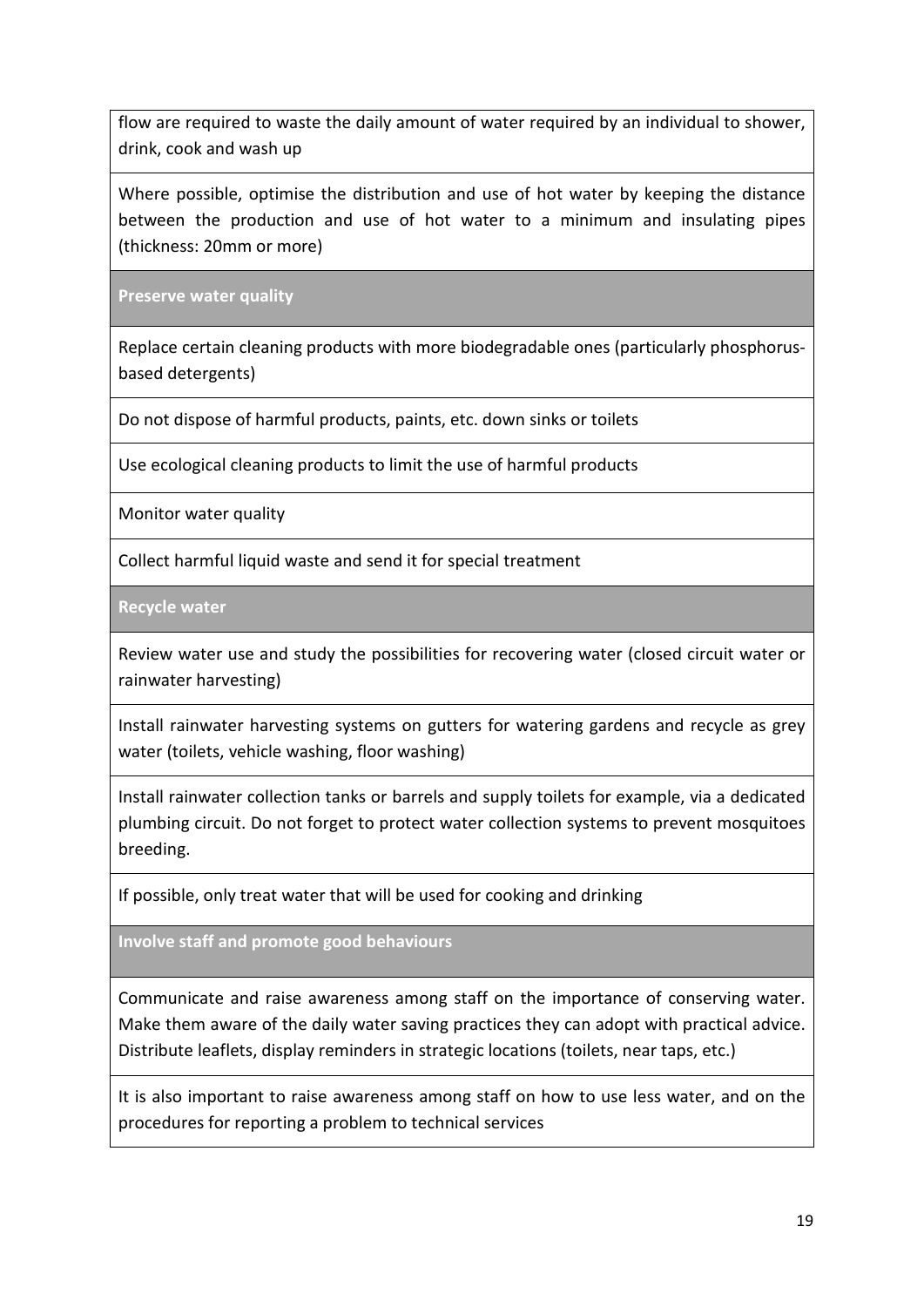### <span id="page-20-0"></span>**Electricity use**

Today, energy consumption is one of the largest environmental concerns raised by human activity. It is increasing rapidly and having a major impact on our environment. There are two main consequences: a depletion of the primary sources of energy used today and atmospheric pollution, which is enhancing the greenhouse effect and causing climate change.

The use of electricity raises some serious questions. While it is necessary, it remains one of the main causes of a programme/mission's greenhouse gas (GHG) emissions. For example, the assessment conducted by the Western Cape programme revealed that energy was the programme's fourth largest source of emissions, representing 14% of GHGs or 9.43 tonnes of carbon equivalent.

Major energy end-uses in a programme/mission are lighting, space heating, space cooling, electrical appliances and IT equipment.

Use of Information and Communication Technologies (ICT") is also growing. These practices, which improve communication and information sharing, go some way to reducing vehicle use, printing and other GHG-emitting activities. However, their life cycle analysis shows that they have their own environmental impacts: electricity use, waste production, etc.

Better energy management is therefore necessary to reduce a programme/mission's environmental impact, but also to reduce energy costs which are significant.

The best strategy is **consume less, consume efficiently and consume differently**.

#### 冃 **Memo**

**Consume less:** Consuming less means identifying opportunities to save resources, and taking measures to limit waste. These are often low-cost measures. Consuming less also means rationalising energy use according to building occupation. It also means increasing building energy efficiency which calls for more elaborate measures (thermal insulation, renovation of the office's electricity installation, investment in solar electricity, improving the building envelope, etc.)

**Consume efficiently:** This means improving the energy efficiency of the equipment used, for example replacing lights and bulbs, office equipment or heating and air conditioning systems with higher performance models.

**Consume differently:** This means sourcing electricity where possible from renewable energy sources, for example a heat pump, or a solar thermal or photovoltaic installation. These must be designed according to the type of building and the local setting.

In all cases, a base-line study of a programme/mission's energy consumption should be carried out in order to identify potential savings and the type of measures that could be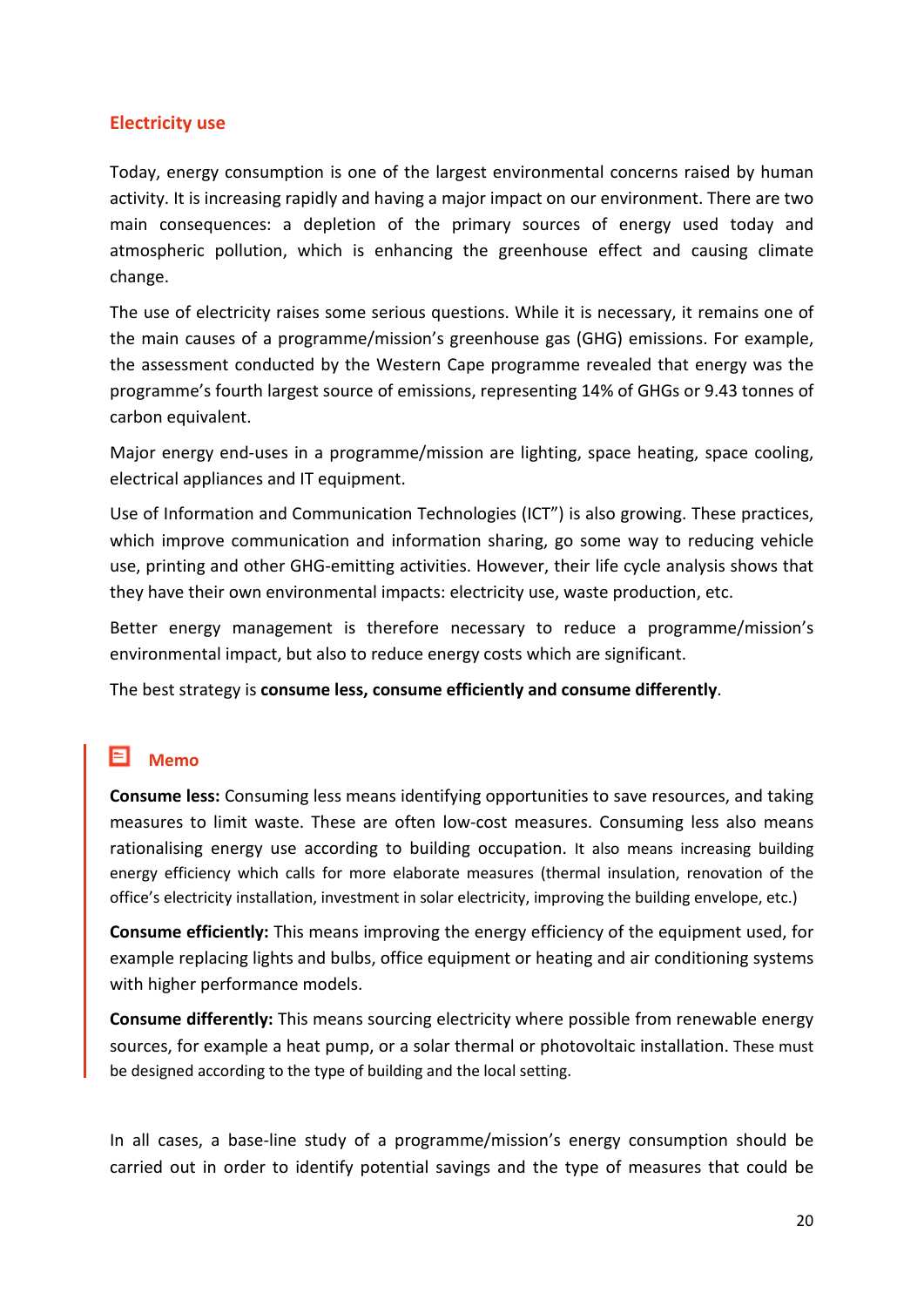considered. Lastly, it is important to remember that improving a programme/mission's energy management will only be successful if awareness is improved among the occupants of a site, and if they are involved in the efforts made. It is therefore important to ask the right questions before initiating environmental improvement measures.

### **E** Memo: Some useful questions

- Do you know how much energy you consume annually and how much it costs?
- Do you monitor energy consumption at the major end-uses (heating, air conditioning, ventilation, lighting, hot water, IT)?
- When purchasing equipment, do you take into account its energy efficiency?
- Have you set targets for reducing your annual consumption?

Even the simplest initial assessment will provide information on energy use at the site and on electrical maintenance. It will also identify behaviours which impact energy consumption, and inform a strategy to raise awareness among staff on energy efficiency.

The next step is to implement a variety of measures. Adopting a few simple energy-saving practices is all it takes. Reducing energy consumption does not necessarily mean implementing major changes. Budgets are often limited, but a few simple measures are enough to consume less and consume more efficiently. These measures can be implemented at every level: procurement, use and disposal.

### **Examples of best practice**

**General and building energy consumption**

Improve awareness among staff on ways to save energy, promote best practice

Carry out a complete energy audit on buildings

Improve the insulation of buildings to capitalise on their thermal mass

Gradually replace poorly insulated windows for double glazed ones.

**Reduce energy used by electronic and IT equipment**

Do not leave chargers plugged in when they are not being used

Set computers and other equipment to go to sleep mode to reduce their consumption between two periods of use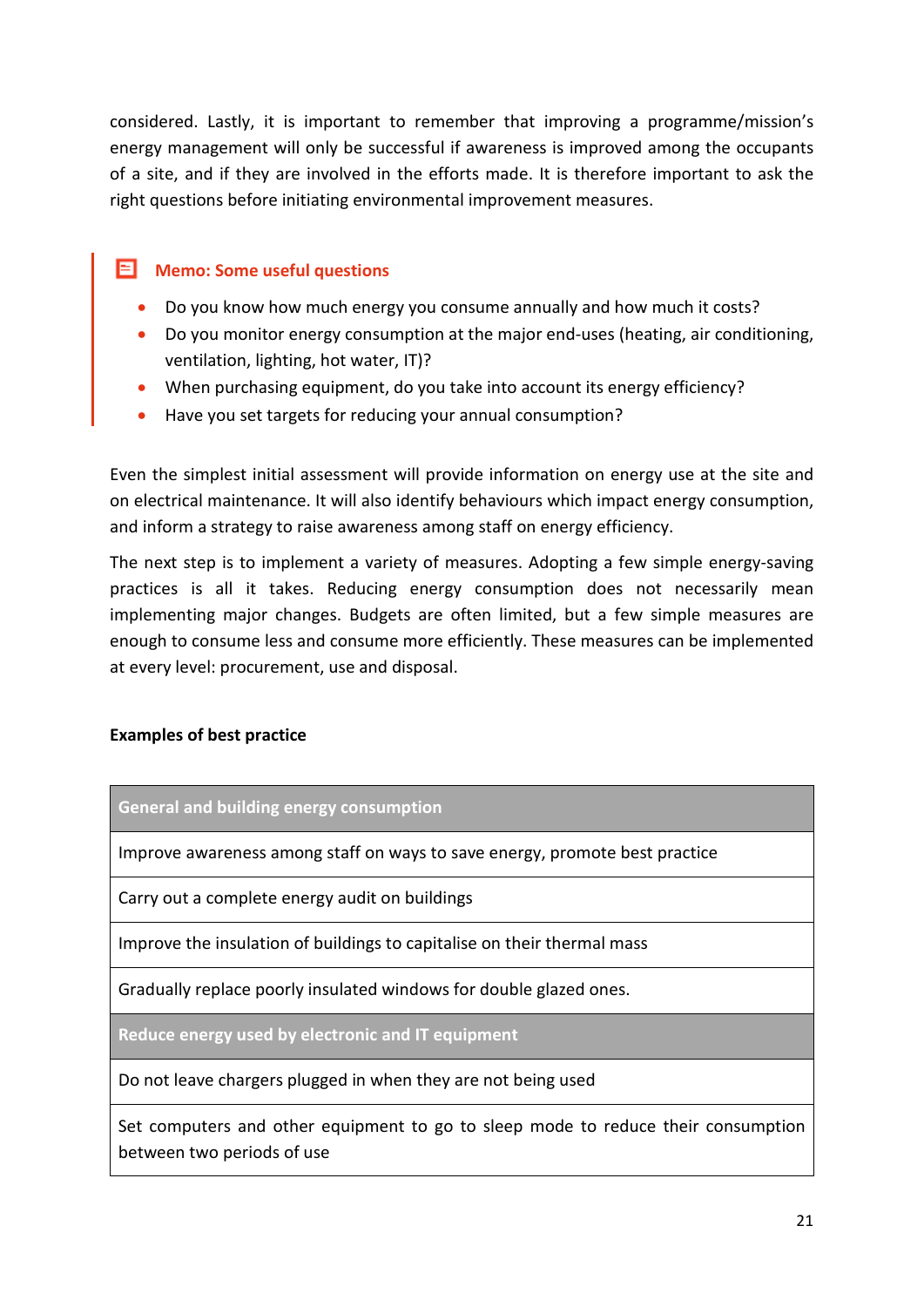Gradually replace cathode ray tube monitors for flat screens

Plug computers and printers into multi-socket extension plugs with an off switch.

Reduce the number of individual printers preferring shared printers and optimise the use of IT equipment in general

Check office equipment energy use before purchasing

Replace faulty equipment

Prefer energy efficient models when purchasing equipment

Turn off modem/router at night. More and more of these devices are left on 24 hours a day

**Reduce the consumption of computers specifically**

Be selective when using the sleep mode: a computer on standby still consumes between 20% and 40% of its normal energy use. It is better to shut it down when possible!

Plug computers into multi-socket extension plugs with an off switch. Most computers continue using electricity even when they are switched off

Unplug mobile phones as soon as their batteries are charged

Lower screen brightness: as well as reducing the amount of energy used, it is also more comfortable on the eyes!

Steer clear of screen savers with 3D graphics: while they may be designed to prolong the computer's life, they use the same amount of energy, if not more, than the active mode. Screen savers should not be confused with the energy-saving mode, which saves considerable amounts of energy when the computer is on standby!

**Reduce energy use used when emailing and surfing the internet**

| <b>Simplify</b> | Save regularly-consulted sites under favourites                                                                                      |  |
|-----------------|--------------------------------------------------------------------------------------------------------------------------------------|--|
| web<br>searches | Enter the URL of a site directly, rather than passing systematically via a<br>search engine                                          |  |
|                 | Use precise key works and narrow requests when conducting web<br>searches. This reduces the workload placed on search engine servers |  |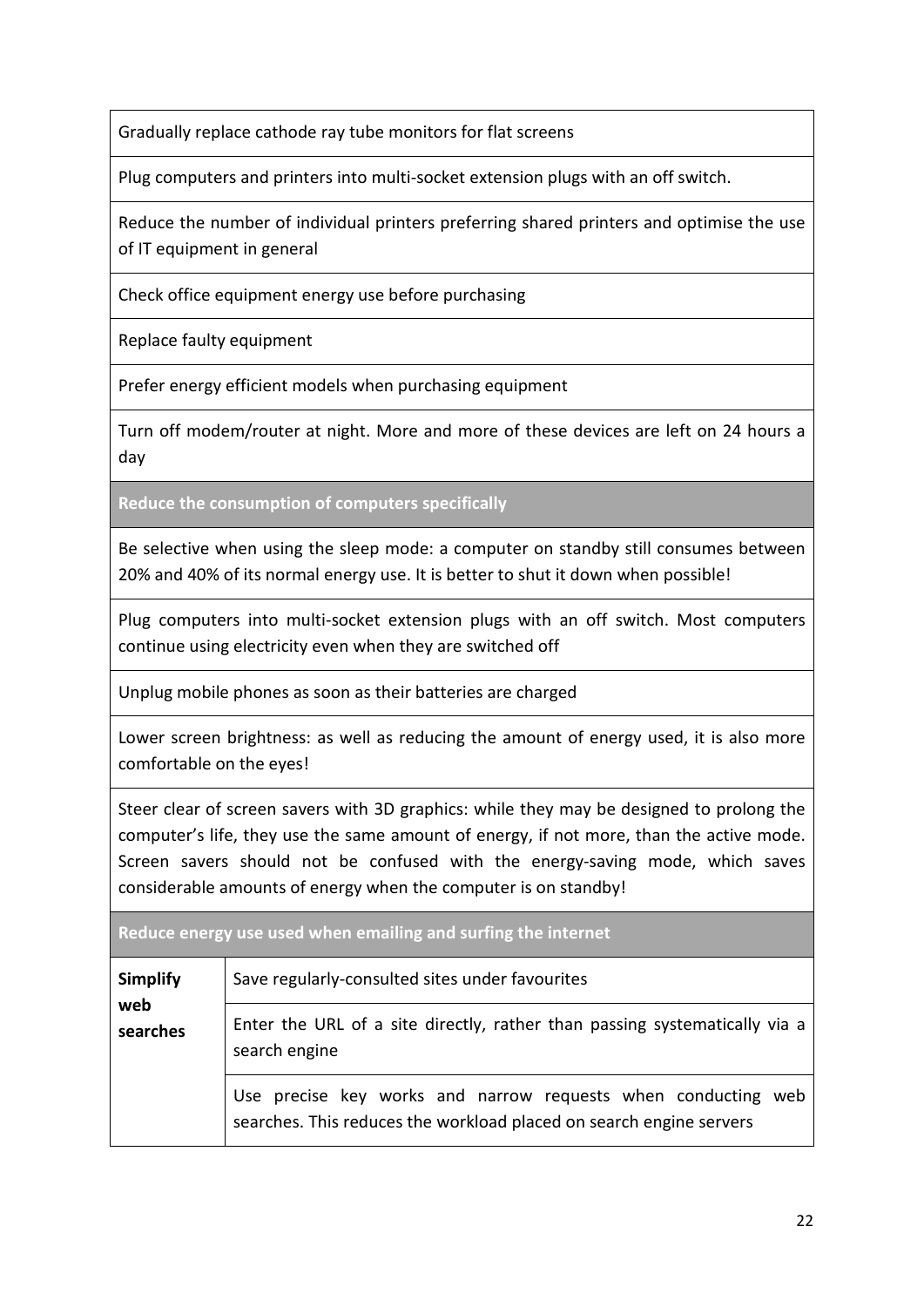| <b>Reduce time</b><br>spent<br>reading on-<br>screen | Reduce time spent reading on-screen (produce documents that are easy<br>and fast to read, slide-based presentations with little text, etc.)      |
|------------------------------------------------------|--------------------------------------------------------------------------------------------------------------------------------------------------|
| <b>Manage</b>                                        | Limit the number of recipients when emailing                                                                                                     |
| email<br>better                                      | Limit the number of attachments and their weight (compressed files, low<br>resolution PDFs, send a hypertext link instead of attaching document) |
|                                                      | Delete unnecessary attachments when replying to an email                                                                                         |
|                                                      | Find alternative solutions when a mail is very heavy                                                                                             |
|                                                      | Manage inboxes, only archiving necessary emails and only while they are<br>necessary!                                                            |
|                                                      | Delete all spam immediately; if possible, install anti-spam software on<br>computers or on the network's email system                            |
|                                                      | Reduce electricity used for lighting                                                                                                             |
|                                                      | Prefer natural light when possible. Try, for example, to arrange desks perpendicular to<br>windows to optimise natural light                     |
|                                                      | Replace traditional bulbs with energy-efficient ones                                                                                             |
| energy consuming                                     | Eliminate halogen lamps, including low voltage ones, which are more expensive and                                                                |
|                                                      | Install motion sensors, time switches, light sensors, etc.                                                                                       |
|                                                      | Switch off lights in empty rooms and when absent                                                                                                 |
| time switch                                          | Programme office lights to switch off automatically at night and on weekends, install a                                                          |
| unnecessarily                                        | In large rooms, install individual banks of lights to avoid lighting part of the room                                                            |
|                                                      | Try not to use meeting rooms without windows                                                                                                     |
|                                                      | Prefer light colours for ceilings, walls and furniture                                                                                           |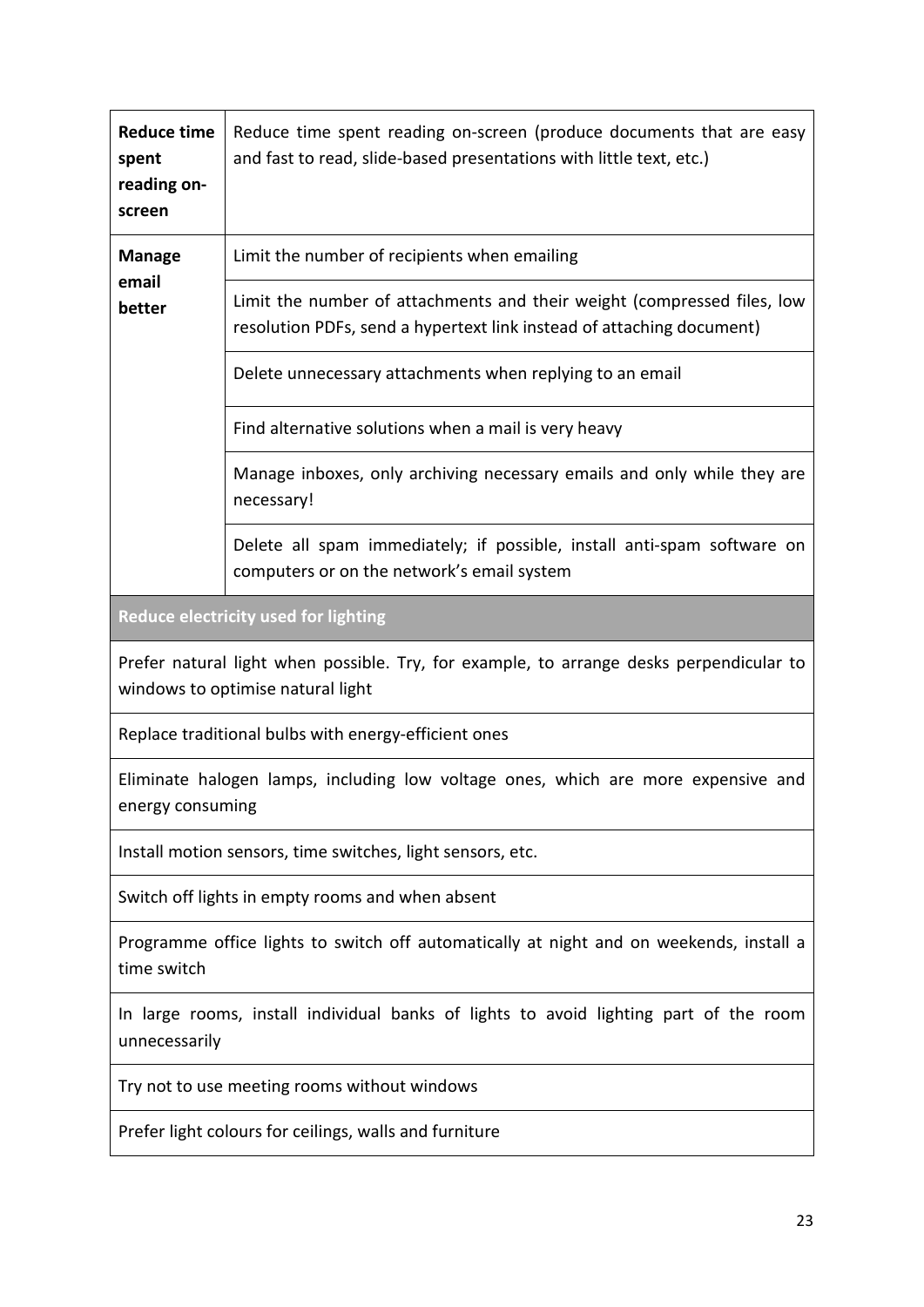**Reduce electricity used for heating and air conditioning**

Heat less: lowering the temperature from 20°C to 19°C, for example, will make an energy saving of 7% on heating

Set radiator valves based on outside temperatures and sunshine and not necessarily all at the same setting: south facing offices with lots of glass will be heated by the sun, even in winter

Perform regular maintenance on heating systems

Replace faulty or inefficient heating equipment

Fit radiators with thermostatic valves

Keep air cool to reduce the need for air conditioning: ventilate when it is cool outside, close doors, blinds and windows when it is warm outside

Use ceiling or portable fans to keep air conditioning to a minimum, particularly between seasons

Set air conditioners, if they are really necessary, to 4°C below the outside temperature: too great a difference between inside and outside temperatures can cause thermal shock

To be efficient, air conditioning systems should be used with all the windows closed!

Thermal comfort will be better if workstations are not placed right next to windows and exterior walls. In winter, these are uncomfortably cold and in summer, uncomfortably hot

Install thermostats in all the rooms

Fit boilers with programmers (economy mode for night time and weekends)

Install blinds and screens for offices with too much sunshine

Ventilate buildings at night time to cool them down

**Consume differently**

Use renewable energies (solar, wind, biomass, etc.)

Install a solar water heater

Supply electricity with solar panels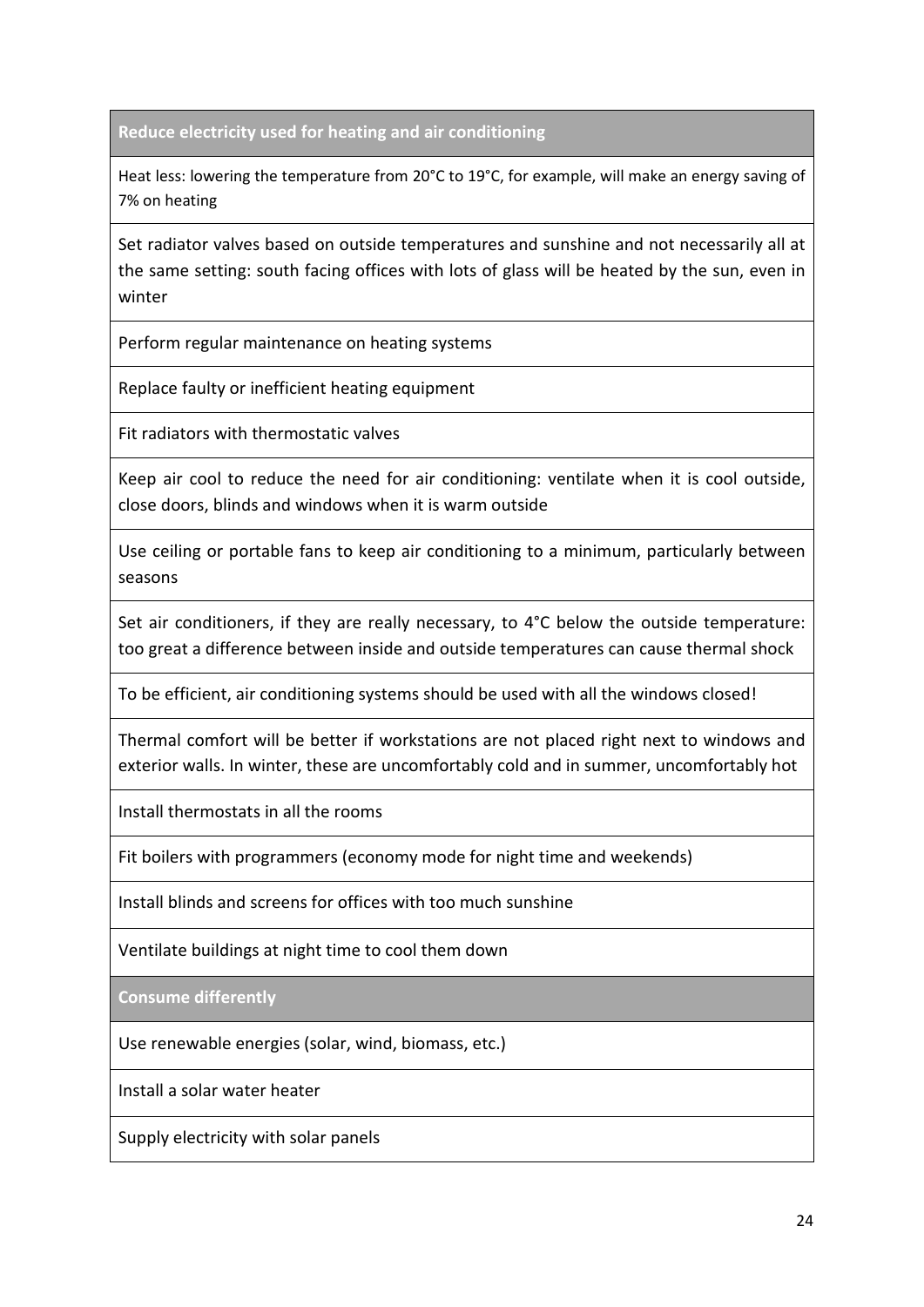### <span id="page-25-0"></span>**Paper use**

Reducing the amount of paper consumed is often one of the first measures implemented to improve environmental performance... and with good reason! A total of nearly 300 million tonnes of paper are consumed worldwide each year. That is more than 10 tonnes per second. Paper is the most commonly used office supply.

Paradoxically, IT developments have seen a rise in paper use, particularly with the development of individual printing. Over the last 20 years, paper consumption has rise by 126% worldwide.

The paper we use is made from cellulose fibres which come either directly from wood or from recovered paper. When paper contains at least 50% of fibres sourced from recovered paper, it is called "recycled" paper. The average content of recovered fibres in paper used in offices (for printing/writing) is between 8% and 12% while in newspaper, it is nearly 95%. There is plenty of room for improvement!

### **The environmental impacts of paper use**

Like all products, every stage in the life cycle of paper (extraction of raw materials, processing, manufacture, distribution, use and waste management) has environmental consequences.

Paper use comes at a cost to the environment: the 300 million tonnes of paper produced each year contribute to the destruction of nearly  $60,000$  km<sup>2</sup> of forest. That represents nearly 40% of deforestation worldwide. The paper industry therefore has a major impact on the environment, and is thought to contribute to the 600 million tonnes of carbon dioxide  $(CO<sub>2</sub>)$  emitted each year worldwide. The products used to whiten paper and its processing can also pollute water and soils.

The large quantities of paper sent to landfill or incinerated (with household waste for example) are harmful to the environment and soils, and emit large quantities of  $CO<sub>2</sub>$ . These methods of waste disposal are still far more common than recycling.

Programmes/missions should therefore ensure they are using paper responsibly, beginning with the initial purchase, in its use in the office and right through its management as waste. Paper should be used efficiently and wasteful behaviours and habits wormed out.

It is therefore important to review paper use and ask the right questions to understand current practice.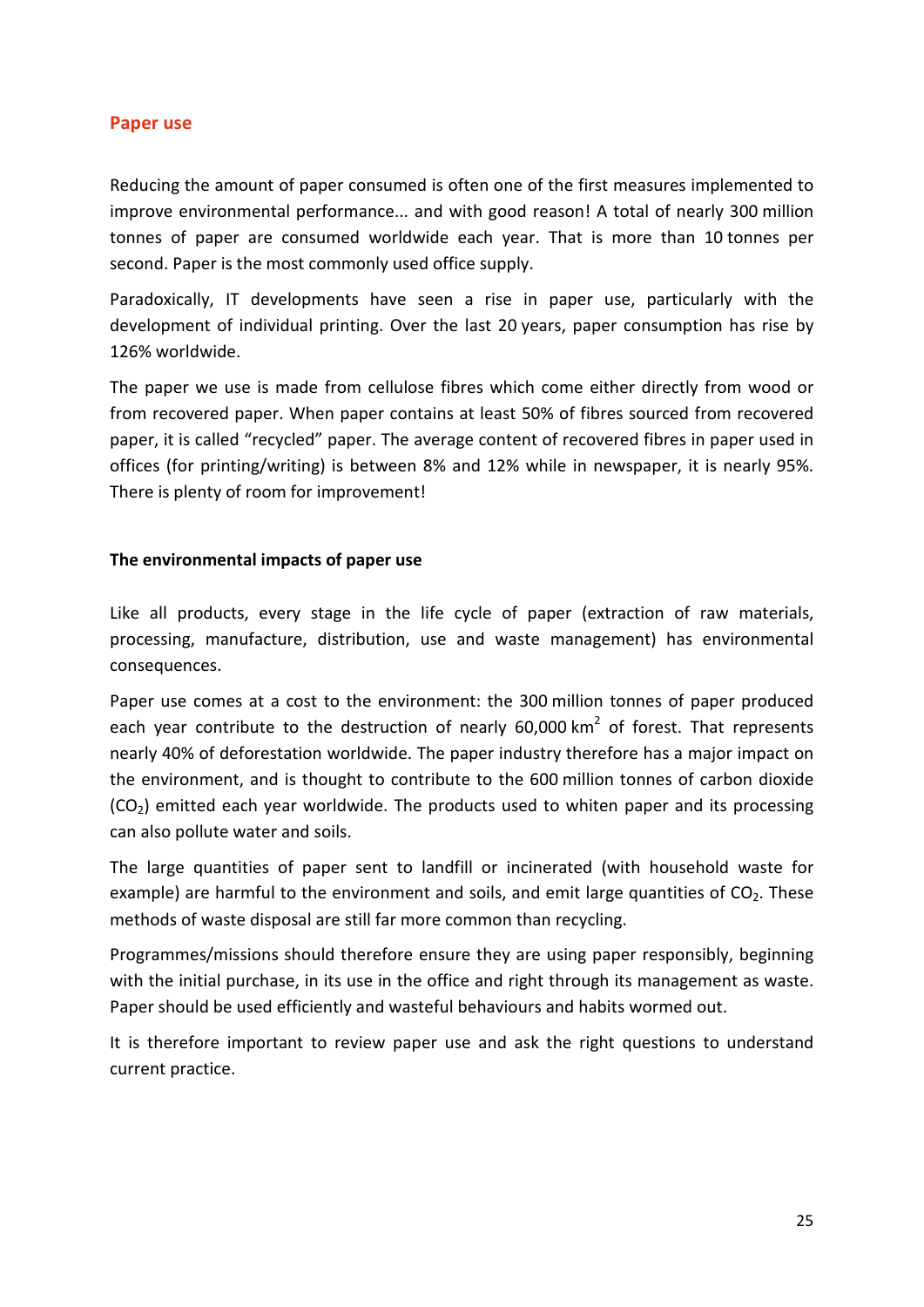**Memo: Some useful questions** E.

- Is a recycling system in place (are separate bins and a separate collection service available)?
- Is the recycling system used by staff: do they recycle systematically?
- Does the recycling system continue effectively downstream (cleaning staff, waste collection services, etc.)?
- Do staff systematically ask themselves whether they need to print a given document?
- Is paper located in a place that encourages efficient paper use?
- Do you know how much paper you consume?
- Do you know how much paper is thrown away?
- Do you purchase recycled paper?

There are a number of simple measures that can be implemented to reduce paper consumption. The first is to choose suppliers carefully. Secondly, practical measures can be adopted to reduce the amount of paper used in the office. Lastly, as paper waste is inevitable, efforts must be made to recycle as effectively as possible.

### **Examples of best practice**

### **Optimise paper use**

Use electronic communications where possible (internet and electronic documents)

If possible, use electronic versions of invoices and other administrative documents rather than paper ones. This is called dematerialisation and it makes a real difference to the environment. Although IT servers do consume a lot of energy, dematerialisation is an effective measure to reduce paper use

Format documents so they are easy to read on-screen, to reduce the need to print them out.

Reduce the number of pages printed by eliminating unnecessary spaces or largely empty pages, and condensing text (while not making it illegible)

Carefully assess the number of copies required. For a meeting for example, only print the number of copies required for the exact number of participants

Do not print everything. Emails, entire working documents, digital presentations etc. Select instead the part that is absolutely necessary, or that needs to be read while away from the screen, etc.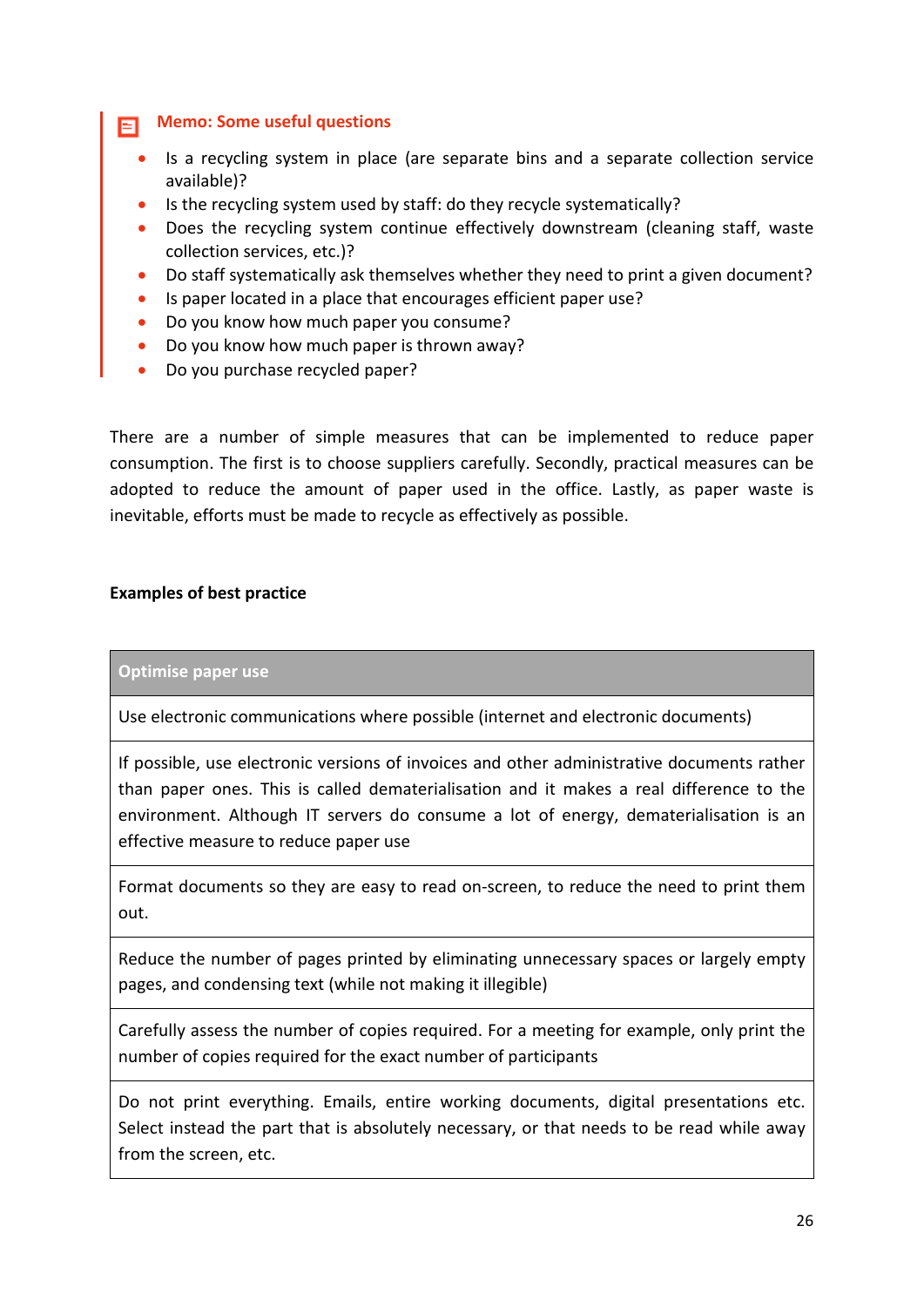Print as few copies as possible of large reports

Use reusable envelopes for internal mail

Use posters, labels etc. to remind staff regularly to use separation and recycling systems

**Selecting and configuring printers**

Use laser printers rather than inkjet when possible

NB: Inkjet printers use between 5 and 10 watts of power when printing and almost no warm-up time is needed. Laser printers however do need warm-up time and use between 200 and 300 watts of power when printing. This wattage is however more adapted to large print volumes.

Use machines with advanced options (double-sided printing, choice of print quality, etc.) when possible

Use re-fillable cartridges or toners when possible to reduce their impact on the environment.

Purchase a multifunction machine (printer/scanner/photocopier)

Purchase badge-operated printers. These require confirmation when the user is in front of the machine

Connect all computers to one printer

Reduce the number of printers available: people print less if they have to walk to a centralised printer!

Set automatic print settings to grayscale and draft quality

Set automatic print settings to double-sided

Use the "print two pages to one sheet" option

Explain to staff that the "print preview" option makes reading documents on-screen easier, and can reduce numbers of unnecessary printouts.

Train staff to use printers and photocopiers efficiently

**Choosing your paper**

Purchase recycled paper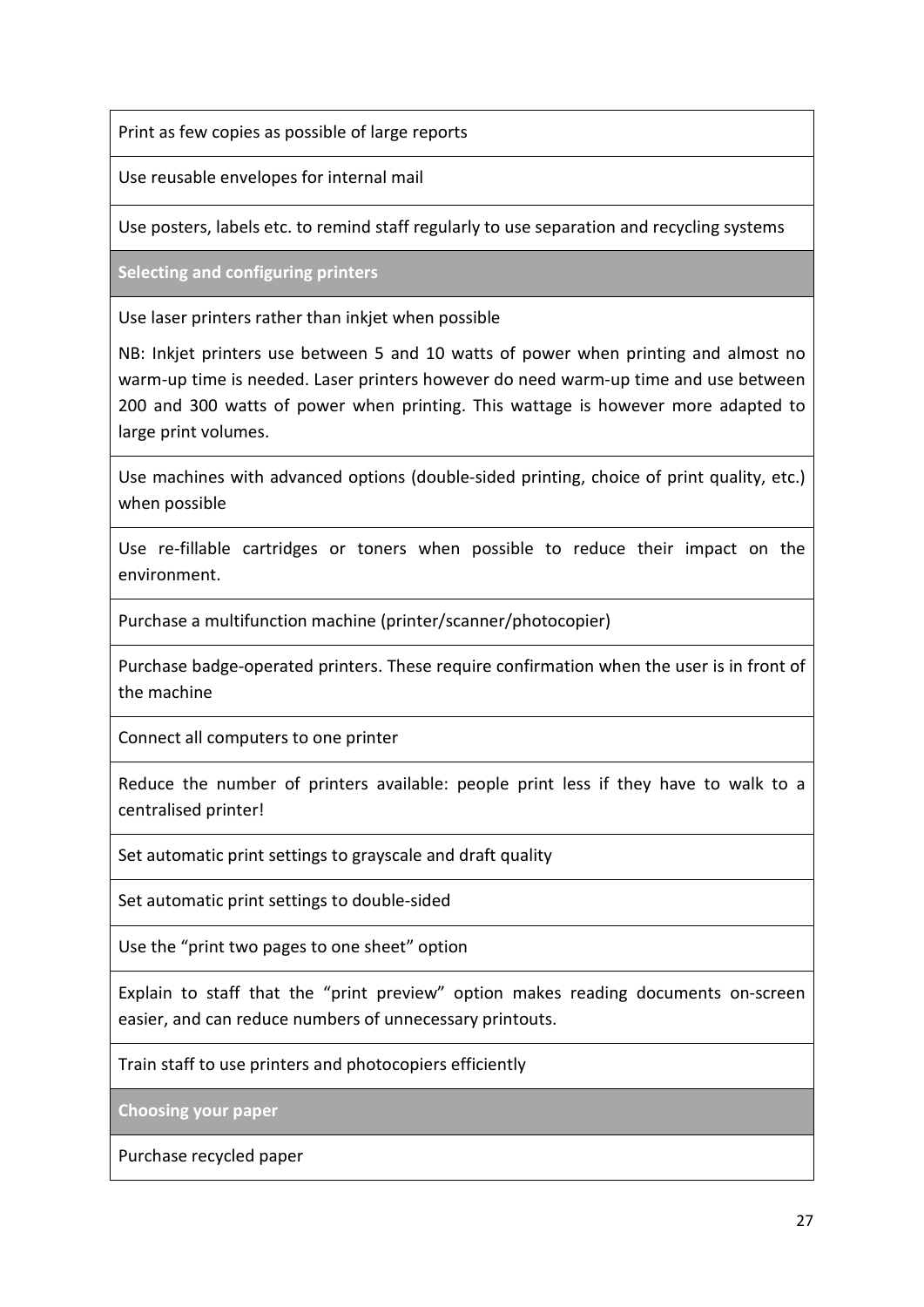Adjust order volumes to real needs

Define the grammage required for each type of paper. For example, envelopes and paper for everyday use can be of a lower grammage (80g/m<sup>2</sup> rather than 90g/m<sup>2</sup>). The higher the grammage, the more energy and materials are required for manufacturing. Conversely, the lower the grammage, the less it costs to send.

Brightness is another important element to take into account. Optical brightening agents which absorb ultraviolet light and emit it back as visible blue light are used to enhance the whitening effect of the paper. These chemicals however, which are slow to biodegrade, remain as pollutants in the environment.

Look for environmental standards and labels which ensure that the environmental impact has been kept to a minimum during manufacturing, without affecting the quality of the product:

- Level of recycled content
- Certification that the paper originates from sustainably-managed forests, and which encourage maintaining an ecological and economical balance in forest management, as well as a socio-cultural one.
- Certification giving information on the whitening processes

To also take into account the environmental impact of transport, consider locallyproduced paper after a review of the supplier's comprehensive carbon footprint. Labels can also give guarantees as to geographical origin.

**Sorting and collecting paper**

Work with staff to devise a system for separating paper waste until it is collected (by a service provider, etc.)

Implement an individual system: every desk has a paper-only bin, and staff members are responsible for emptying their paper into the collective bin regularly

<span id="page-28-0"></span>Implement a collective system: paper-only bins are available in each office/open space/floor/department/team, and in heavily-frequented areas (near the toilets, the coffee machine, the printers, etc.)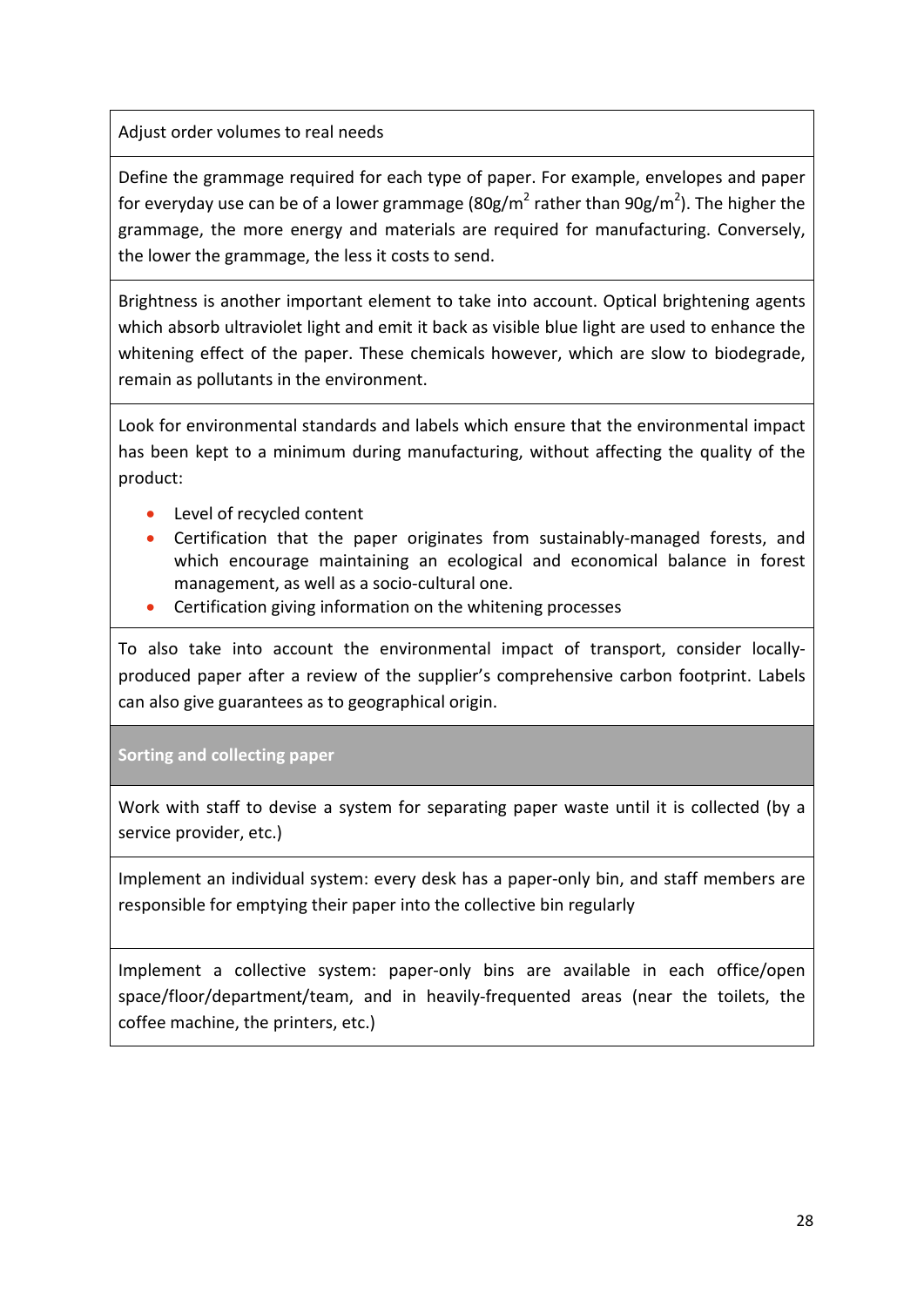### **Transport**

Vehicles emit atmospheric pollutants which are harmful to human health and to the environment. The transport sector is one of the main sources of pollution worldwide. Transport-related GHG emissions represent more than 30% of total emissions and these emissions have been rising continuously for 30 years.

The consequences of transport-related pollution on climate are even more serious if indirect GHG emissions are included: emissions from the production of fuel (oil extraction, refining and transport to the pump, etc.), the construction of transport infrastructure (motorways, airports, etc.), the manufacture and maintenance of vehicles and their disposal.

## **Memo: The pollutants**

**Primary pollutants:** When fuel is burned in a motor vehicle, emissions are produced. The most common emissions are:

- Nitrogen oxides (NOx),
- Carbon monoxide (CO).
- Volatile organic compounds (VOCs),
- Lead particles (Pb),
- Sulphur oxides (SOx),
- Carbon dioxide  $(CO<sub>2</sub>)$ .

**Secondary pollutants:** Some atmospheric pollutants are not emitted directly, but are formed later by reactions with other emissions in the air. These so-called secondary pollutants include:

- Nitrogen oxides (NOx).
- Volatile organic compounds (VOCs) which form tropospheric (ground-level) ozone  $(O_3)$ ,
- Sulphur oxide (SOx) emissions, which form acid rain,
- NOx, SOx and VOC, which form very small particles.

All these pollutants, except for carbon dioxide  $(CO_2)$ , can seriously affect human health. Some have acute effects on health, while others provoke chronic effects after long periods of exposure.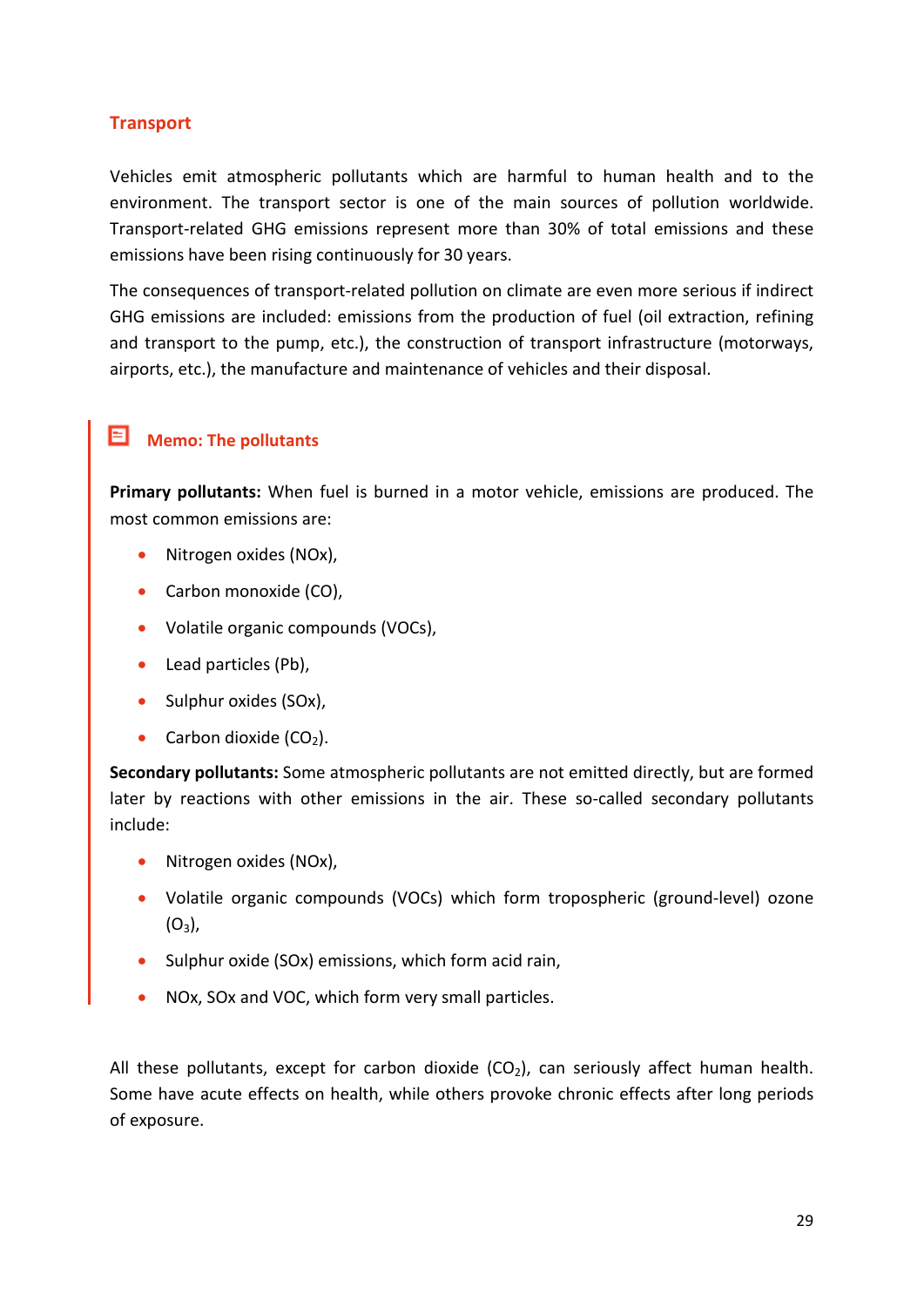Increasing concentrations of carbon dioxide  $(CO<sub>2</sub>)$  in the atmosphere and atmospheric pollution are also having serious consequences on the environment. These include the formation of ground-level ozone, acidification and eutrophication and climate change.

### So, **transport has a number of negative consequences**:

- On health (atmospheric pollution),
- On the environment (climate change, greenhouse effect, high levels of emissions of pollutants and greenhouse gases, etc.),
- Noise pollution: traffic is the main source of noise pollution in cities,
- Potential accidents.

Programmes/missions have an important role to play in optimising travel and encouraging a carefully considered use of vehicles across their geographical area. Travel is a major source of a programme/mission's GHG emissions.

Take, for example, the Western Africa programme<sup>[4](#page-30-0)</sup> which, using the OMEE environmental impact calculator, measured travel as representing 83.72% of the programme's GHG emissions.



 $\overline{a}$ 

<span id="page-30-0"></span><sup>&</sup>lt;sup>4</sup> Senegal, Cape Verde, Bissau Guinea, Guinea, the Gambia.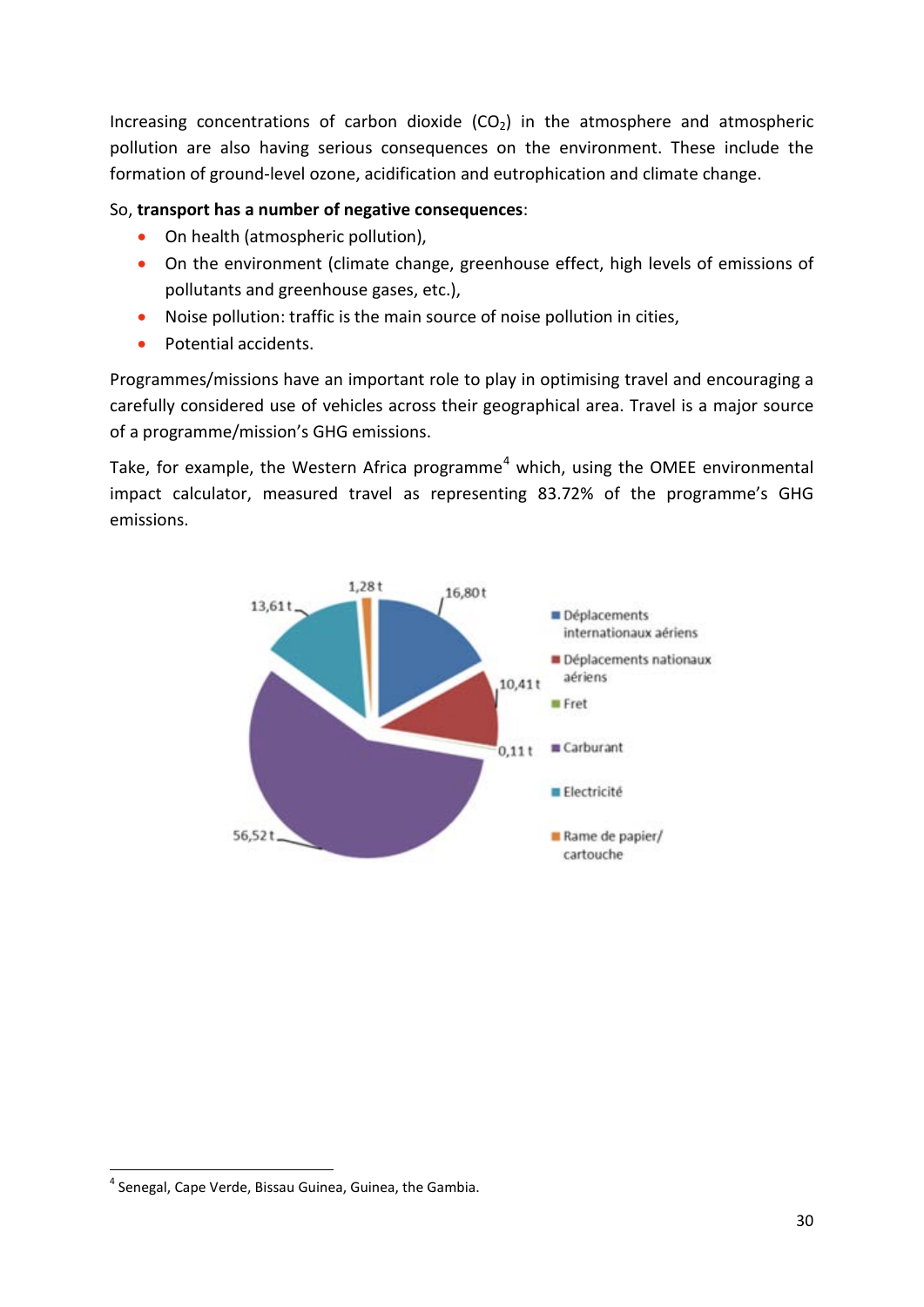

The Cambodia programme used the methodology proposed by the NGO GERES. The results gave travel as 82.34% of the programme's GHG emissions.

While environmental protection must not become an obstacle to operations, it must be considered as one of the major considerations when taking decisions about travel.

Many measures can be implemented, and although some require significant investment, most simply require changing behaviours and adopting good habits.

It is important, first of all, to have an overall understanding of the vehicle fleet and a global vision of the programme/mission's vehicle use, in order to decide on measures to reduce the environmental impacts of transport. This requires both an initial assessment and regular monitoring.

### **Adapting driving methods and fuel management** will:

- Reduce greenhouse gas (GHG) emissions,
- Reduce fuel consumption,
- Improve the quality of life of staff (stress, noise, etc.),
- Have a positive impact on the environment in general,
- Lower costs.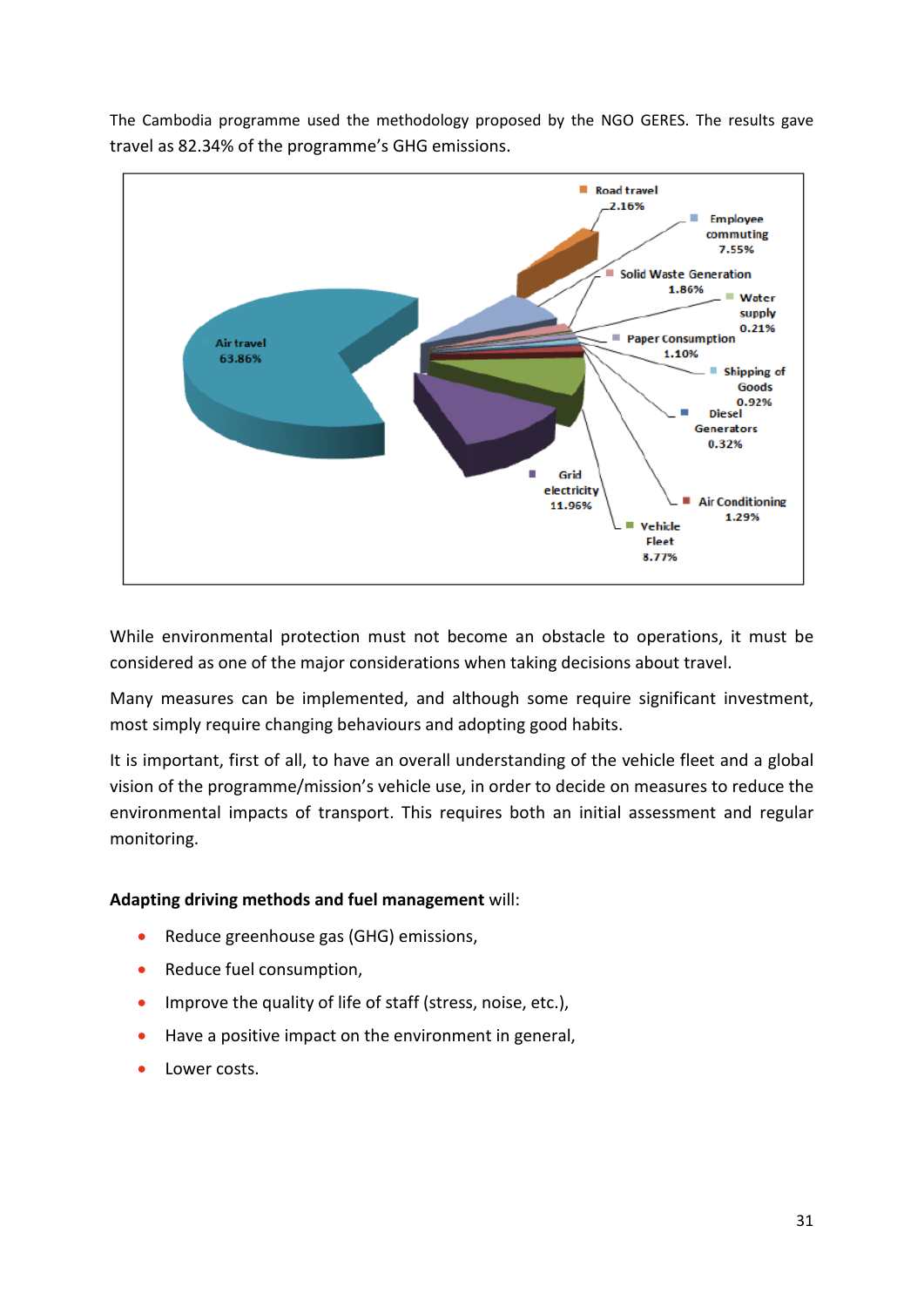### **Examples of best practice**

**Vehicle selection and maintenance**

Put together a "cleaner" vehicle fleet: choose fuel efficient vehicles, etc.

Adapt the vehicle fleet to needs. For example, do not purchase 4x4 vehicles only, if one or more will be used exclusively in town or on good roads

Include the " $CO<sub>2</sub>$  emission" criteria when purchasing vehicles

Consider hiring vehicles rather than purchasing them (particularly if they are not used very often)

Monitor vehicle fuel consumption (fuel cards, tracking software, etc.), and ensure that vehicle maintenance is conducted regularly and to a good standard

Monitor vehicle maintenance (tyre pressure, filters, oil changes, air conditioning, etc.), establish a maintenance checklist

Monitor vehicle emissions (level of pollution)

**Optimise/limit vehicle use**

Always question whether it is really necessary to travel, considering all the alternatives: email, telephone, telephone conference, video conference, etc.

Prefer video/audio conferences, purchasing the necessary equipment (software, microphones, etc.)

If possible, encourage remote working

Travel to work (when possible) on foot, using public transport or sharing vehicles with colleagues

Find staff accommodation that is close to the office

For longer journeys, prefer public transport (bus, train) to private vehicles or air travel

Prefer direct flights avoiding stopovers

For deliveries and dispatches (related to purchasing):

- Group and optimize orders
- Choose a greener transport company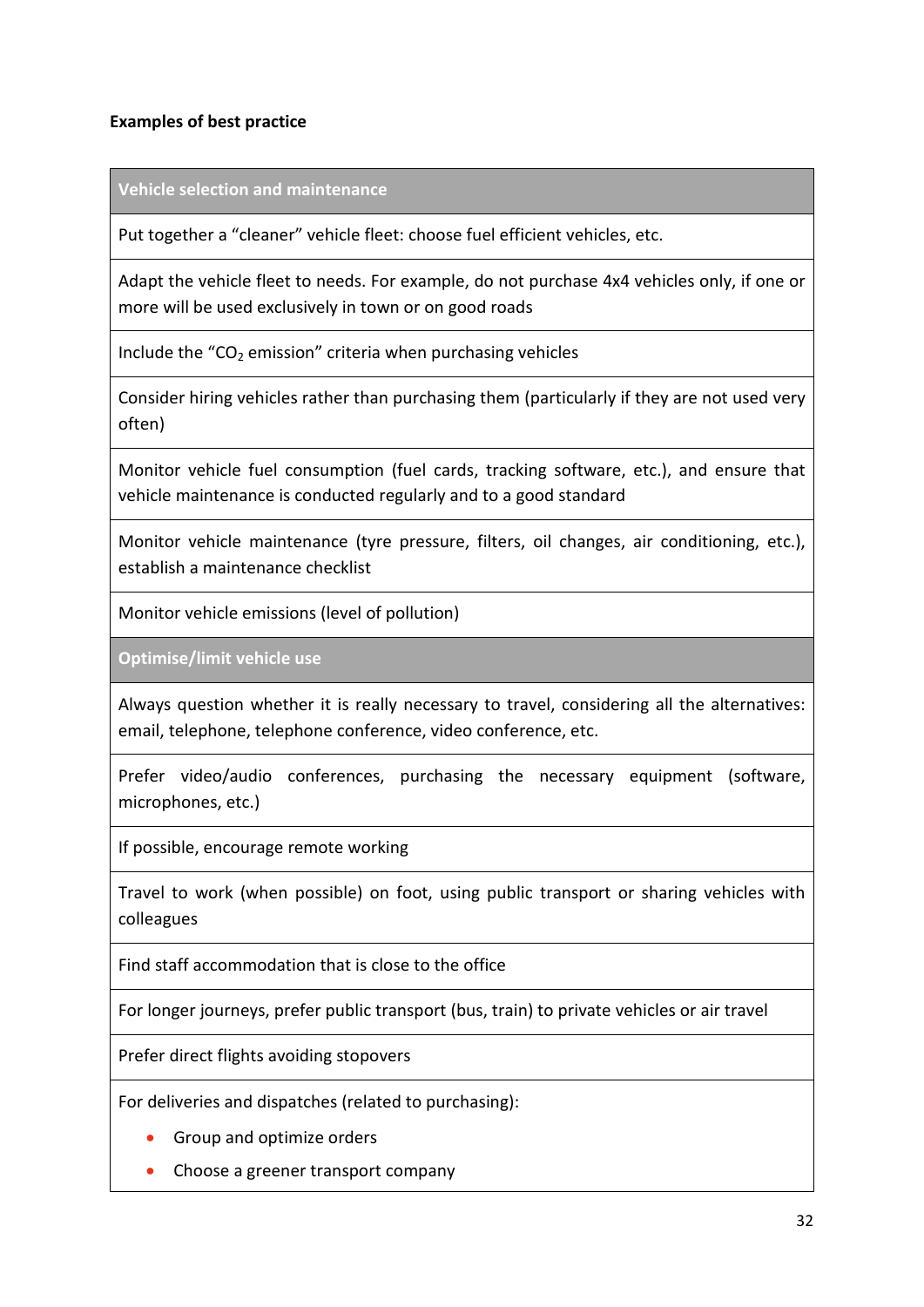Provide a suitable storage area to reduce the number of deliveries required

Purchase locally when possible to limit transport

Systematically inform visitors travelling to programmes/missions (from headquarters, training courses, etc.) of public transport that can be used to reach the site

Consider the environmental impacts of transport when organising events (seminars, training courses, etc.) in the programme/mission

**Adopt eco-driving**

Train teams to adopt responsible and environmentally-sustainable driving techniques, and to drive more safely. This requires a simple change in attitude based on a good understanding of the vehicle and good driving skills. Eco-driving uses less fuel, reduces accident numbers and lessens the environmental impact.

| How?                      | The principles of eco-driving are:                                                                                                       |  |
|---------------------------|------------------------------------------------------------------------------------------------------------------------------------------|--|
|                           | Accelerate firmly but not violently                                                                                                      |  |
|                           | Stabilise speed quickly                                                                                                                  |  |
|                           | Maintain a constant speed                                                                                                                |  |
|                           | Drive smoothly                                                                                                                           |  |
|                           | Anticipate situations                                                                                                                    |  |
|                           | Maintain enough distance from the vehicle in front                                                                                       |  |
|                           | Respect speed limits                                                                                                                     |  |
|                           | Check tyre pressures                                                                                                                     |  |
|                           | Optimise vehicle use                                                                                                                     |  |
|                           | Use air conditioning sparingly - open the window instead                                                                                 |  |
|                           | Turn off the engine when stationary for long periods (more<br>than two minutes)                                                          |  |
| <b>Eco-driving skills</b> | Pulling away: when moving off, aim to reach a constant speed<br>$\bullet$<br>rapidly without accelerating too hard                       |  |
|                           | Changing gear: shift up as early as possible, remain in the<br>$\bullet$                                                                 |  |
|                           | highest gear possible to keep engine speed to a minimum<br>Accelerating: directly increases fuel flow so avoid accelerating<br>violently |  |
|                           | Slowing down and braking: use engine braking as much as                                                                                  |  |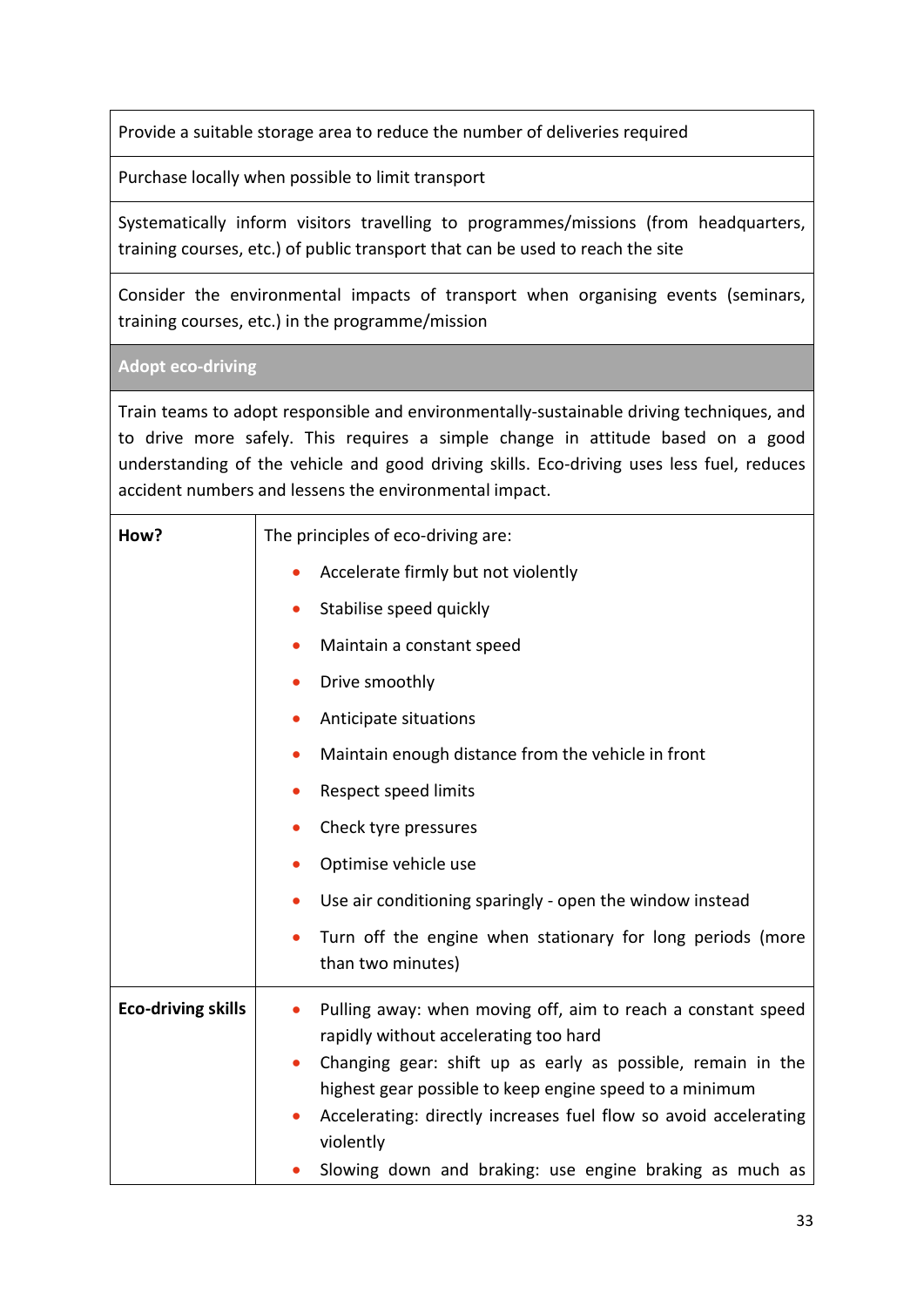|                                                                     | possible; greater use of the foot brake means greater use of the<br>accelerator                                                                                                                                                                                                                                                                                                                                                                                                                                                     |  |
|---------------------------------------------------------------------|-------------------------------------------------------------------------------------------------------------------------------------------------------------------------------------------------------------------------------------------------------------------------------------------------------------------------------------------------------------------------------------------------------------------------------------------------------------------------------------------------------------------------------------|--|
| <b>Optimise vehicle</b><br>use                                      | Optimising vehicle use means exploiting its potential, and completing<br>the checks to ensure it is running well:<br>Vehicle maintenance: water and oil levels, tyre pressure,<br>roadworthiness test<br>Load: ensure the load is equally distributed and well attached<br>Speed controller and regulator: useful for eco-driving and for<br>managing fuel consumption                                                                                                                                                              |  |
| <b>Reduce fuel</b><br>consumption                                   | The rev counter: enables the driver to instantly gauge motor<br>speed. He/she should remain in the green band and only move<br>up to the next band if absolutely necessary<br>Air conditioning: is important for vehicle comfort but should be<br>used sparingly as it slightly increases fuel consumption;<br>consider opening a window!                                                                                                                                                                                           |  |
| <b>Adapt driving</b><br>techniques to<br>the driving<br>environment | Driving in town: when driving in urban traffic, many energy-<br>consuming gear changes are required. Try to minimise their<br>effects to reduce fuel consumption. Maintain a good distance<br>from the vehicle in front, anticipate situations and drive at a<br>constant speed.<br>Driving on roads/motorways: there are two basic principles;<br>maintaining a good distance from the vehicle in front and<br>driving smoothly. It is also important to choose the right<br>moment to join traffic to avoid accelerating heavily. |  |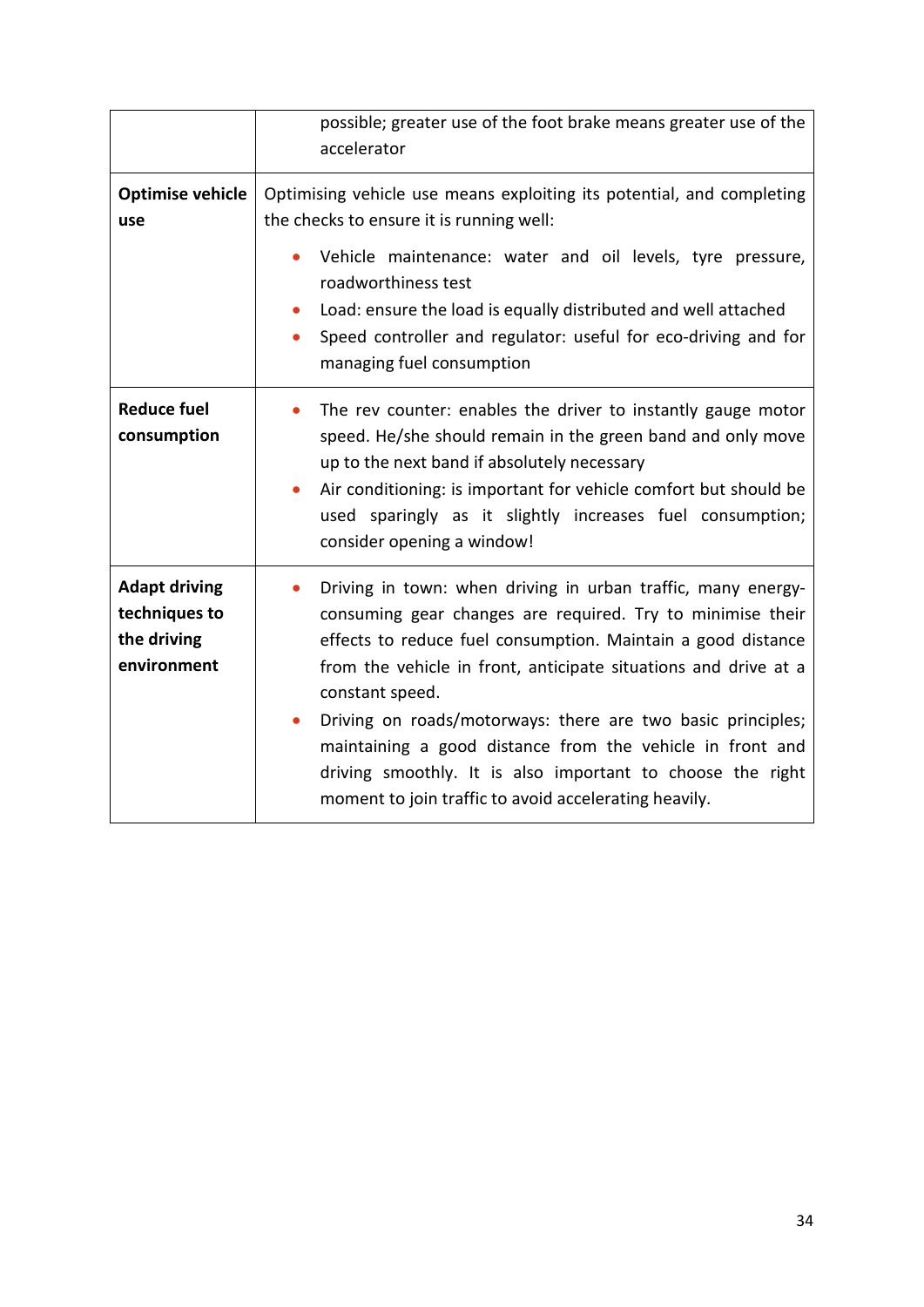### <span id="page-35-0"></span>**Sustainable Procurement**

 $\overline{a}$ 

Sustainable procurement is a concept that has developed within the framework sustainable development. "Sustainable development is development that responds to the needs of today without compromising the ability of future generations to meet their own needs"<sup>[5](#page-35-1)</sup>. Sustainable development attempts to consider the environmental and social, as well as the economic aspects, of the long-term development challenges.

Sustainable development is achieved when the social, environmental and economic dimensions converge.

Sustainable procurement is the application of the principles of sustainable development to procurement. A sustainable purchase is one that, for the same result exactly and across its entire life cycle (manufacture, transport, use, end-of-life), has less of an impact on the environment and on health.

The term [green procurement](https://fr.wikipedia.org/wiki/Achats_verts) is used when the focus is on the environmental dimension specifically. Green procurement is the main focus of this guide.

Green procurement means including environmental criteria in the procurement of products and services, in accordance with real needs, while aiming for an efficient use of these products and services.

A programme/mission's procurement includes the purchasing of goods (office supplies, furniture, energy, IT equipment, vehicles, etc.) and services. A programme/mission should consider the environmental impacts of its procurement policy. Given the volume and range of products and services purchased in a programme/mission, the inclusion of environmental criteria in the procurement process can make a significant difference to its environmental impact and have knock-on effects locally.

It is important to consider the entire life cycle of a product, which means taking into account the environmental impacts of every stage of its life. Life cycle assessments, which look at these impacts, can be used to compare different products.

<span id="page-35-1"></span><sup>5</sup> Brundtland Commission, 1987 [http://www.diplomatie.gouv.fr/fr/sites/odyssee-developpement-durable/files/5/rapport\\_brundtland.pdf](http://www.diplomatie.gouv.fr/fr/sites/odyssee-developpement-durable/files/5/rapport_brundtland.pdf)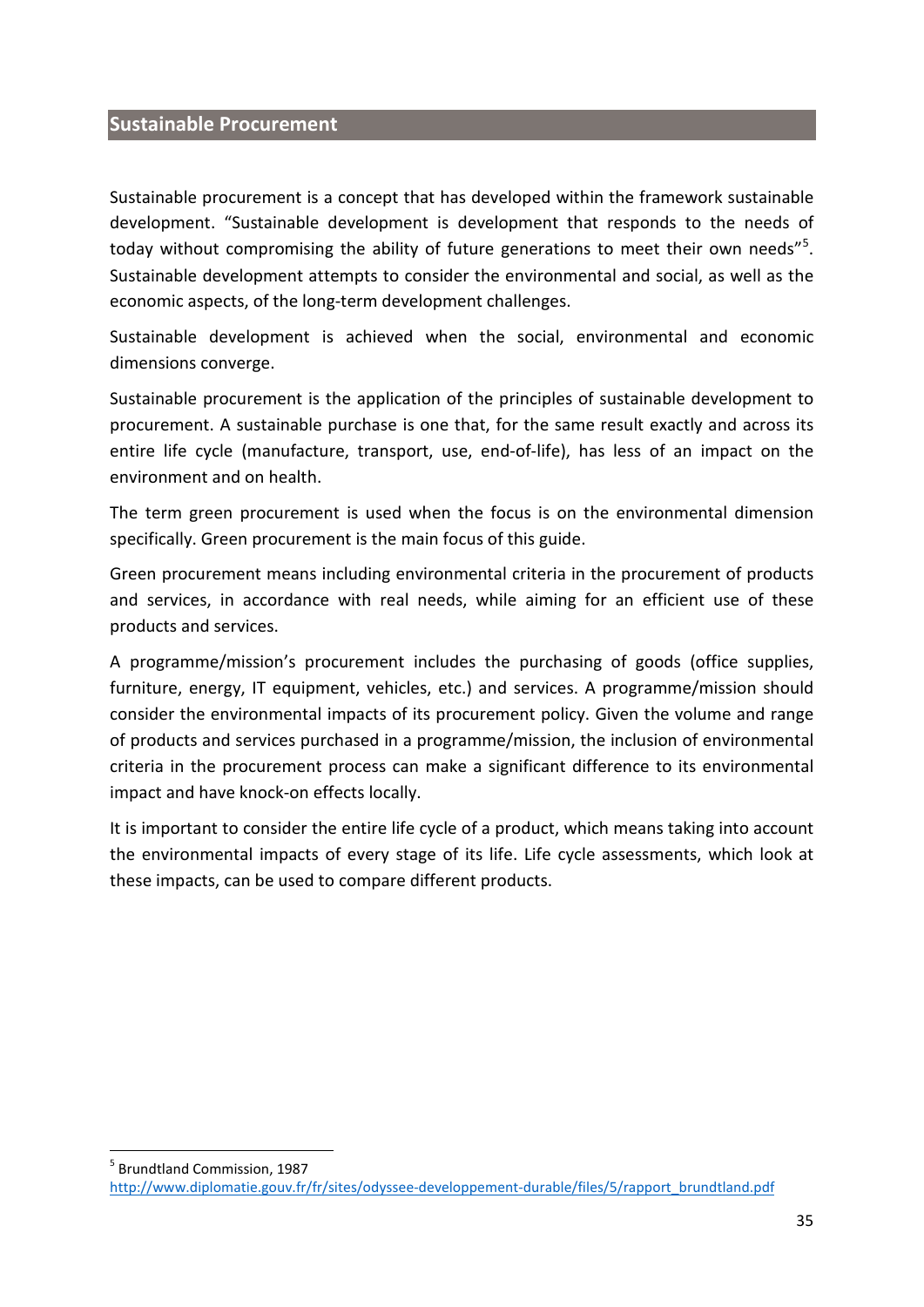### **Memo**

### **Questions to ask before making a purchase**

- What raw materials, materials and components were used to make the product?
- Are they renewable, toxic, harmful, polluting, etc.?
- Is their extraction dangerous? Does it pollute/produce a lot of waste/consume a lot of water/energy?
- How is the product manufactured? Does the manufacturing process pollute? Does it consume energy/water, etc.?
- At end-of-life, will the product be destroyed, recycled, recovered, remanufactured, etc.?
- Is the manufacturing plant well managed?
- How are transport and logistics organised?
- What packaging is used?
- What materials are used in the packaging?
- How will the product be recycled if it is potentially harmful to the environment?

### **Questions to ask after making a purchase**

- Is the product robust?
- Is it used efficiently by staff?
- When necessary, does it come with a maintenance contract?
- Can it be repaired easily?

This list, which is far from exhaustive, gives an idea of the product life cycle approach. Of course, the environmental criteria should be weighted against other more traditional criteria (quality/cost/delivery time); they can be considered as complementary.

### <span id="page-36-0"></span>**Adopt a sustainable procurement policy**

Adopting a sustainable procurement policy has a number of benefits:

- Financial savings (drop in volumes purchased, drop in energy consumption, longer product lifetimes, etc.)
- Lesser environmental impacts and volumes of harmful waste
- General improvement in overall product quality
- Readiness for developments in environmental legislation
- Improved image of the organisation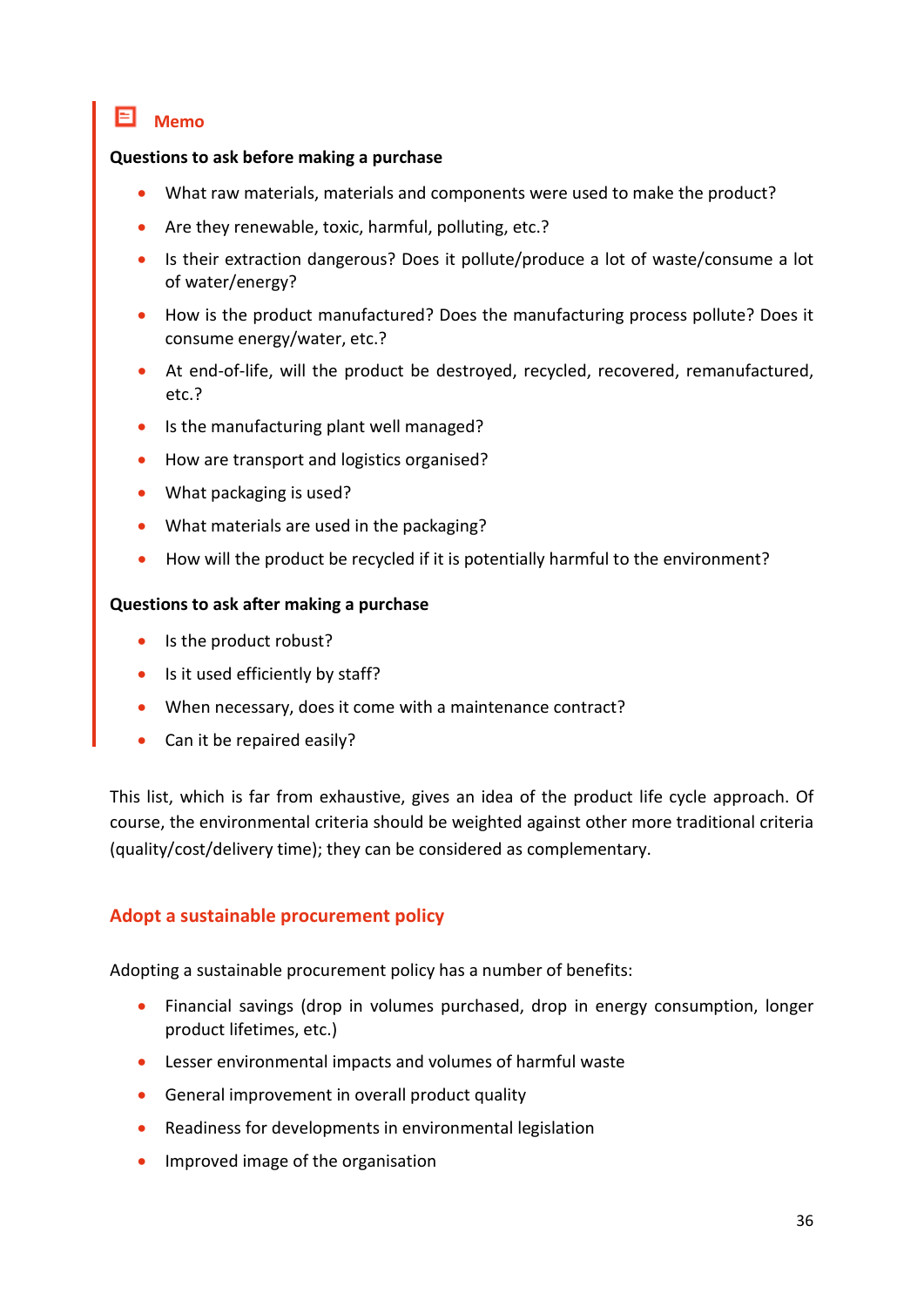- Coherence between the programme/mission's activities and its commitments to the "do no harm" principle
- Fostering innovation.

Before developing and implementing a sustainable procurement policy, a number of questions should be asked about the environmental quality of products/services and procurement management generally.

**Questions to ask before formulating and implementing a sustainable procurement policy**

- Are you aware of the environmental performance of the products and services you purchase and use?
- Are environmental considerations currently included in calls for tender and contracts?
- Are the staff involved in procurement aware and trained on these issues?
- Do the staff that assess purchases apply criteria other than purchase price?
- How often are products purchased and delivered?
- Is transport taken into consideration when choosing suppliers?
- When a product or service is to be purchased, do you systematically consider packaging and end-of-life (removal, recovery, etc.)?
- Have you compared the environmental impacts of purchasing goods to that of purchasing services?

### <span id="page-37-0"></span>**Examples of best practice**

**General procurement practices**

Understand the different labels and standards recognising environmental quality

When possible, purchase environmentally-certified products

Put together a catalogue containing a selection of "green" items

Include the idea of whole-life cost in financial selection criteria (initial investment + costs incurred throughout an asset's lifetime).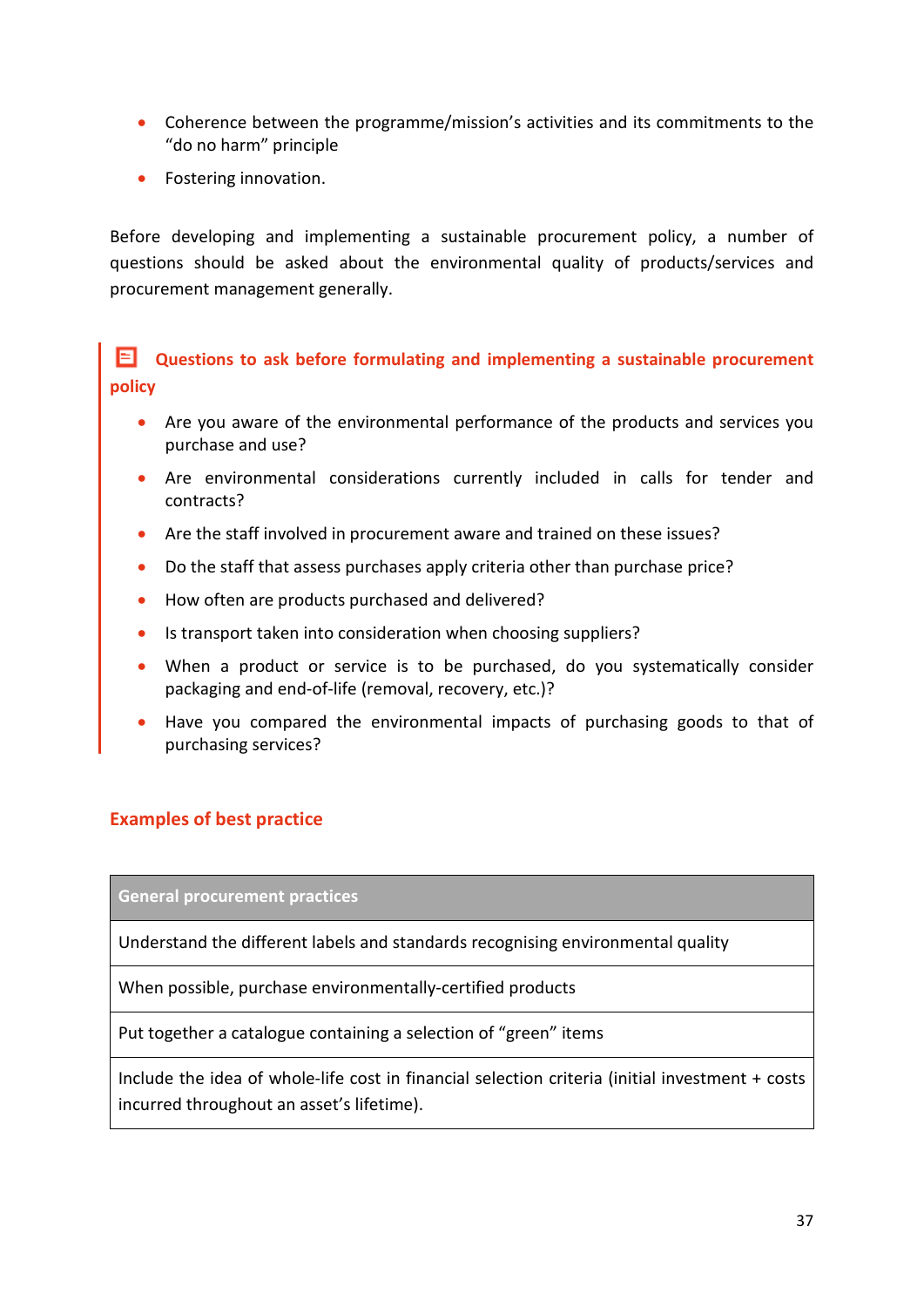Gather information on whether there is a local market for environmentally sustainable products and services before preparing technical specifications

Where possible, purchase products that meet the conditions imposed by an official environmental label or equivalent

Where possible, purchase products that will last, are rechargeable or supplied in bulk

Include environmental considerations in procurement-related decisions

Adopt a "sustainable procurement" charter to ensure environmental criteria are systematically taken into consideration

**Product characteristics**

Invest in products that will last: the most robust materials possible, materials that can be repaired, products that can be repaired, recharged, dismantled, re-used, recycled

Think about the origin of the materials (renewable resources, recycled materials, etc.) and product end-of-life (are the materials used recovered and reused by the supplier?)

Prefer products that will last

Think quality rather than quantity

Read data sheets to see if materials contain elements that are toxic or harmful to the environment

Avoid using products that produce large amounts of waste

Optimise the number of electronic devices purchased and share them between staff (printers for example) rather than allocating one to each person

Assess whether engaging a service provider might be more sustainable than investing in certain assets yourself

Take note of robust models and brands to ensure products last

**Take into account environmental impacts throughout product life cycle**

When available, use the results of life cycle assessments (LCAs) to compare products

Prefer equipment that consumes little energy, including grey energy (the energy required to produce and dispose of a product)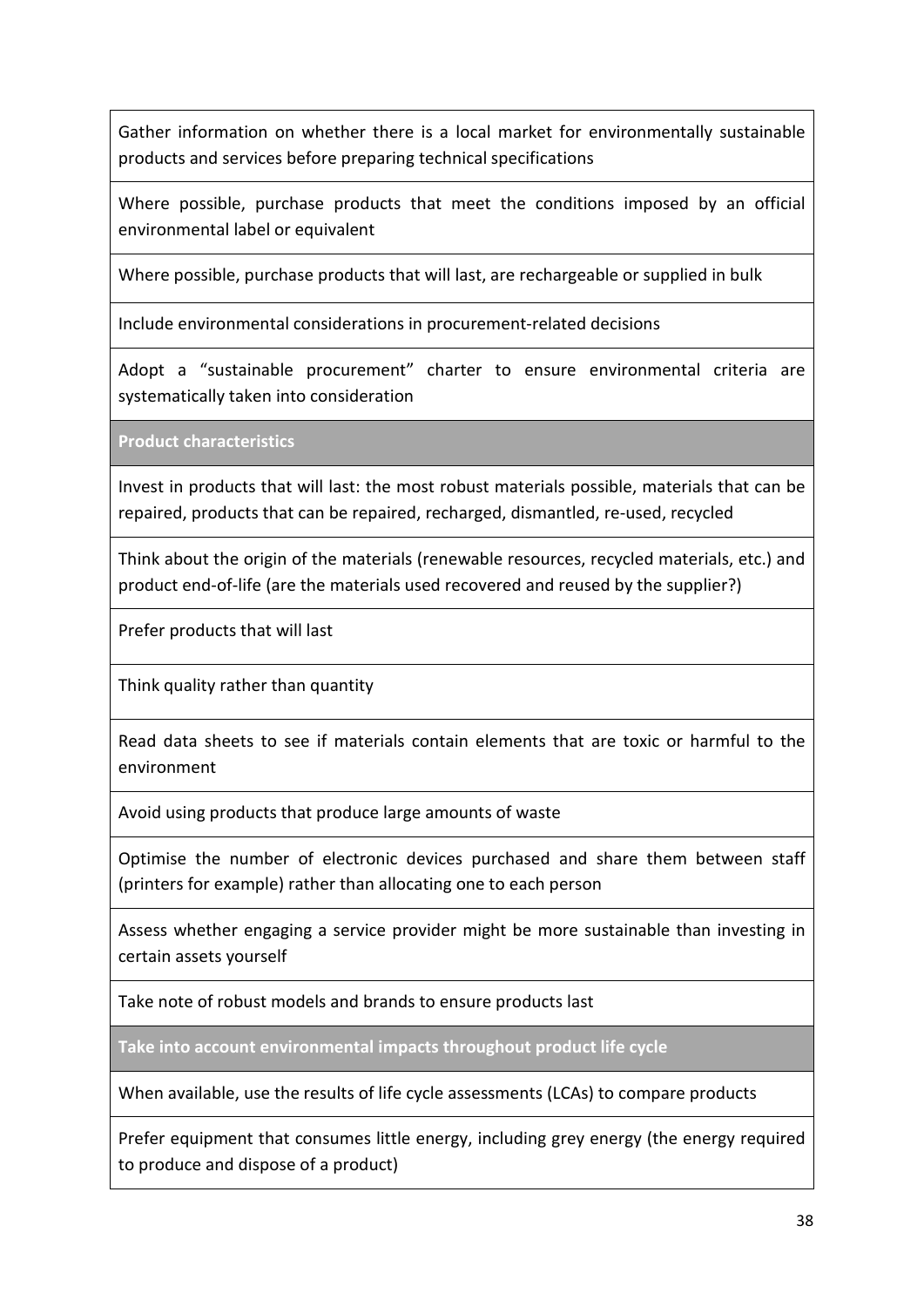Prefer non-toxic and recyclable products, even if there is no LCA or grey energy evaluation, to limit air pollution during disposal

When possible, ask suppliers to recover end-of-life products to manage recovery, recycling or disposal.

**Limit transport/Choose least polluting modes of transport**

Regularly check and manage stocks to ensure purchase requests are grouped together

Avoid transporting people and goods using new technologies where possible (e.g. telephone meetings, etc.)

Prefer local service providers to limit transport

Group orders together as much as possible to optimise delivery vehicle fill rates

Choose suppliers with the lowest transport emissions

**Reduce packaging and prefer recycled and/or recyclable packaging**

Purchase products with less packaging when possible

Purchase products with reusable packaging

Choose packaging made from recycled and/or recyclable materials (cardboard, paper, etc.); avoid plastic, PVC, etc. where possible.

Avoid composite packaging that is difficult to recycle (for example, card/paper coated with bubble wrap)

Request that packing volumes and weights and packaging be optimised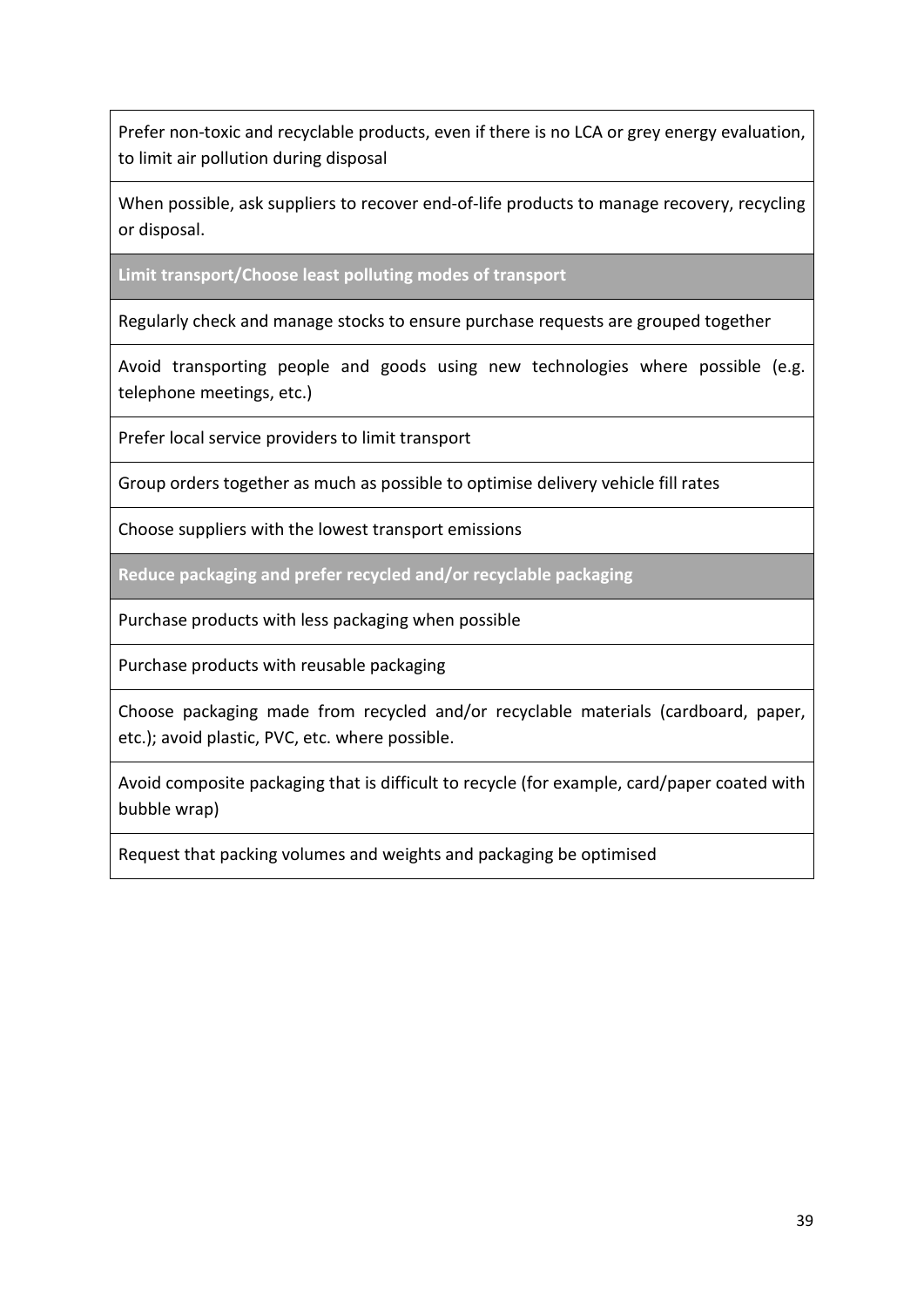### <span id="page-40-0"></span>**Sustainable Waste Management**

Every day, human activity produces around 10 million tonnes of waste (excluding agriculture and construction), which represents a total production of around 4 billion tonnes of waste each year globally. Emissions related to waste management (collection and processing) represent around 3% of greenhouse gases worldwide<sup>[6](#page-40-2)</sup>. Consequently, it is Handicap International's responsibility as an NGO to adopt good waste management practices in order to limit the organisation's environmental impact.

### <span id="page-40-1"></span>**What is waste?**

 $\overline{a}$ 

Waste can be defined as any substance or object which the holder discards or intends or is required to discard. There are several types of waste.

| <b>Biodegradable</b><br>waste | <b>Biodegradable waste or biowaste</b> is $\sqrt{ }$ Garden waste, food waste,<br>organic waste originating from plants,<br>animals or bacteria, which can be broken<br>down over time by micro organisms.                                                               | etc.                                                                                                                            |
|-------------------------------|--------------------------------------------------------------------------------------------------------------------------------------------------------------------------------------------------------------------------------------------------------------------------|---------------------------------------------------------------------------------------------------------------------------------|
| <b>Inert waste</b>            | <b>Inert</b><br>waste<br>that does<br>is waste<br>not<br>decompose, does not burn, and has no<br>physical, chemical or biological reaction that<br>may harm the environment; it is not<br>biodegradable, and does not break down<br>when in contact with other materials | Concrete, brick, roof tiles,<br>ceramics, floor tiles, roads,<br>bridges, excavated<br>trenches, etc.                           |
| Recyclable<br>waste           | <b>Recyclable waste</b> is waste that can be<br>transformed into secondary<br>primary<br>materials that can be used to manufacture<br>other products                                                                                                                     | Glass, packaging (clean),<br>paper, etc.                                                                                        |
| <b>Hazardous</b><br>waste     | includes materials<br><b>Hazardous</b><br>waste<br>presenting one or more of the following<br>characteristics: explosive, combustive,<br>inflammable, irritant, harmful, toxic,<br>carcinogenic, infectious, corrosive,<br>mutagen. There are three main sorts:          | <b>Dispersed hazardous</b><br>waste:<br>solids: contaminated<br>non-hazardous waste,<br>used batteries, paint<br>residues, etc. |

<span id="page-40-2"></span> $6$  Key climate figures: France and the world, MEDDE [French ministry for ecology], 2015 [http://www.statistiques.developpement-durable.gouv.fr/publications/p/2369/1072/chiffres-cles-climat](http://www.statistiques.developpement-durable.gouv.fr/publications/p/2369/1072/chiffres-cles-climat-france-monde-edition-2016.html)[france-monde-edition-2016.html](http://www.statistiques.developpement-durable.gouv.fr/publications/p/2369/1072/chiffres-cles-climat-france-monde-edition-2016.html)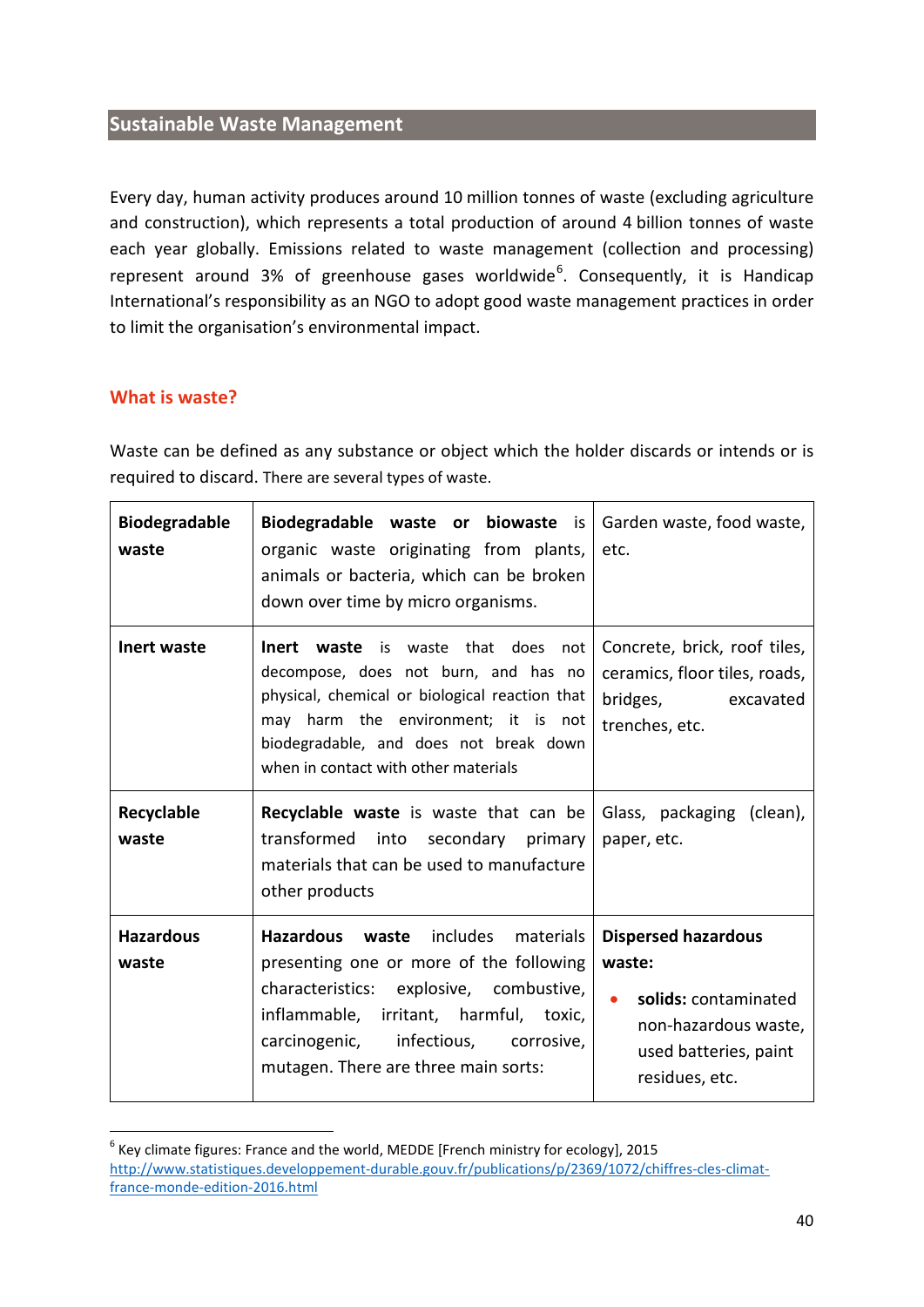|                       | Dispersed hazardous waste<br>$\bullet$<br>Industrial hazardous waste<br>electrical<br>electronic<br>Waste<br>and<br>equipment (WEEE)           | liquids: washing<br>liquids, detergents,<br>bleach, aerosols,<br>motor oil, brake fluid,<br>coolant, solvents,<br>inks, etc.                                     |
|-----------------------|------------------------------------------------------------------------------------------------------------------------------------------------|------------------------------------------------------------------------------------------------------------------------------------------------------------------|
|                       |                                                                                                                                                | <b>Industrial hazardous</b><br>waste:<br><b>Organic waste:</b><br>solvents,                                                                                      |
|                       |                                                                                                                                                | hydrocarbons, sludge,<br>etc.<br>Inorganic liquid or<br>semi-liquid waste:<br>surface-treatment<br>baths, acids, etc.<br>Inorganic solid<br>waste: ash, clinker, |
|                       |                                                                                                                                                | etc.<br>WEEE:<br>mobile phones,<br>televisions, computers and<br>household appliances                                                                            |
| <b>Residual waste</b> | Residual waste means waste which is not<br>fit for prevention, re-use or recycling and<br>needs to be sent for energy recovery or<br>disposal. |                                                                                                                                                                  |

### <span id="page-41-0"></span>**Preliminary steps**

Before looking to reorganise waste management, it is important to gather all the information on the regulation, techniques and local infrastructure and services for waste removal and disposal. It is therefore crucial to be aware of:

- Landfill sites,
- Regulations in force,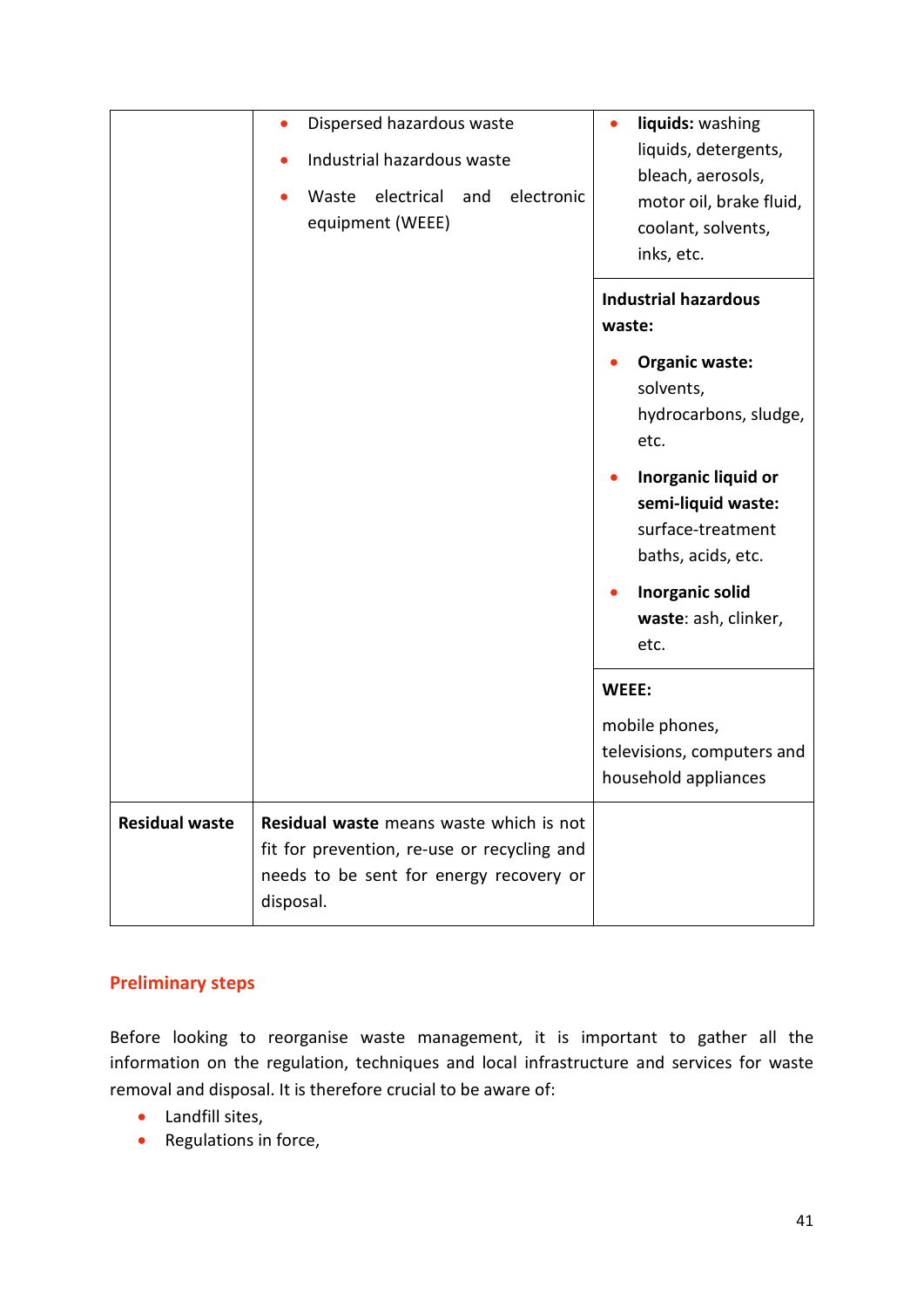- Removal and disposal methods (storage, collection, recovery, etc.) for each category of waste,
- Local opportunities and limitations in waste management.

# **Questions to ask to identify different sources of waste**

- What type of waste does the programme/mission produce? Hazardous or nonhazardous waste, recyclable waste, etc.?
- How much is produced? When is it produced?
- What are the challenges and opportunities (characteristics of the site, local regulation, level of knowledge, etc.)?

To review the waste produced by the programmes/mission, it is important to:

- Involve several services: purchasing, general services, etc.,
- Estimate the volume and weight of the waste evacuated from the site,
- Make an estimate based on purchases: it is sometimes necessary to estimate quantities of waste produced based on resource use (paper, boxes, toners, etc.) The first source of information then is invoices for office supplies (paper, ink cartridges,etc.) and contracts with service providers.

### <span id="page-42-0"></span>**Waste management**

Waste management includes the production and processing of waste:

- Waste production depends on the selection and sourcing of products, their use and recovery.
- Waste processing includes the separation, collection, transport, processing and/or storage, recycling and energy recovery, etc. of waste.

It is therefore necessary to adopt a comprehensive approach to waste management. This means respecting **the 4Rs: Reduce, Reuse, Recycle, Rethink.** 

The 4Rs constitute a waste management strategy that aims to:

- **Reduce:** Reduce the number of end-of-life products, produce less waste, purchase less and avoid products that come with unnecessary packaging.
- **Reuse:** Re-use products to give them a second life, either in the same or a different capacity.
- **Recycle:** Any operation to collect or process waste in which the raw materials are introduced into a new manufacturing cycle.
- **Rethink:** Adopt a totally different approach to waste, to move towards the concept of a perfectly efficient system.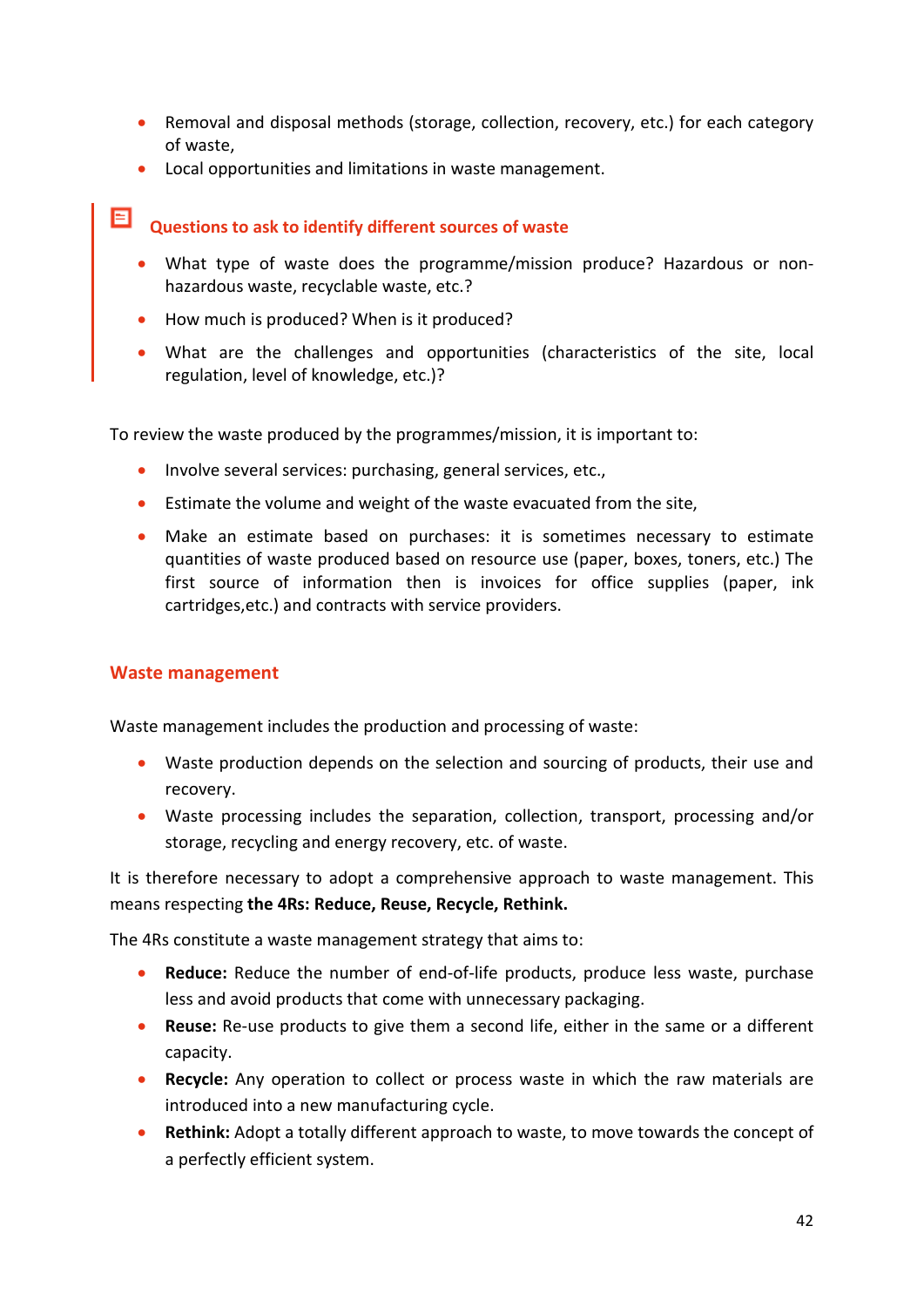Adopting this approach to waste management will reduce the quantity of waste that cannot be reused or recycled. End-of-life products that cannot be reused or recycled are called residual waste.

A programme/mission produces a variety of different types of waste: paper, packaging, waste electrical and electronic equipment (WEEE), some of which fall into the hazardous waste category (energy efficient light bulbs, fluorescent tubes, IT equipment, telephones, etc.), hazardous waste (toners, batteries, accumulators, etc.) and other non-hazardous waste (office supplies, disposable plastic cups, office furniture, furniture from expatriate housing, etc.).

### <span id="page-43-0"></span>**Examples of best practice**

**Implement a waste separation system**

Organise internal waste storage

Group together waste destined for the same processing stream

Adapt internal storage capacities to the quantities of waste produced

Equip all storage zones with waste retention

Avoid contamination

For waste which can be recycled in another country (communication and IT equipment for example), establish a protocol: for example, use headquarter staff visits to the field to reserve 3kg to 5kg in visitors' luggage. On their return to the headquarters, staff can transfer products to the logistics teams who can send them for recycling in the headquarters country

Map the recycling facilities in the mission/programme country

Establish partnerships with local recycling industries (companies and collectors)

Store and organise the return of non-recyclable waste

Work with other NGOs in the same geographical area to pool collection systems for recyclable waste or hazardous waste management (urban networks)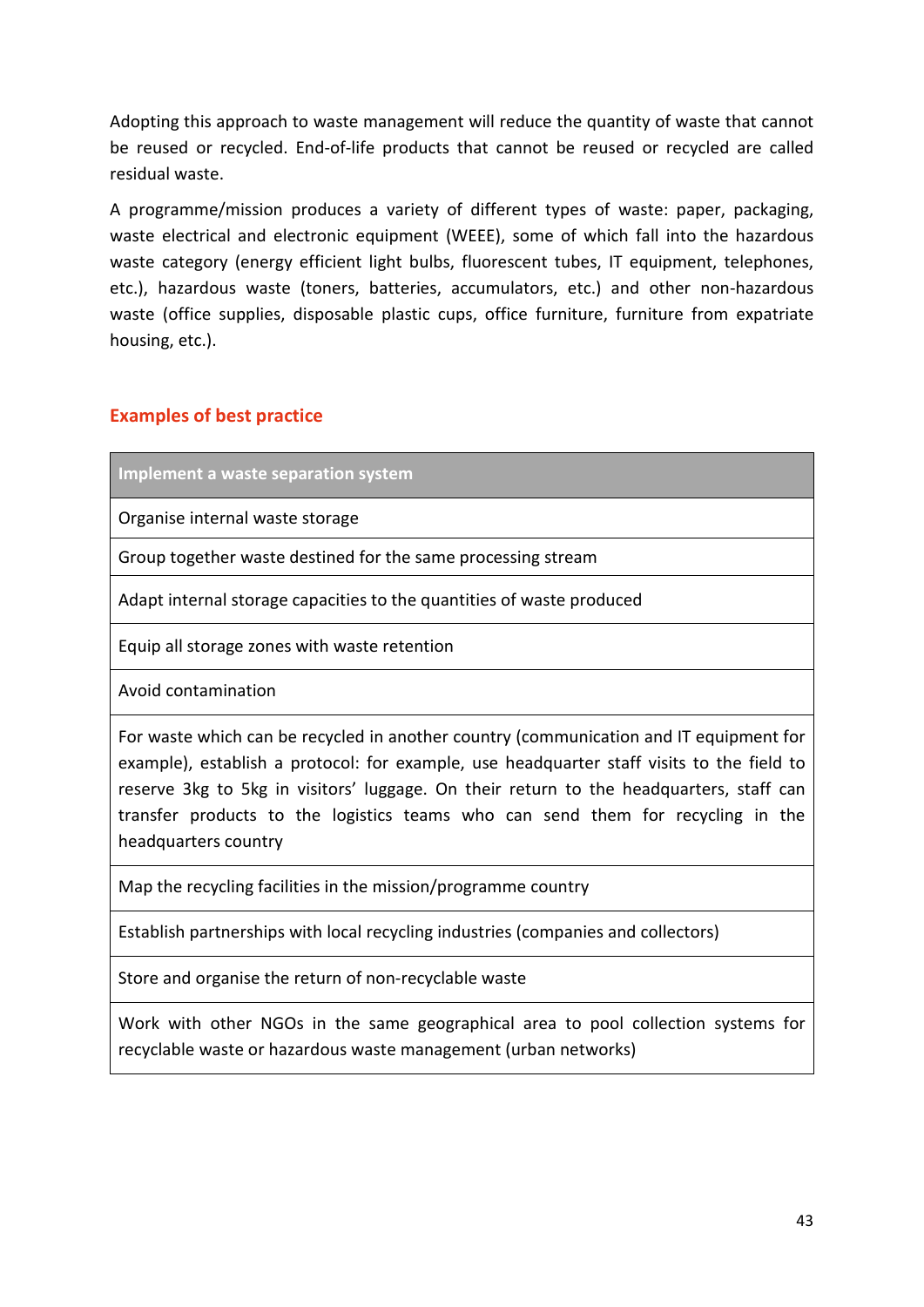### **Train staff**

### Organise information meetings

Put up notice boards, display information posters around the office and label segregated waste containers

Equip staff working on waste management with the necessary protective clothing

# Æ

### **Prohibited practices**

- Dumping waste illegally
- Burning waste in the open air or in wood-fuelled boilers/furnaces
- Disposing of hazardous waste in the sewage system
- Mixing waste of different types
- Sending raw waste to landfill, unless it is residual waste

### **Types of waste that should not be mixed**

- Undiluted oils/soluble oils/solvents
- Inorganic waste/organic waste
- Cyanide waste with any other waste
- Any hazardous waste with non-hazardous waste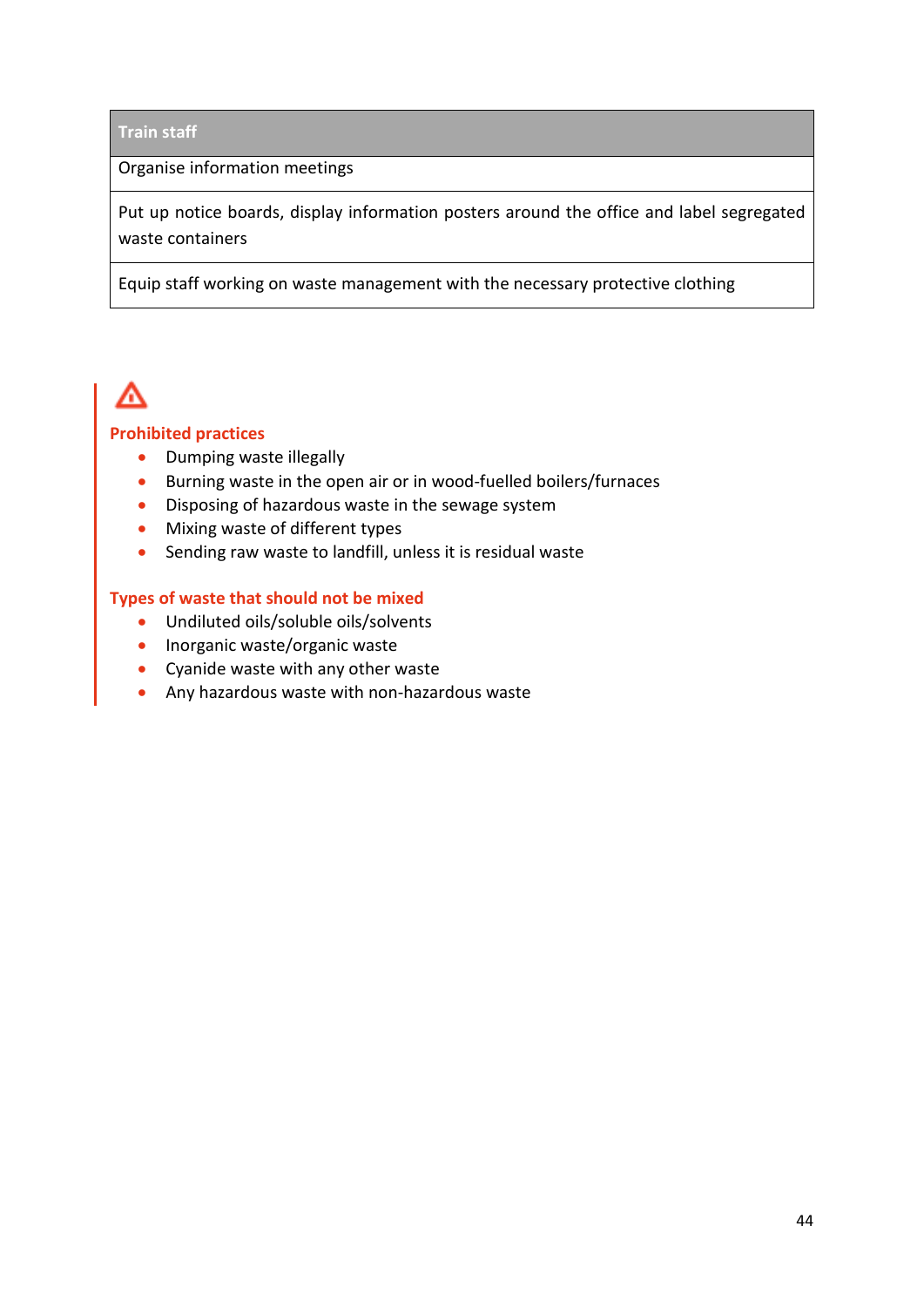# <span id="page-45-0"></span>**Toolkit**

### **Tools for conducting an environmental impact assessment**

- Handicap International **Environmental Impact Calculator (OMEE)** [http://www.hiproweb.org/en/home/sectors-of-activity/disaster-risk](http://www.hiproweb.org/en/home/sectors-of-activity/disaster-risk-management/docs/liste.html?tx_hidrtdocs_pi1%5BuidDoc%5D=1560&cHash=ffbd5e87a2)[management/docs/liste.html?tx\\_hidrtdocs\\_pi1%5BuidDoc%5D=1560&cHash=ffbd5e87a2](http://www.hiproweb.org/en/home/sectors-of-activity/disaster-risk-management/docs/liste.html?tx_hidrtdocs_pi1%5BuidDoc%5D=1560&cHash=ffbd5e87a2) (password requested)
- GERES (Group for the Environment, Renewable Energy and Solidarity) **- Tool for calculating the carbon footprint of humanitarian programmes**  <http://www.geres.eu/en/>
- UNEP. **Environmental Impact Assessment Open Educational Resource** <http://eia.unu.edu/index.html>

### **Other tools recommended by Handicap International**

• Handicap International, Logistics Unit Development Division (DAD) – **"Good logisticsrelated questions to ask and good cost budgeting"** 

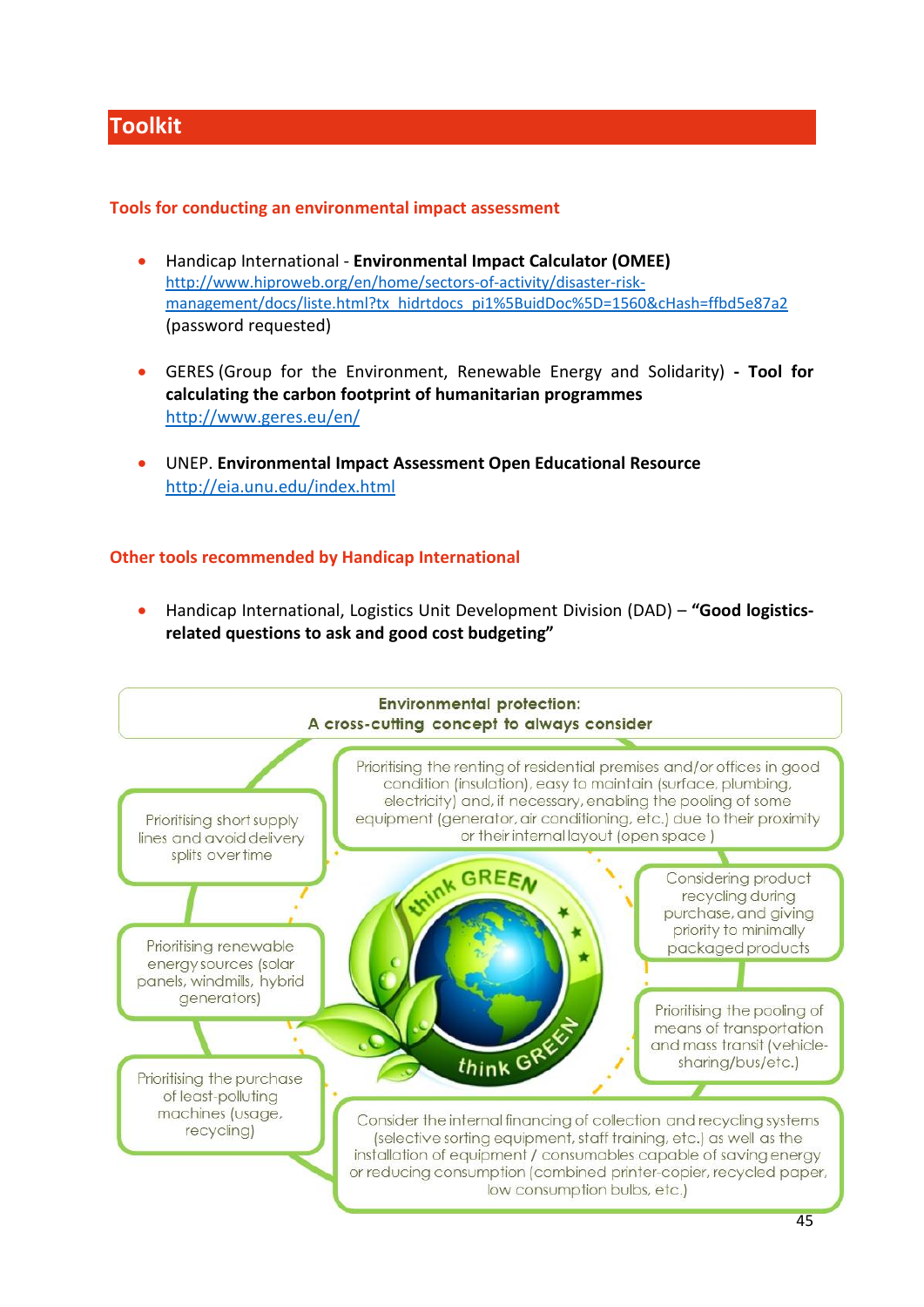• **Recycling facilities mapping: Excel document:**  <https://goo.gl/yHDRfh> **Map:** <https://goo.gl/hXSbJK>

### **Useful websites**

- **Green Recovery & Reconstruction: Training Toolkit for Humanitarian Aid (GRRT)** <http://envirodm.org/green-recovery>
- **Greening the blue** <http://www.greeningtheblue.org/>
- **The Humanitarian Environment Network** <http://www.urd.org/The-Humanitarian-Environment>
- **Humanitarian Action and the Environment**  OCHA [http://www.ifrc.org/PageFiles/95755/B.f.01.%20Humanitarian%20action%20and%20](http://www.ifrc.org/PageFiles/95755/B.f.01.%20Humanitarian%20action%20and%20the%20environement_OCHA.pdf) [the%20environement\\_OCHA.pdf](http://www.ifrc.org/PageFiles/95755/B.f.01.%20Humanitarian%20action%20and%20the%20environement_OCHA.pdf)
- **The environment in the quality COMPASS - by criterion (In French)**  URD [http://www.urd.org/IMG/pdf/UAH2009\\_Environnement\\_CQ\\_phase.pdf](http://www.urd.org/IMG/pdf/UAH2009_Environnement_CQ_phase.pdf)
- **Group for the Environment, Renewable Energy and Solidarity (GERES)** <http://www.geres.eu/en/>
- **ADEME, French environment and energy management agency** <http://www.ademe.fr/en>
- **Topic Briefing: An Introduction to Environmental Assessment.** USAID 2005 [http://www.encapafrica.org/EGSSAA/EGSSAA-Pt4Ch00-EIA-Topic-Briefing-](http://www.encapafrica.org/EGSSAA/EGSSAA-Pt4Ch00-EIA-Topic-Briefing-(17Jan05).pdf) [%2817Jan05%29.pdf](http://www.encapafrica.org/EGSSAA/EGSSAA-Pt4Ch00-EIA-Topic-Briefing-(17Jan05).pdf)
- **UNDP Climate Change Country Profiles** <http://www.geog.ox.ac.uk/research/climate/projects/undp-cp/>